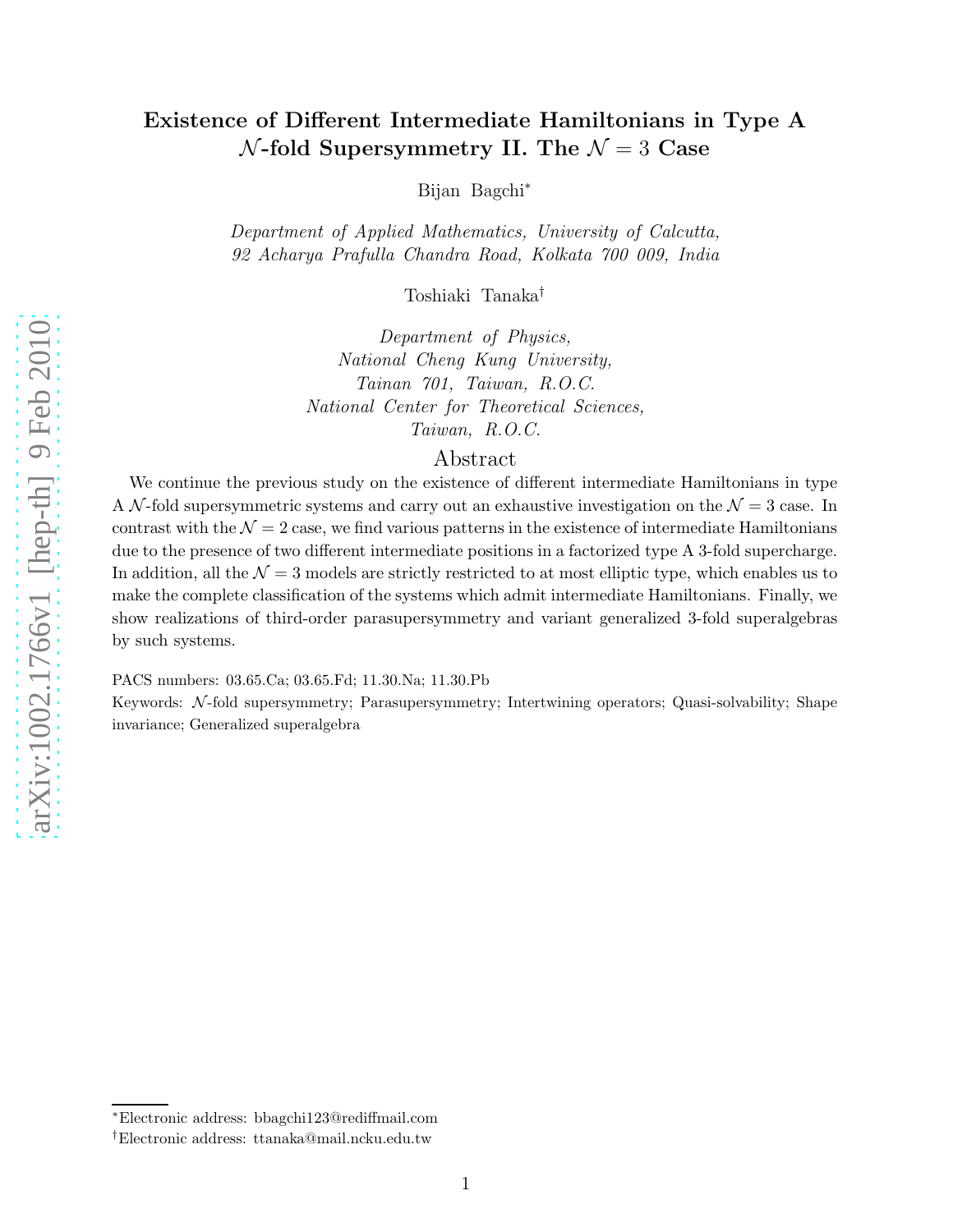# I. INTRODUCTION

Recently we reported [1] on the existence of different intermediate Hamiltonians in type A  $\mathcal{N}$ -fold supersymmetry (SUSY) [2]. Apart from the connectivity to a wide range of solvable and quasi-solvable potentials including not only the well-known  $\mathfrak{sl}(2)$  Lie-algebraic models [3] but also the new extended class of completely solvable rational ones [4], type A N -fold SUSY is of independent interest because of the rich mathematical structure it provides (for a review, see Ref. [5]).

The main motivation of our study came from the issue of non-uniqueness of factorizing operators as a consequence of the underlying  $GL(2,\mathbb{C})$  symmetry. Type A N-fold supercharge admits of a one-parameter family of factorizations that is expressible as a product of  $\mathcal N$  first-order linear differential operators due to the aforementioned symmetry [6]. This in turn implies that a type A  $\mathcal{N}$ -fold SUSY can have different intermediate Hamiltonians corresponding to different factorizations. However the existence of intermediate Hamiltonians is not guaranteed in general [2]. In Ref. [1], we investigated under what conditions type A N -fold SUSY systems can admit intermediate Hamiltonians and that how many sets of such Hamiltonians are plausible for the specific case of  $\mathcal{N}=2$ . We then concluded that the number of admissible intermediate Hamiltonians would be a more suitable index than the concept of reducibility introduced in Refs. [7, 8] to characterize higher-order intertwining operators. Furthermore, we found that it naturally leads to a realization of second-order parasupersymmetry (paraSUSY) [9] and generalized 2-fold superalgebra [10].

In this article, we pursue our investigations further and focus on the  $\mathcal{N} = 3$  case. In comparison with the previous  $\mathcal{N} = 2$  case, there appear mainly two novel features in the  $\mathcal{N}=3$  case. The one is the fact that the functional types of type A  $\mathcal{N}$ -fold SUSY potentials for  $\mathcal{N} \geq 3$  are strictly restricted to at most elliptic functions due to an additional constraint. But due to this constraint, all the type A N-fold SUSY models for  $\mathcal{N} \geq 3$  were completely classified in Ref. [6]. We find that we can also classify entirely all the type A 3-fold SUSY models which have intermediate Hamiltonians.

The other novel feature of  $\mathcal{N} = 3$  is concerned with the fact that there are two different intermediate positions in each factorized 3-fold supercharge. Due to the latter fact, one can consider different patterns in the existence of intermediate Hamiltonians. That is, in certain cases systems admit intermediate Hamiltonians at both the two intermediate positions while in other cases systems admit them at only one of the two positions. Explorations of the underlying conditions for each case reveal that for the former classes a system with intermediate Hamiltonians at the two positions turns out to be always solvable and even shape invariant. On the other hand, for the latter classes a system with an intermediate Hamiltonian at only one position is led to quasi-solvability only.

Thanks to the aforementioned different patterns in the  $\mathcal{N} = 3$  case, we further find intriguing and quite rich structure which does not exist in the  $\mathcal{N}=2$  case when we consider the existence of more than one sets of intermediate Hamiltonians. For instance, we find that there are systems which have intermediate Hamiltonians at the two positions in one factorization but has only one at one of the positions in another factorization. Throughout the analyses of such systems, we realize that in contrast to the  $\mathcal{N}=2$  case we must consider not only the number of admissible intermediate Hamiltonians but also the variety in the existence of them to characterize  $\mathcal N$ th-order intertwining operators for the  $\mathcal N \geq 3$  cases.

We also investigate a parafermionic formulation of such systems and realizations of thirdorder paraSUSY [11, 12] and generalized 3-fold superalgebra [13]. We find not only that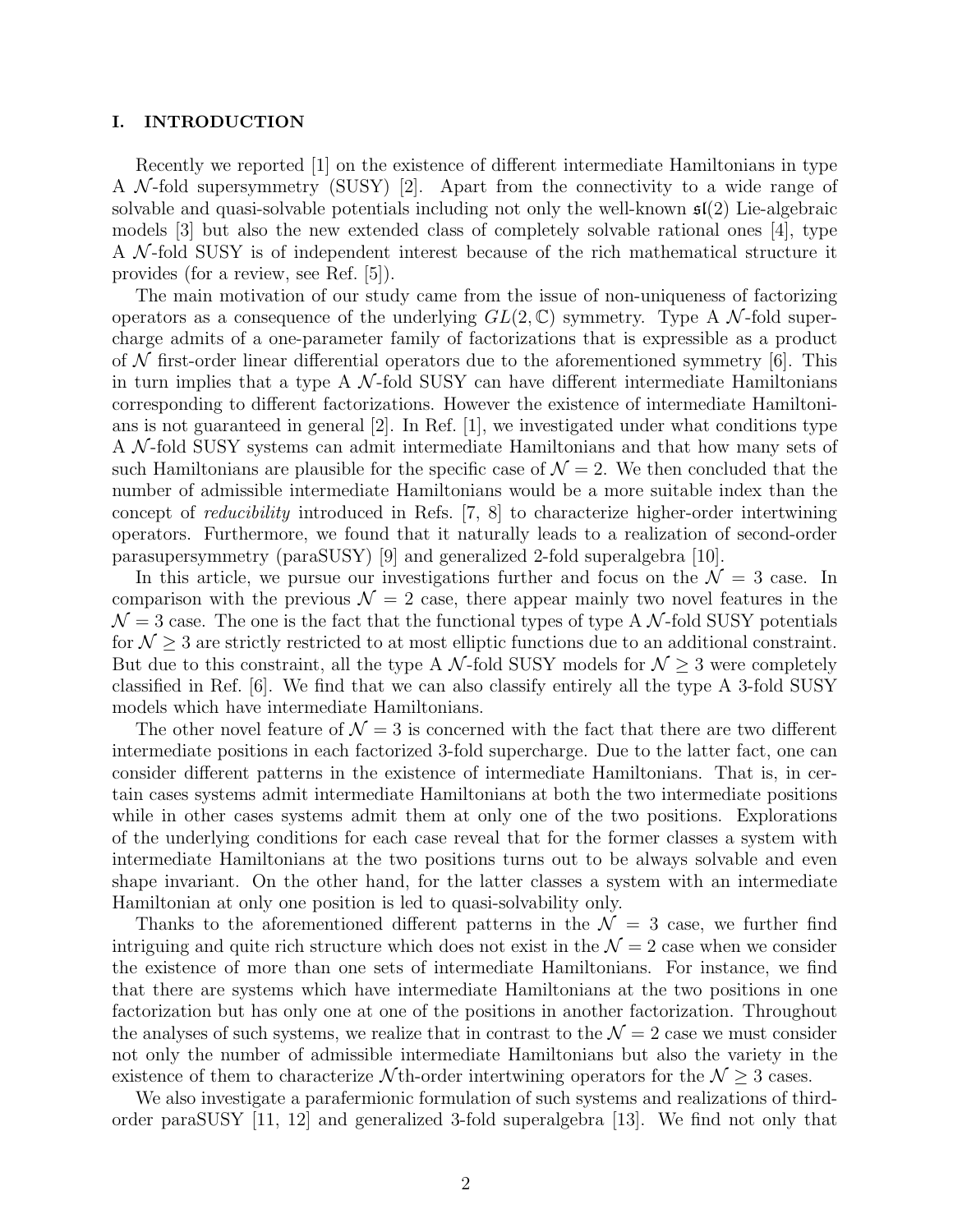such realizations are indeed possible but also that variations of the latter superalgebra hold according to the different patterns in the existence of intermediate Hamiltonians.

The article is organized as follows. In Section II, we review type A 3-fold SUSY and discuss some of its salient features. Then, we introduce three classes according to three different patterns in the existence of intermediate Hamiltonians. In Section III, we work out explicitly the necessary and sufficient conditions for each of the three classes. In Section IV, we classify exhaustively different type A 3-fold SUSY potentials with one set of intermediate Hamiltonians. In particular, we find an intimate relation between the patterns and the degree of solvability. That is, all the systems which have intermediate Hamiltonians at the two positions consist of shape invariant potentials. In contrast, those which have one at only one position comprise sextic anharmonic oscillators, deformed Pöschl-Teller or Scarf potentials, and one-body elliptic Inozemtsev potentials, all of which are quasi-solvable. In Section V, we discuss and study in full detail the necessary and sufficient conditions for a system to have different sets of intermediate Hamiltonians in various patterns. In Section VI, we then give the complete classification of the type A 3-fold SUSY models which admit simultaneously more than one sets of intermediate Hamiltonians. In Section VII, we show that a system with intermediate Hamiltonians at the two positions always admits a realization of third-order paraSUSY. In addition, each system belonging to one of the three classes always admits a realization of variant generalized 3-fold superalgebras. In the final section, we summarize and discuss various aspects of the obtained results.

# II. TYPE A 3-FOLD SUPERSYMMETRY

A type A 3-fold SUSY system is given by

$$
H^{\pm} = -\frac{1}{2}\frac{d^2}{dx^2} + \frac{1}{2}W(x)^2 - \frac{1}{3}\left(2E'(x) - E(x)^2\right) - R \pm \frac{3}{2}W'(x),\tag{2.1a}
$$

$$
P_3^- = P_{31}^- P_{32}^- P_{33}^-, \qquad P_3^+ = -(P_3^-)^{\mathrm{T}} = P_{33}^+ P_{32}^+ P_{31}^+, \tag{2.1b}
$$

where the superscript T denotes the transposition in the x-space and  $P_{3i}^{\pm}$   $(i = 1, 2, 3)$  are defined by

$$
P_{31}^{\pm} = \pm \partial + W - E, \qquad P_{32}^{\pm} = \pm \partial + W, \qquad P_{33}^{\pm} = \pm \partial + W + E. \tag{2.2}
$$

In the expanded form, the type A 3-fold supercharge component  $P_3^$  $s_3$ <sup>-</sup> reads

$$
P_3^- = \partial^3 + 3W\partial^2 + (3W' + 3W^2 + 2E' - E^2)\partial
$$
  
+ W'' + 3WW' + W<sup>3</sup> + (2E' - E<sup>2</sup>) W +  $\frac{1}{2}$  (2E' - E<sup>2</sup>)'. (2.3)

The functions  $E(x)$  and  $W(x)$  are not arbitrary but are connected with a fourth-degree polynomial  $A(z)$  and a second-degree polynomial  $Q(z)$ 

$$
A(z) = a_4 z^4 + a_3 z^3 + a_2 z^2 + a_1 z + a_0,
$$
\n(2.4a)

$$
Q(z) = b_2 z^2 + b_1 z + b_0,
$$
\n(2.4b)

through the following relations

$$
z''(x) = E(x)z'(x), \quad 2A(z) = z'(x)^2, \quad Q(z) = -z'(x)W(x).
$$
 (2.5)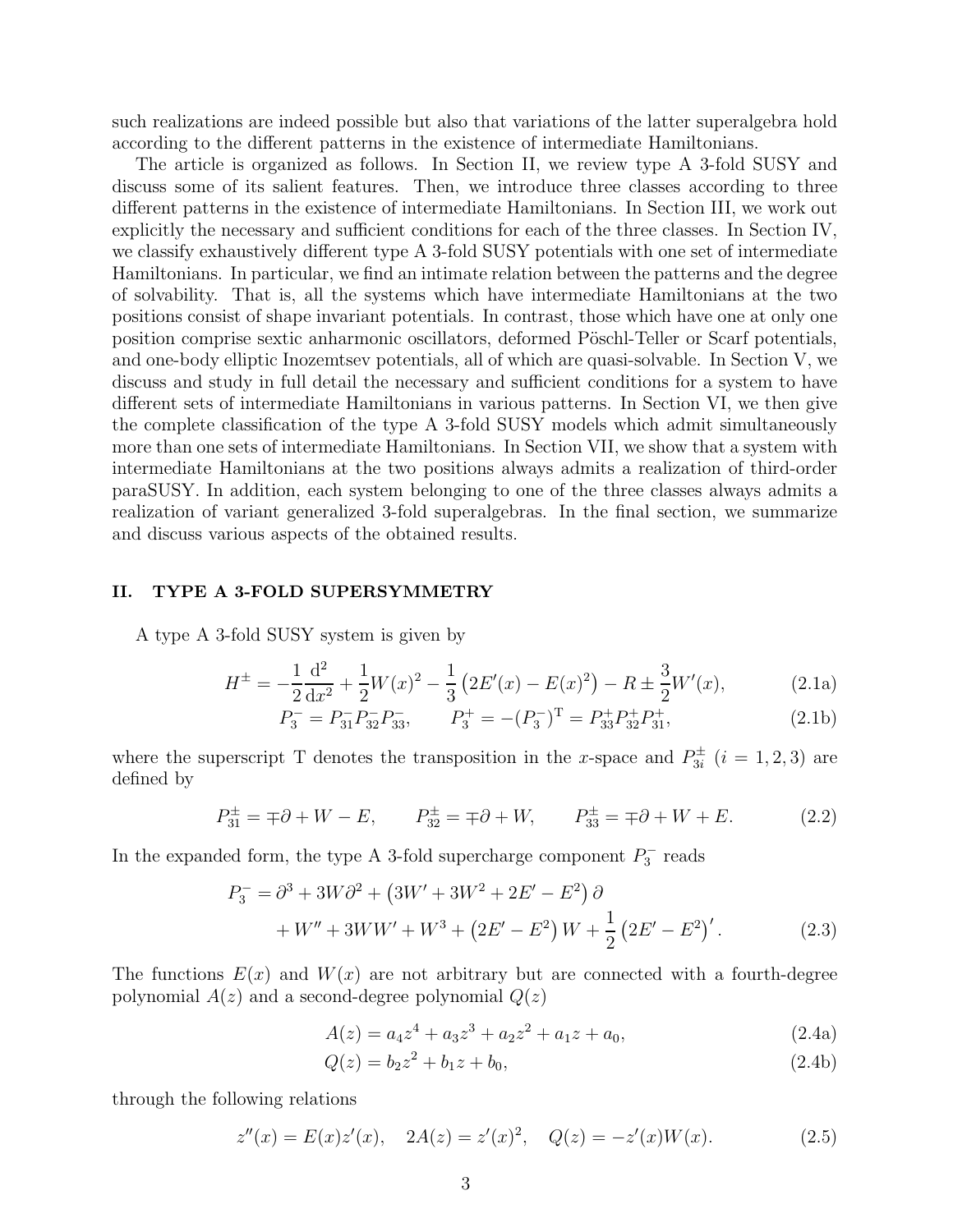From these relations, we obtain in particular

$$
W'(x) + E(x)W(x) = -Q'(z), \qquad E'(x) + E(x)^2 = A''(z), \tag{2.6}
$$

which will play important roles in later analyses. The restriction on the form of  $A(z)$  arises in type A N-fold SUSY for all  $\mathcal{N} \geq 3$  and is absent for  $\mathcal{N} = 2$ . This strongly limits the possible forms of potentials for  $\mathcal{N} \geq 3$ .

Due to the underlying algebraic structure of type A  $\mathcal{N}$ -fold SUSY systems, they are invariant under the linear projective transformations of  $GL(2,\mathbb{C})$  defined by

$$
z = \frac{\alpha w + \beta}{\gamma w + \delta}, \quad (\alpha, \beta\gamma, \delta \in \mathbb{C}, \Delta = \alpha\delta - \beta\gamma \neq 0). \tag{2.7}
$$

The polynomials  $A(z)$  and  $Q(z)$  are then transformed under the  $GL(2,\mathbb{C})$  transformations as

$$
A(z) \mapsto \hat{A}(w) = \Delta^{-2}(\gamma w + \delta)^4 A(z) \Big|_{z = \frac{\alpha w + \beta}{\gamma w + \delta}} = \sum_{k=0}^{4} \hat{a}_k w^k,
$$
\n(2.8)

$$
Q(z) \mapsto \hat{Q}(w) = \Delta^{-1} (\gamma w + \delta)^2 Q(z) \Big|_{z = \frac{\alpha w + \beta}{\gamma w + \delta}} = \sum_{k=0}^{2} \hat{b}_k w^k,
$$
 (2.9)

where the new coefficients  $\hat{a}_i$   $(i = 0, \ldots, 4)$  and  $\hat{b}_i$   $(i = 0, 1, 2)$  are respectively given by

$$
\begin{pmatrix}\n\hat{a}_4 \\
\hat{a}_3 \\
\hat{a}_2 \\
\hat{a}_0\n\end{pmatrix} = \Delta^{-2} \begin{pmatrix}\n\alpha^4 & \alpha^3 \gamma \\
4\alpha^3 \beta & \alpha^2(\alpha \delta + 3\beta \gamma) \\
6\alpha^2 \beta^2 & 3\alpha \beta(\alpha \delta + \beta \gamma) \\
4\alpha \beta^3 & \beta^2(3\alpha \delta + \beta \gamma) \\
\beta^4 & \beta^3 \delta\n\end{pmatrix}
$$
\n
$$
\alpha^2 \gamma^2 \alpha \gamma^3 \gamma^4
$$
\n
$$
\alpha^2 \gamma^2 \alpha \gamma^3 \gamma^4
$$
\n
$$
\alpha^2 \delta^2 + 4\alpha \beta \gamma \delta + \beta^2 \gamma^2 & 3\gamma \delta(\alpha \delta + \beta \gamma) & 4\gamma^3 \delta
$$
\n
$$
\alpha^2 \delta^2 + 4\alpha \beta \gamma \delta + \beta^2 \gamma^2 & 3\gamma \delta(\alpha \delta + \beta \gamma) & 6\gamma^2 \delta^2
$$
\n
$$
2\beta \delta(\alpha \delta + \beta \gamma) & \delta^2(\alpha \delta + 3\beta \gamma) & 4\gamma \delta^3
$$
\n
$$
\beta^2 \delta^2 \beta^3 \beta^4
$$
\n(2.10)

and

$$
\begin{pmatrix}\n\hat{b}_2 \\
\hat{b}_1 \\
\hat{b}_0\n\end{pmatrix} = \Delta^{-1} \begin{pmatrix}\n\alpha^2 & \alpha\gamma & \gamma^2 \\
2\alpha\beta & \alpha\delta + \beta\gamma & 2\gamma\delta \\
\beta^2 & \beta\delta & \delta^2\n\end{pmatrix} \begin{pmatrix}\nb_2 \\
b_1 \\
b_0\n\end{pmatrix}.
$$
\n(2.11)

From the formulas (2.5), the induced transformations of functions  $E(x)$  and  $W(x)$  read

$$
W(x) \mapsto \hat{W}(x) = W(x), \qquad E(x) \mapsto \hat{E}(x) = E(x) - \frac{2\gamma z'(x)}{\gamma z(x) - \alpha}.
$$
 (2.12)

The latter transformation rule in particular implies the invariance of the following function:

$$
2\hat{E}'(x) - \hat{E}(x)^2 = 2E'(x) - E(x)^2.
$$
\n(2.13)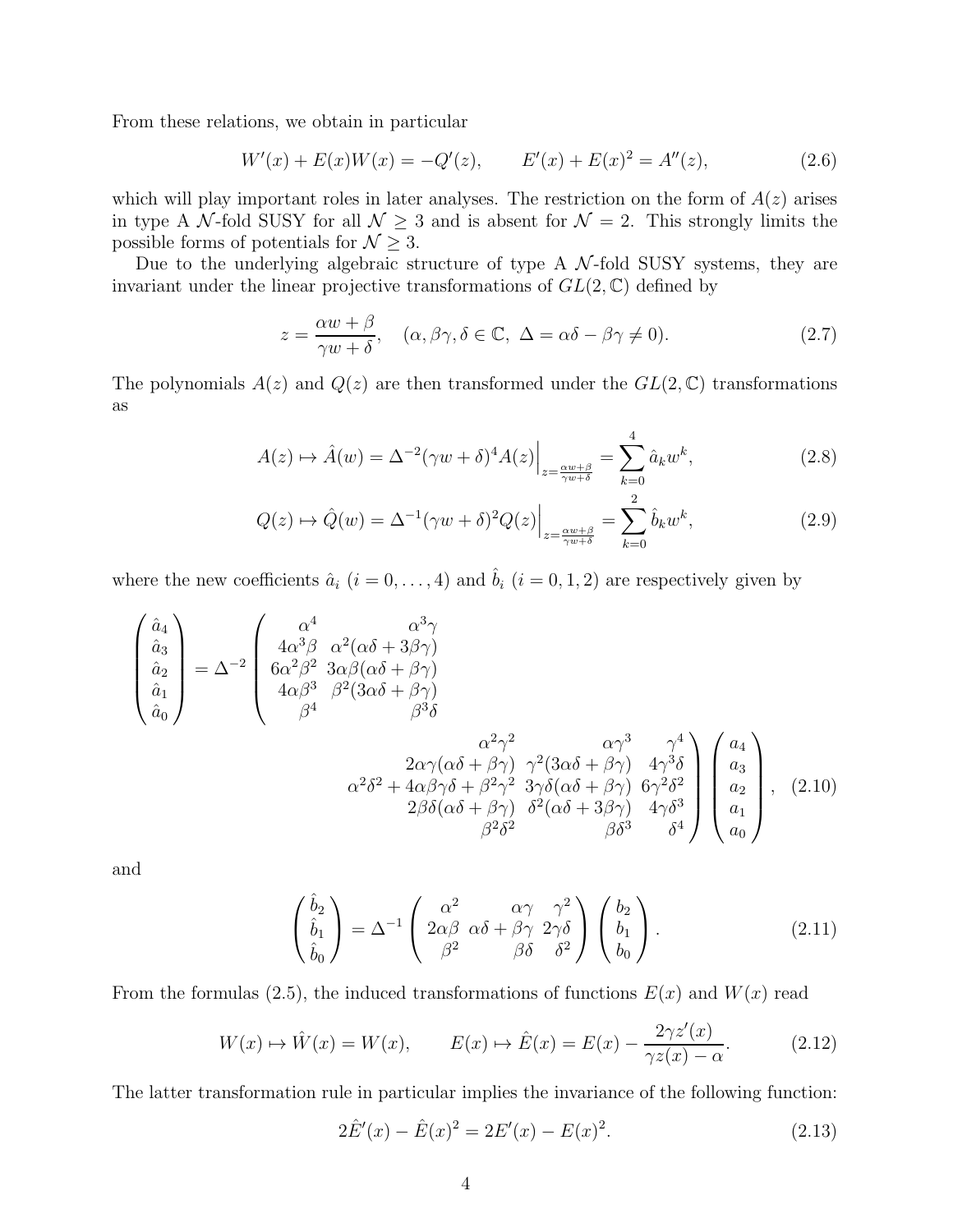The  $GL(2,\mathbb{C})$  invariance of any type A 3-fold SUSY system is now manifest since both the pair of Hamiltonians  $H^{\pm}$  in (2.1a) and the operator  $P_3^$  $b_3^-$  in (2.3) only depend on W and  $2E' - E^2$  which are both invariant under any  $GL(2, \mathbb{C})$  transformations.

The superHamiltonian  $H_3$  and the type A 3-fold supercharges  $Q_3^{\pm}$  introduced with the ordinary fermionic variables  $\psi^{\pm}$  as

$$
\boldsymbol{H}_3 = H^- \psi^- \psi^+ + H^+ \psi^+ \psi^-, \qquad \boldsymbol{Q}_3^{\pm} = P_3^{\mp} \psi^{\pm}, \tag{2.14}
$$

satisfy the type A 3-fold superalgebra [6]

$$
\begin{aligned}\n\left[\mathbf{Q}_3^{\pm}, \mathbf{H}_3\right] &= \left\{\mathbf{Q}_3^{\mp}, \mathbf{Q}_3^{\pm}\right\} = 0, & (2.15a) \\
\left\{\mathbf{Q}_3^{\mp}, \mathbf{Q}_3^{\pm}\right\} &= 8(\mathbf{H}_3 + R)^3 - \frac{8}{3}\left(i_2[A] - 3D_2[Q]\right)(\mathbf{H}_3 + R) \\
&\quad + \frac{16}{27}\left(j_3[A] + 9I_{1,2}[A, Q]\right), & \tag{2.15b}\n\end{aligned}
$$

where  $i_2[A], D_2[Q], j_3[A],$  and  $I_{1,2}[A, Q]$  are the absolute invariants composed of  $A(z)$  and  $Q(z)$  as the followings (cf., Ref. [6] and the references cited therein):

$$
i_2[A] = 12a_0a_4 - 3a_1a_3 + a_2^2, \t D_2[Q] = 4b_0b_2 - b_1^2,
$$
  
\n
$$
2j_3[A] = 72a_0a_2a_4 - 27a_0a_3^2 - 27a_1^2a_4 + 9a_1a_2a_3 - 2a_2^3,
$$
  
\n
$$
I_{1,2}[A,Q] = 6a_4b_0^2 - 3a_3b_0b_1 + 2a_2b_0b_2 + a_2b_1^2 - 3a_1b_1b_2 + 6a_0b_2^2.
$$
\n(2.16)

One of the most important aspects of the type A 3-fold SUSY system (2.1) is that its components satisfy the third-order intertwining relations:

$$
P_{31}^- P_{32}^- P_{33}^- H^- = H^+ P_{31}^- P_{32}^- P_{33}^-, \quad P_{33}^+ P_{32}^+ P_{31}^+ H^+ = H^- P_{33}^+ P_{32}^+ P_{31}^+, \tag{2.17}
$$

which are responsible for the first commutation relation in  $(2.15a)$ . Before considering the central issues on the existence of intermediate Hamiltonians, we shall refer to another transformation property of the system. That is, the type A 3-fold SUSY system (2.1) is transformed under  $W(x) \to -W(x)$  as follows:

$$
H^- \leftrightarrow H^+, \quad P_{31}^- \leftrightarrow -P_{33}^+, \quad P_{32}^- \leftrightarrow -P_{32}^+, \quad P_{33}^- \leftrightarrow -P_{31}^+, \quad P_3^- \leftrightarrow -P_3^+. \tag{2.18}
$$

Hence, the system as a whole remains invariant under the transformation  $W(x) \to -W(x)$ . In particular, it leaves the pair of intertwining relations (2.17) invariant. This transformation however does not belong to the  $GL(2,\mathbb{C})$  transformation since it changes the sign of  $W(x)$ while any  $GL(2,\mathbb{C})$  transformation does not change  $W(x)$  at all as shown in (2.12).

For type A 3-fold SUSY systems, there are essentially three different patterns in the existence of intermediate Hamiltonians according to which we shall classify them as follows:

Class  $(1, 1)$ :

$$
P_{33}^-H^- = H^{11}P_{33}^- , \qquad P_{33}^+H^{11} = H^-P_{33}^+ , \tag{2.19a}
$$

$$
P_{32}^-H^{11} = H^{j1}P_{32}^-, \qquad P_{32}^+H^{j1} = H^{11}P_{32}^+, \tag{2.19b}
$$

$$
P_{31}^-H^{j1} = H^+P_{31}^-,\qquad P_{31}^+H^+ = H^{j1}P_{31}^+.\tag{2.19c}
$$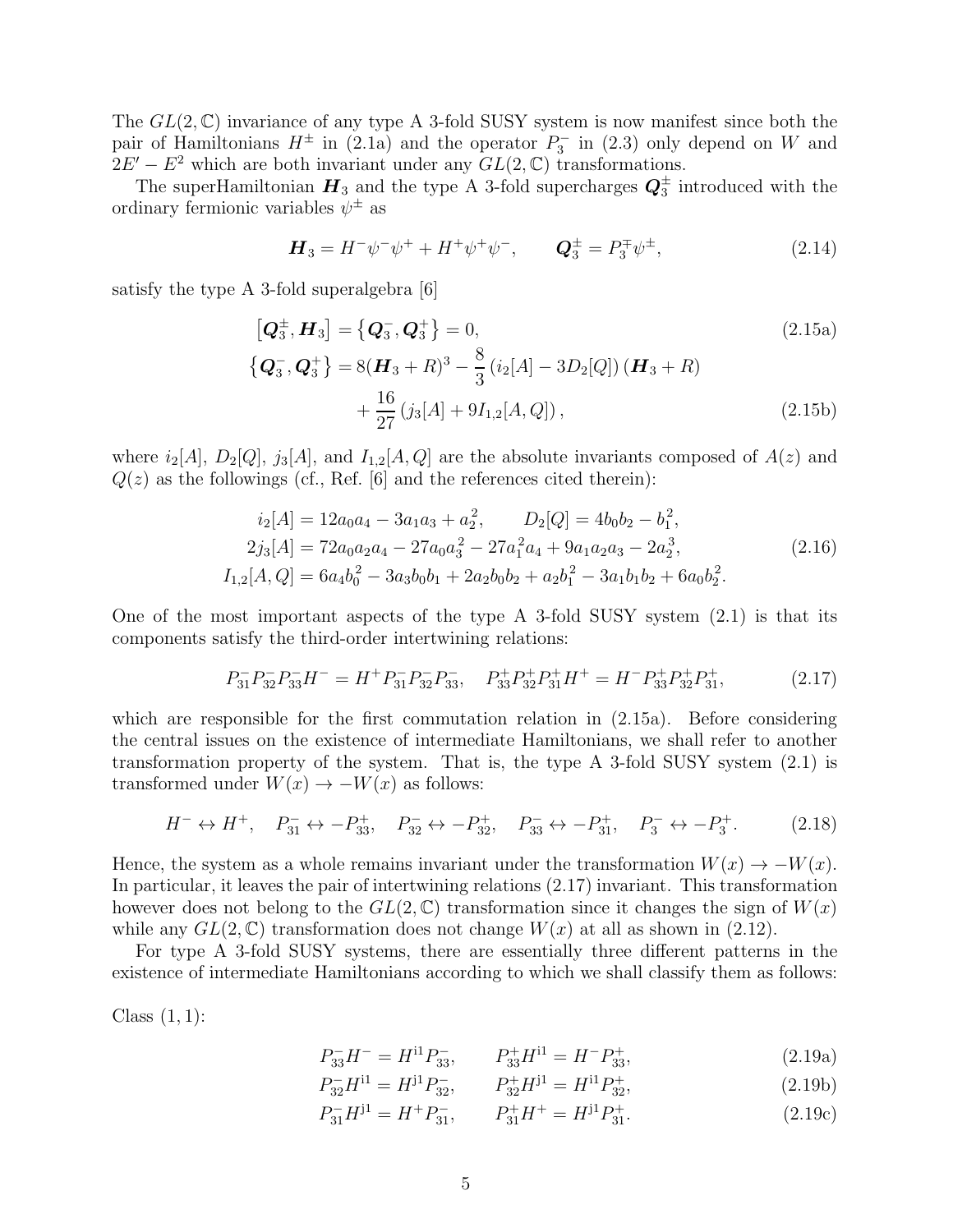Class  $(0, 1)$ :

$$
P_{32}^- P_{33}^- H^- = H^{j1} P_{32}^- P_{33}^- , \qquad P_{33}^+ P_{32}^+ H^{j1} = H^- P_{33}^+ P_{32}^+ , \tag{2.20a}
$$

$$
P_{31}^-H^{j1} = H^+P_{31}^-,\qquad P_{31}^+H^+ = H^{j1}P_{31}^+.\tag{2.20b}
$$

Class  $(1, 0)$ :

$$
P_{33}^-H^- = H^{11}P_{33}^-, \qquad P_{33}^+H^{11} = H^-P_{33}^+, \tag{2.21a}
$$

$$
P_{31}^- P_{32}^- H^{11} = H^+ P_{31}^- P_{32}^-, \qquad P_{32}^+ P_{31}^+ H^+ = H^{11} P_{32}^+ P_{31}^+.
$$
 (2.21b)

That is, in Class  $(1, 1)$  we have considered a set of intermediate Hamiltonians  $H^{11}$  and  $H^{j1}$ both at the place between  $P_{31}^{\pm}$  and  $P_{32}^{\pm}$  and at the place between  $P_{32}^{\pm}$  and  $P_{33}^{\pm}$  simultaneously while in Class  $(0, 1)$  and Class  $(1, 0)$  we have considered an intermediate Hamiltonian at only one intermediate place, at the place between  $P_{31}^{\pm}$  and  $P_{32}^{\pm}$  in the former and at the place between  $P_{32}^{\pm}$  and  $P_{33}^{\pm}$  in the latter.

But we easily find that the set of the intertwining relations  $(2.21)$  in Class  $(1, 0)$  is transformed to the one  $(2.20)$  in Class  $(0, 1)$  by the transformations  $(2.18)$  which are caused by  $W(x) \to -W(x)$  provided that  $H^{11}$  is transformed to  $H^{11}$  simultaneously under the same transformation. We shall hereafter call the set of the transformations (2.18) accompanied with the interchange  $H^{j1} \leftrightarrow H^{i1}$  the *reflective* transformation of a type A 3-fold SUSY system. Hence, as long as only one set of intermediate Hamiltonians is concerned, we only need to consider Class  $(0, 1)$  without any loss of generality. When we shall examine more than one sets of intermediate Hamiltonians, however, we must consider simultaneously both Class  $(0, 1)$  and Class  $(1, 0)$ , as we shall discuss in Sections V and VI.

# III. EXISTENCE OF INTERMEDIATE HAMILTONIANS

In this section, we shall derive the necessary and sufficient conditions for the existence of (at least) one set of intermediate Hamiltonians in each class classified in the last section. We note that Class  $(1, 1)$  can be regarded as a special case of either Class  $(0, 1)$  or Class  $(1,0)$ . Thus, we only consider models in Class  $(0,1)$  and Class  $(1,0)$  which do not belong to Class  $(1, 1)$  without any loss of generality. In the subsequent sections, we shall investigate each case in details.

## A. Conditions for Class  $(1, 1)$

The necessary and sufficient condition for satisfying the first formula (2.19a) is that there exists a constant  $C_{33}$  such that  $H^-$  and  $H^{11}$  are expressed as

$$
2H^- = P_{33}^+ P_{33}^- + 2C_{33} = -\partial^2 - W' - E' + W^2 + 2EW + E^2 + 2C_{33},\tag{3.1a}
$$

$$
2H^{11} = P_{33} - P_{33} + 2C_{33} = -\partial^2 + W' + E' + W^2 + 2EW + E^2 + 2C_{33}.
$$
 (3.1b)

Similarly, the necessary and sufficient condition for satisfying the second formula in (2.19b) is that there exists another constant  $C_{32}$  such that  $H^{11}$  and  $H^{11}$  are expressed as

$$
2H^{11} = P_{32}^+ P_{32}^- + 2C_{32} = -\partial^2 - W' + W^2 + 2C_{32},\tag{3.2a}
$$

$$
2H^{j1} = P_{32}^- P_{32}^+ + 2C_{32} = -\partial^2 + W' + W^2 + 2C_{32},\tag{3.2b}
$$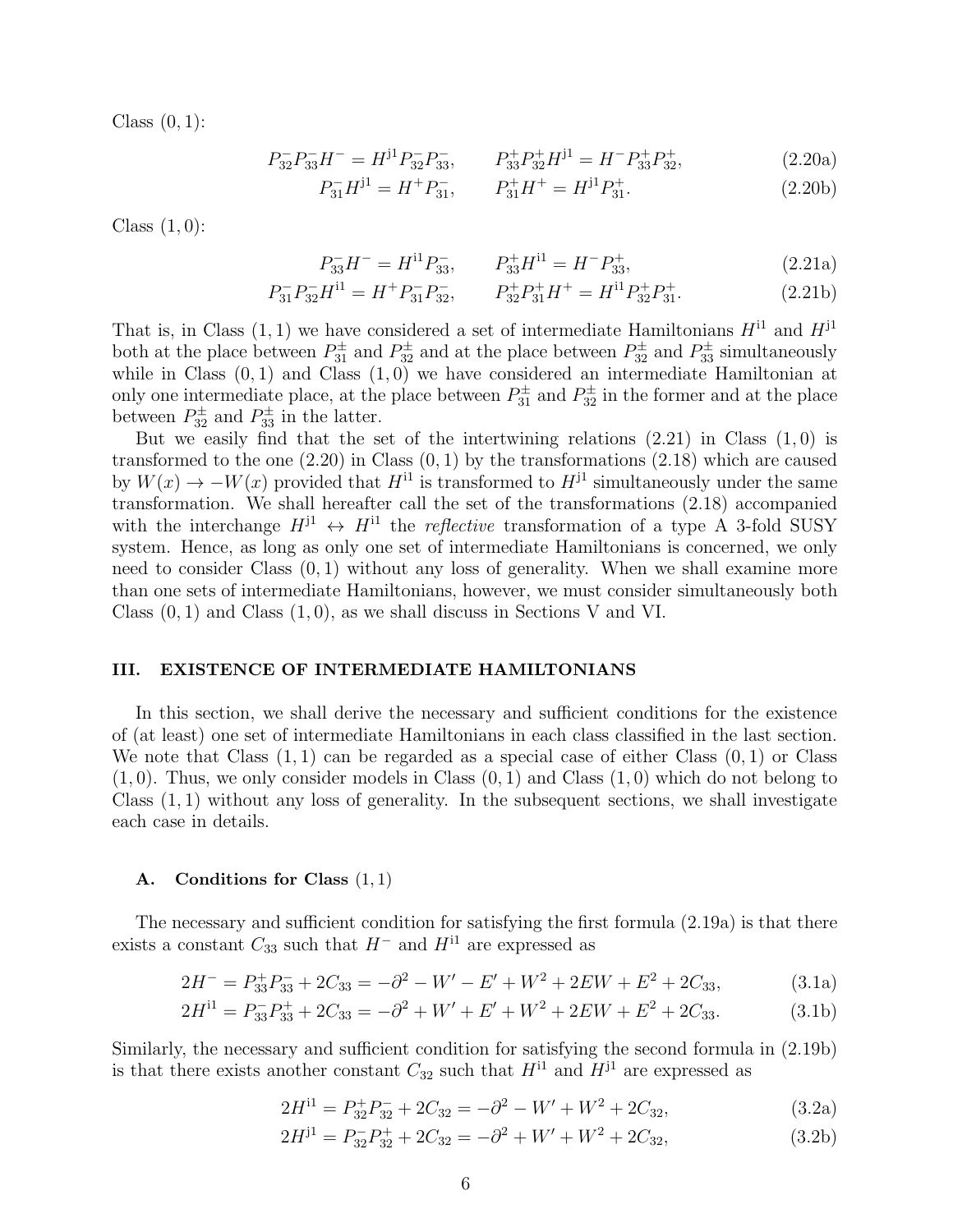and the necessary and sufficient condition for satisfying the third formula in (2.19c) is that there exists another constant  $C_{31}$  such that  $H^{j1}$  and  $H^{+}$  are expressed as

$$
2H^{j1} = P_{31}^+ P_{31}^- + 2C_{31} = -\partial^2 - W' + E' + W^2 - 2EW + E^2 + 2C_{31},\tag{3.3a}
$$

$$
2H^{+} = P_{31}^{-}P_{31}^{+} + 2C_{31} = -\partial^{2} + W' - E' + W^{2} - 2EW + E^{2} + 2C_{31}.
$$
 (3.3b)

Comparing  $(2.1a)$ ,  $(3.1)$ ,  $(3.2)$ , and  $(3.3)$  each other, we obtain

$$
6(W' + EW) + E' + E^2 = -6(R + C_{33}),
$$
\n(3.4a)

$$
2(W' + EW) + E' + E^2 = 2(C_{32} - C_{33}),
$$
\n(3.4b)

$$
2(W' + EW) - E' - E^2 = 2(C_{31} - C_{32}),
$$
\n(3.4c)

$$
6(W' + EW) - E' - E^2 = 6(C_{31} + R). \tag{3.4d}
$$

Arranging the set of formulas (3.4) and using the relations (2.6), we have

$$
2Q'(z) = C_{33} - C_{31}, \quad A''(z) = -3(2R + C_{33} + C_{31}) = 2C_{32} - C_{33} - C_{31}. \tag{3.5}
$$

In terms of the coefficients of polynomials  $A(z)$  and  $Q(z)$  in (2.4), the necessary and sufficient conditions (3.5) are written as

$$
a_4 = a_3 = b_2 = 0, \t 2a_2 = 2C_{32} - C_{33} - C_{31}, 2b_1 = C_{33} - C_{31}, \t -3R = C_{33} + C_{32} + C_{31}.
$$
\t(3.6)

The last three equalities in (3.6) just determine the parameters  $C_{31}$ ,  $C_{32}$ , and  $C_{33}$  in terms of the parameters of the original type A 3-fold SUSY system as

$$
C_{31} = -\frac{a_2}{3} - b_1 - R, \qquad C_{32} = \frac{2a_2}{3} - R, \qquad C_{33} = -\frac{a_2}{3} + b_1 - R. \tag{3.7}
$$

We note that the first equality in (3.6) is identical to the solvability condition of type A  $\mathcal{N}$ fold SUSY systems (cf., Ref. [14], Eq. (6.13)), namely, the necessary and sufficient condition for the pair of any type A  $\mathcal N$ -fold SUSY Hamiltonians  $H^{\pm}$  to be not only quasi-solvable but also solvable. Hence, a type A 3-fold SUSY system with a set of two intermediate Hamiltonians  $H^{i1}$  and  $H^{i2}$  is always solvable, and conversely a solvable type A 3-fold SUSY system always admits a set of two intermediate Hamiltonians.

## **B.** Conditions for Class  $(0, 1)$

To consider the first formula in (2.20a), we first note that the second-order operator  $P_{32}^-P_{33}^-$  belongs to a type A 2-fold supercharge

$$
P_{32}^-P_{33}^- = \left(\partial + W_1 - \frac{E}{2}\right)\left(\partial + W_1 + \frac{E}{2}\right),\tag{3.8}
$$

with

$$
W_1(x) = W(x) + \frac{E(x)}{2}.
$$
\n(3.9)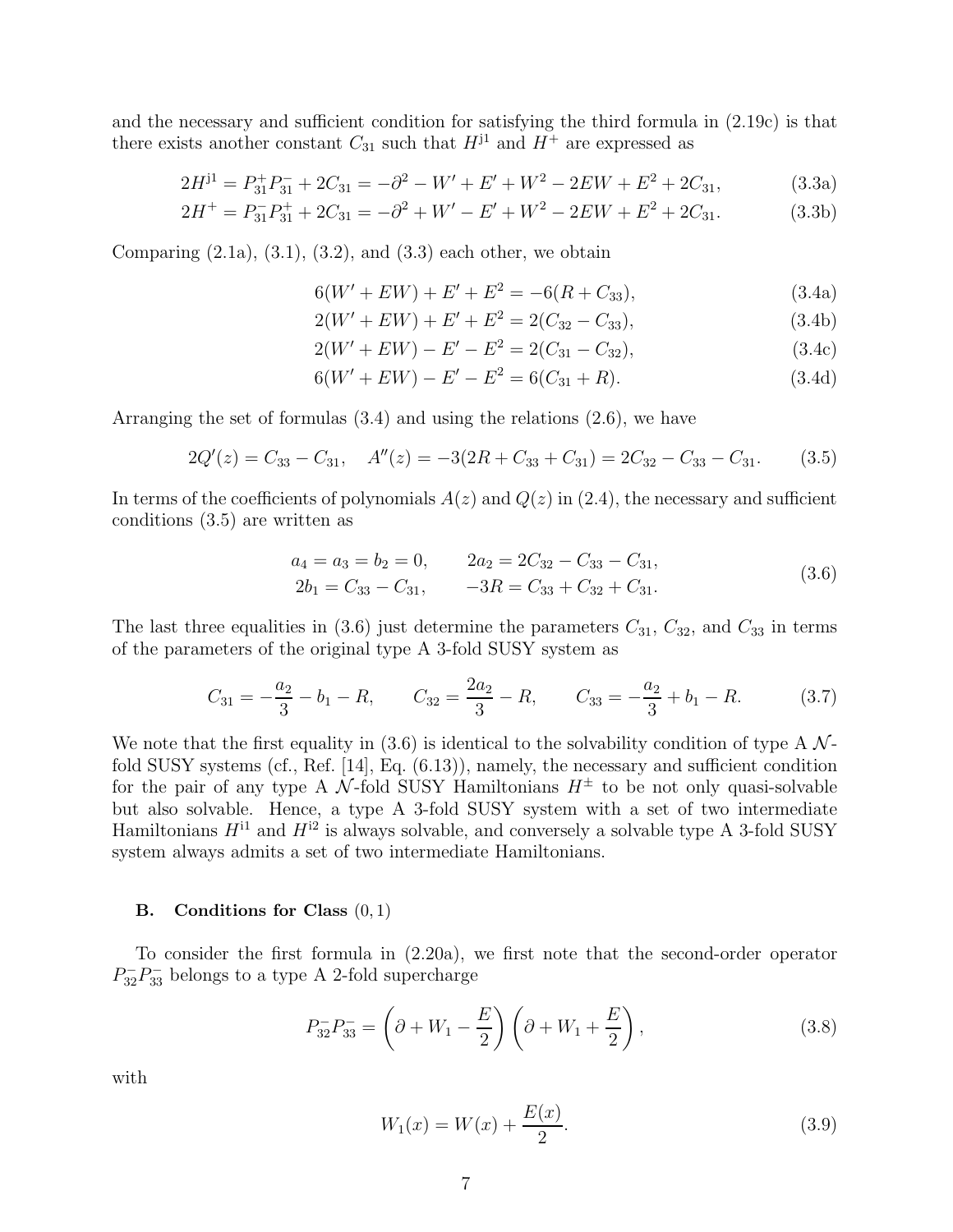Hence, the necessary and sufficient conditions for satisfying the first formula (2.20a) are that there exists a second-degree polynomial  $Q_1(z)$  in z such that (cf., Ref. [6])

$$
Q_1(z) = -z'(x)W_1(x), \qquad \frac{\mathrm{d}^3}{\mathrm{d}z^3}Q_1(z) = 0,\tag{3.10}
$$

and that  $H^-$  and  $H^{j1}$  are expressed as

$$
2H^{-} = -\frac{d^{2}}{dx^{2}} + W_{1}^{2} - \frac{E'}{2} + \frac{E^{2}}{4} - 2R_{1} - 2W_{1}', \qquad (3.11a)
$$

$$
2H^{j1} = -\frac{d^2}{dx^2} + W_1^2 - \frac{E'}{2} + \frac{E^2}{4} - 2R_1 + 2W_1',\tag{3.11b}
$$

where  $R_1$  is a constant. The necessary and sufficient condition for satisfying the second formula (2.20b) is that there exists another constant  $C_{31}$  such that  $H^{j1}$  and  $H^{+}$  are expressed as

$$
2H^{j1} = P_{31}^+ P_{31}^- + 2C_{31} = -\partial^2 - W' + E' + W^2 - 2EW + E^2 + 2C_{31},\tag{3.12a}
$$

$$
2H^{+} = P_{31}^{-}P_{31}^{+} + 2C_{31} = -\partial^{2} + W' - E' + W^{2} - 2EW + E^{2} + 2C_{31}.
$$
 (3.12b)

Comparing  $(2.1a)$ ,  $(3.11)$ , and  $(3.12)$  each other, and using  $(3.9)$ , we obtain

$$
6(W' + EW) - E' - E^2 = -12(R - R_1) = 4(C_{31} + R_1) = 6(C_{31} + R), \tag{3.13}
$$

which is equivalent, in view of the relations (2.6), to

$$
-6Q'(z) - A''(z) = -12(R - R_1) = 4(C_{31} + R_1) = 6(C_{31} + R). \tag{3.14}
$$

The condition (3.10), if combined with (2.5), leads to

$$
A'(z) = 2 [Q(z) - Q_1(z)], \qquad (3.15)
$$

which means that  $A'(z)$  is also a polynomial of at most second degree. In terms of the coefficients of polynomials  $A(z)$  and  $Q(z)$  in (2.4), the necessary and sufficient conditions  $(3.14)$  and  $(3.15)$  are written as

$$
a_4 = a_3 + 2b_2 = 0, \quad a_2 + 3b_1 = -2(C_{31} + R_1), \quad 3R = 2R_1 - C_{31}.
$$
 (3.16)

The last two equalities in (3.16) just determine the constants  $C_{31}$  and  $R_1$  in terms of the parameters of the original type A 3-fold SUSY system as

$$
C_{31} = -\frac{a_2}{3} - b_1 - R, \qquad R_1 = -\frac{a_2}{6} - \frac{b_1}{2} + R. \tag{3.17}
$$

We now find that a model in Class  $(0, 1)$  which satisfies  $(3.16)$  can also satisfy the condition (3.6) and thus belong to Class (1, 1) if and only if  $a_3 = b_2 = 0$ . Hence, we assume  $a_3b_2 \neq 0$ without any loss of generality in the subsequent analyses of Class  $(0, 1)$ . With the latter assumption, however, the solvability condition cannot be satisfied inevitably. Hence, all the models in Class  $(0, 1)$  are only quasi-solvable but may not be completely solvable.

Finally, we note that the superHamiltonian and type A 2-fold supercharges constructed from  $H^-$ ,  $H^{j1}$ , and  $P_{32}^-P_{33}^-$  form a type A 2-fold superalgebra since  $H^-$  and  $H^{j1}$  are a type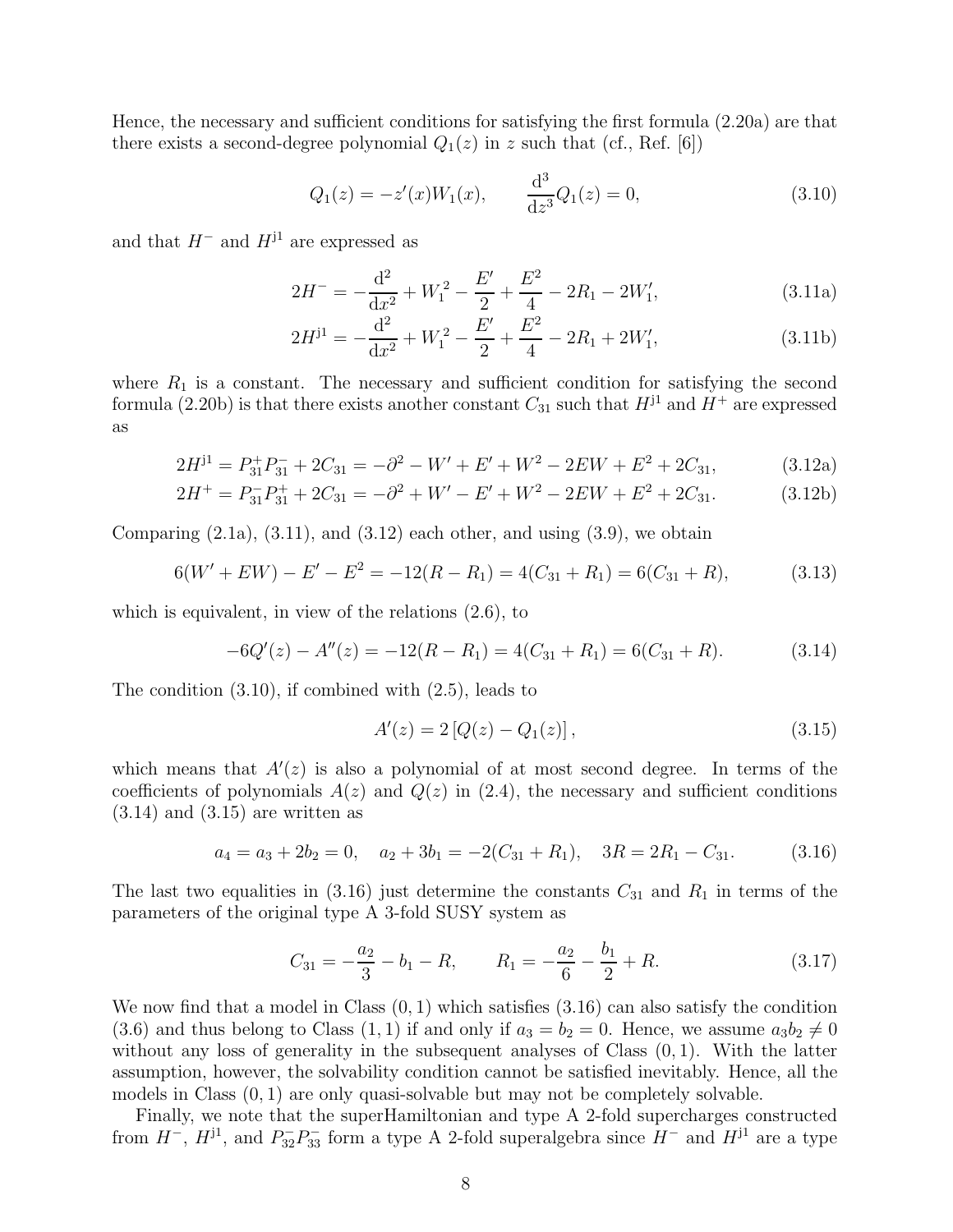A 2-fold SUSY pair with respect to the operator  $P_{32}^-P_{33}^-$ . In particular, the anti-commutator of the type A 2-fold supercharges constructed in this way reads in components

$$
P_{33}^+ P_{32}^+ P_{32}^- P_{33}^- = 4S_2^{(0,1)}(H^- + R), \qquad P_{32}^- P_{33}^- P_{33}^+ P_{32}^+ = 4S_2^{(0,1)}(H^{j1} + R), \tag{3.18}
$$

where  $S_2^{(0,1)}$  $2^{(0,1)}$  is a monic polynomial of second-degree given by

$$
S_2^{(0,1)}(t) = t^2 - \left(\frac{a_2}{3} + b_1\right)t - 2(a_1 - 2b_0)b_2 - \frac{2}{9}(a_2 - 3b_1)a_2.
$$
 (3.19)

## C. Conditions for Class  $(1,0)$

The analysis for Class  $(1,0)$  is almost the same as for Class  $(0,1)$  in the previous section. That is, the first formula in (2.21) requires that  $H^-$  and  $H^{11}$  must form an ordinary SUSY pair with respect to  $P_{33}^{\pm}$ :

$$
2H^- = P_{33}^+ P_{33}^- + 2C_{33} = -\partial^2 - W' - E' + W^2 + 2EW + E^2 + 2C_{33},
$$
(3.20a)

$$
2H^{11} = P_{33}^-P_{33}^+ + 2C_{33} = -\partial^2 + W' + E' + W^2 + 2EW + E^2 + 2C_{33},
$$
 (3.20b)

while the second formula in (2.21) requires that  $H<sup>11</sup>$  and  $H<sup>+</sup>$  must form a type A 2-fold SUSY pair with respect to  $P_{31}^-P_{32}^-$  and its conjugate:

$$
2H^{11} = -\partial^2 + W_2^2 - \frac{E'}{2} + \frac{E^2}{4} - 2R_2 - 2W_2',\tag{3.21a}
$$

$$
2H^{+} = -\partial^{2} + W_{2}^{2} - \frac{E'}{2} + \frac{E^{2}}{4} - 2R_{2} + 2W_{2}', \qquad (3.21b)
$$

where  $W_2(x) = W(x) - E(x)/2$ . By following a similar route as in the previous section, it is straightforward to show that the above requirements are satisfied if and only if

$$
a_4 = a_3 - 2b_2 = 0, \quad C_{33} = -\frac{a_2}{3} + b_1 - R, \quad R_2 = -\frac{a_2}{6} + \frac{b_1}{2} + R. \tag{3.22}
$$

The last two equalities in the above just determine the constants  $C_{33}$  and  $R_2$  and thus only the first formula stands essentially as the necessary and sufficient condition for a system to belong to Class  $(1, 0)$ . As in the case of Class  $(0, 1)$ , we assume  $a_3b_2 \neq 0$  without any loss of generality to prevent a model in Class  $(1,0)$  from belonging also to Class  $(1,1)$ . Hence, by the assumption, any system in Class  $(1,0)$  is only quasi-solvable but may not be completely solvable. In addition, the superHamiltonian and type A 2-fold supercharges constructed from  $H^{11}$ ,  $H^+$ , and  $P_{31}^-P_{32}^-$  form another type A 2-fold superalgebra since  $H^{11}$ and  $H^+$  are a type A 2-fold SUSY pair with respect to the operator  $P_{31}^-P_{32}^-$ . In particular, the anti-commutator of the type A 2-fold supercharges constructed in this way reads in components

$$
P_{32}^+ P_{31}^+ P_{31}^- P_{32}^- = 4S_2^{(1,0)}(H^{11} + R), \qquad P_{31}^- P_{32}^- P_{32}^+ P_{31}^+ = 4S_2^{(0,1)}(H^+ + R), \tag{3.23}
$$

where  $S_2^{(1,0)}$  $2^{(1,0)}$  is a monic polynomial of second-degree given by

$$
S_2^{(1,0)}(t) = t^2 - \left(\frac{a_2}{3} - b_1\right)t + 2(a_1 + 2b_0)b_2 - \frac{2}{9}(a_2 + 3b_1)a_2.
$$
 (3.24)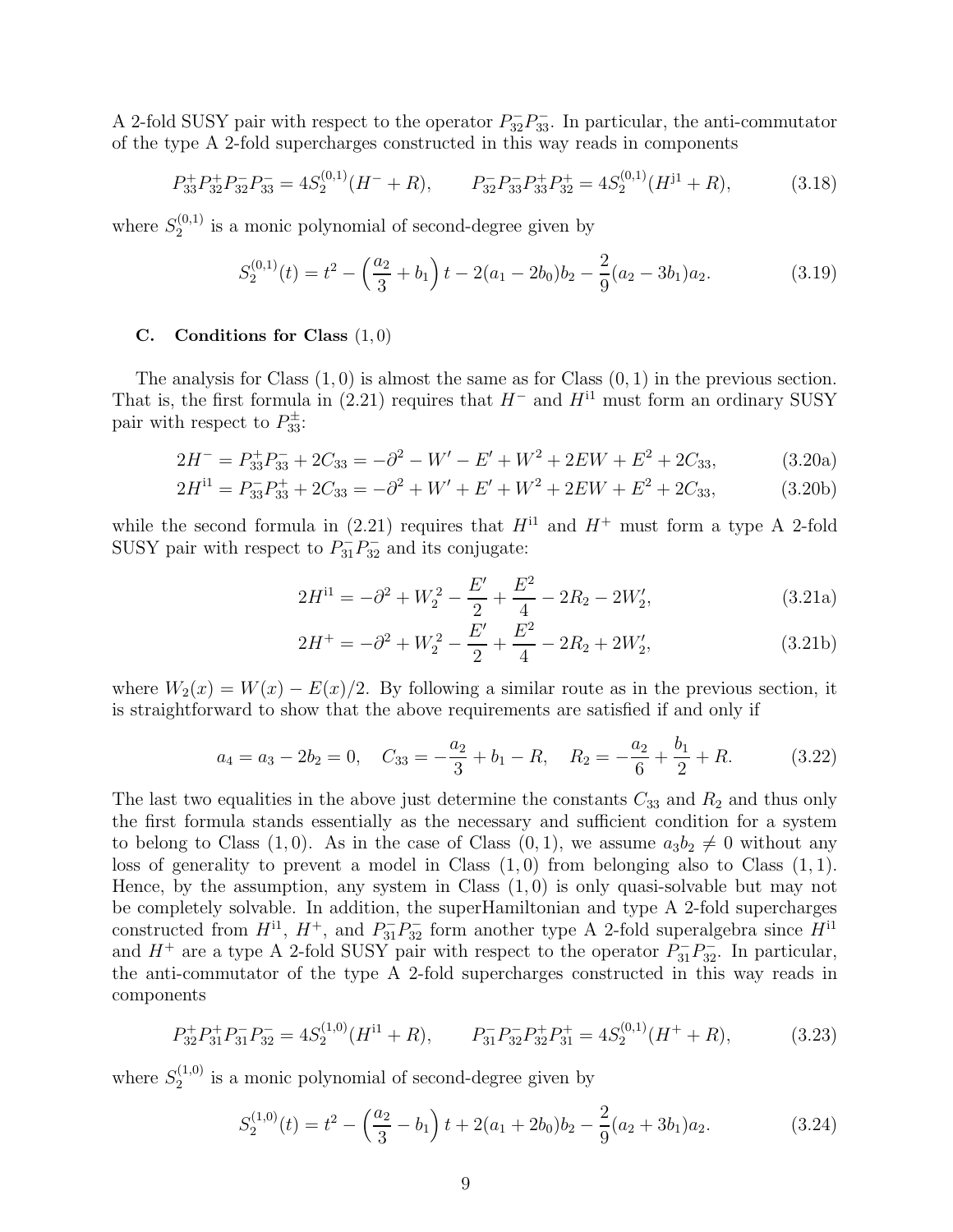## IV. CLASSIFICATION: CASES OF ONLY ONE SET

We are now in a position to classify completely all the possible type A 3-fold SUSY potentials which admit one and only one set of intermediate Hamiltonians. In the previous section, we showed that there are three different classes, Class  $(1, 1)$ , Class  $(0, 1)$ , and Class  $(1, 0)$ , and that the necessary and sufficient conditions for the existence of intermediate Hamiltonians are

Class (1,1): 
$$
a_4 = a_3 = b_2 = 0,
$$
 (4.1)

Class (0,1): 
$$
a_4 = a_3 + 2b_2 = 0
$$
  $(a_3b_2 \neq 0)$ , (4.2)

Class (1,0): 
$$
a_4 = a_3 - 2b_2 = 0
$$
  $(a_3b_2 \neq 0)$ , (4.3)

where we have neglected the other irrelevant constraints on the parameter relations. It is evident that these conditions explicitly break the  $GL(2,\mathbb{C})$  covariance of the original type A 3-fold systems. Hence, we cannot apply the same classification scheme as the one in Ref. [6] which employs the full  $GL(2,\mathbb{C})$  covariance of the systems. However, we note that there exists a residual symmetry remained intact in the present cases. In fact, the transformation formulas (2.12) for the functions  $E(x)$  and  $W(x)$  tell us that for the set of linear projective transformations with  $\gamma = 0$  the functions  $E(x)$  and  $W(x)$  are both invariant. The latter fact means in particular that each factor of the type A 3-fold supercharges  $P_{3i}^{\pm}$   $(i = 1, 2, 3)$  in (2.2) and thus the intermediate Hamiltonians  $H^{11}$  and  $H^{11}$  introduced through the intertwining relations  $(2.19)$ – $(2.21)$  as well are all invariant under an arbitrary  $GL(2,\mathbb{C})$  transformation with  $\gamma = 0$ . The set of linear projective transformations with  $\gamma = 0$  consists of the set of (complex) inhomogeneous linear transformations

$$
z = \alpha w + \beta \quad (\alpha, \beta \in \mathbb{C}, \alpha \neq 0), \tag{4.4}
$$

where we have set  $\delta = 1$  without any loss of generality. For an arbitrary inhomogeneous linear transformation (4.4), the transformation matrices of the parameters  $a_i$  ( $i = 0, \ldots, 4$ ) and  $b_i$   $(i = 0, 1, 2)$  given by  $(2.10)$  and  $(2.11)$  respectively become triangle, and all of the conditions  $(4.1)$ – $(4.3)$  are covariant, that is,

$$
a_4 = a_3 = b_2 = 0 \Rightarrow \hat{a}_4 = \hat{a}_3 = \hat{b}_2 = 0. \tag{4.5}
$$

$$
a_4 = a_3 \pm 2b_2 = 0 \Rightarrow \hat{a}_4 = 0, \ \hat{a}_3 \pm 2\hat{b}_2 = \alpha(a_3 \pm 2b_2) = 0. \tag{4.6}
$$

Therefore, all type A 3-fold SUSY systems with one set of intermediate Hamiltonians are classified by considering the equivalence class under the set of inhomogeneous linear transformations (4.4). We now easily show that the representatives of  $A(z)$  under this equivalence class in each case can be chosen, by noting the constraint  $a_3 \neq 0$  in Class  $(0, 1)$  and Class  $(1, 0)$ , as listed in Table I. We note that Case II and Case II' (Case IV and Case IV', respectively) are transformed to each other by a projective transformation of  $GL(2,\mathbb{C})$  but not by any inhomogeneous linear transformation (4.4). That is the reason why we must treat them as separate cases though they are classified as one equivalent case in the classification of general type A  $\mathcal N$ -fold SUSY models [6]. The still arbitrarily determinable constant  $a$  in Table I can be fixed by considering the scaling relations under the scale transformations of the parameter space spanned by  $\{a_i, b_i, R\}$ :

$$
z(x; \nu a_i, \nu b_i, \nu R) = z(\sqrt{\nu}x; a_i, b_i, R), \qquad (4.7a)
$$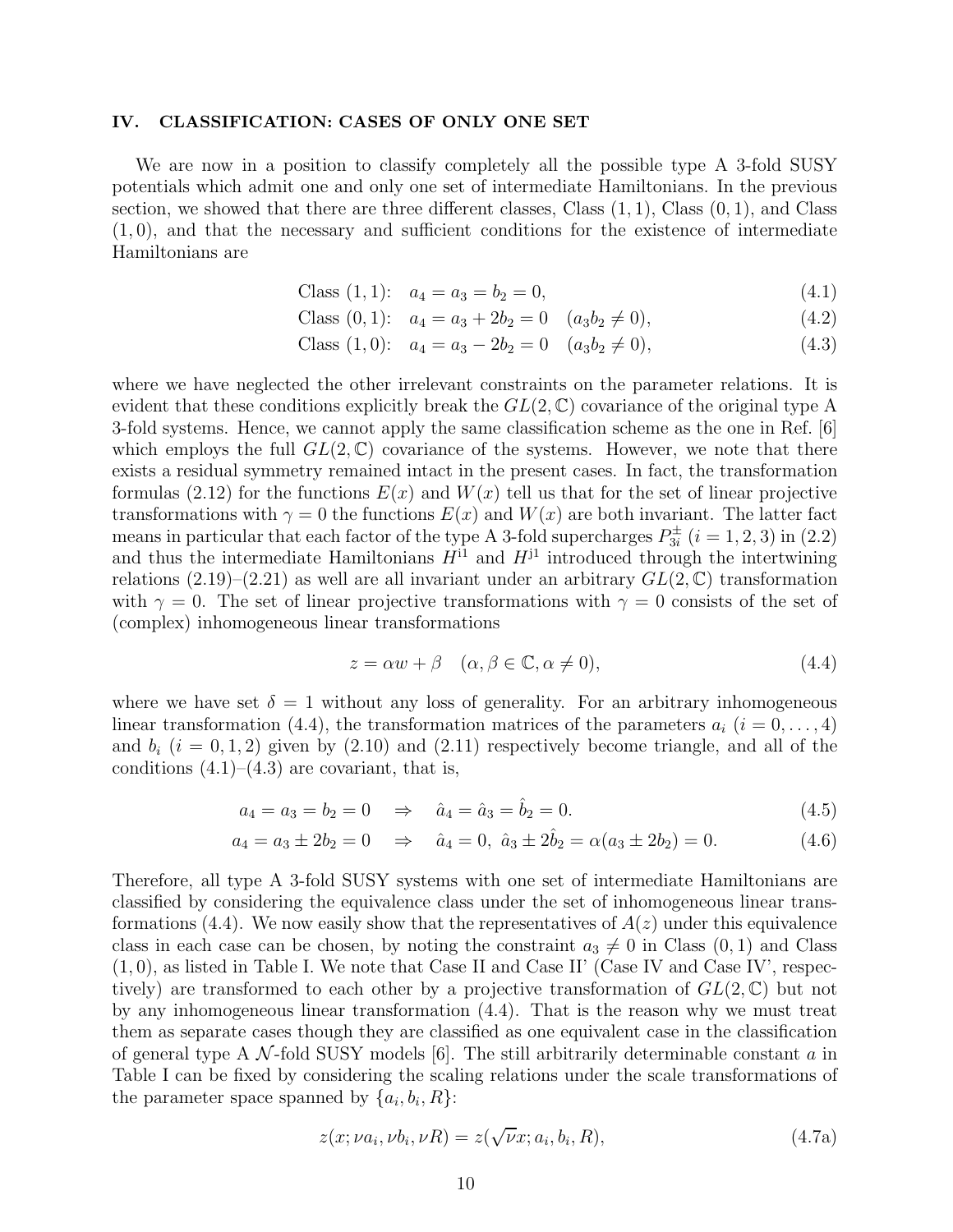| Case | Class $(1,1)$ | Class $(0,1)$ , $(1,0)$ |
|------|---------------|-------------------------|
| T    | a/2           |                         |
| H    | 2z            |                         |
| H'   |               | $2z^3$                  |
| Ш    | $z^2/2$       |                         |
| IV   | $2a(z^2-1)$   |                         |
| IV'  |               | $2az^2(z+1)$            |
| V    |               | $2z^3 - g_2z/2 - g_3/2$ |

TABLE I: The complex classification scheme of type A 3-fold SUSY models with one set of intermediate Hamiltonians. In the above,  $g_2, g_3 \in \mathbb{C}$  satisfy  $g_2^3 \neq 27g_3^2$  and  $a \in \mathbb{C}$  is an arbitrary constant.

$$
E(x; \nu a_i, \nu b_i, \nu R) = \sqrt{\nu} E(\sqrt{\nu} x; a_i, b_i, R), \qquad (4.7b)
$$

$$
W(x; \nu a_i, \nu b_i, \nu R) = \sqrt{\nu} W(\sqrt{\nu}x; a_i, b_i, R), \qquad (4.7c)
$$

$$
V(x; \nu a_i, \nu b_i, \nu R) = \nu V(\sqrt{\nu}x; a_i, b_i, R). \tag{4.7d}
$$

Hence, in what follows we set  $a = 1$  in all the cases without any loss of generality. For the classification, we recall the fact that Class  $(0, 1)$  and Class  $(1, 0)$  are connected with each other by the reflective transformation. Hence, we shall present only models belonging to Class  $(0, 1)$ . We shall show in each case the change of variable  $z = z(x)$  and the two functions  $E(x)$  and  $W(x)$  determined by (2.5) as well as the potential parts of the 3-fold SUSY pair Hamiltonians  $H^{\pm}$  and of the intermediate Hamiltonian(s)  $H^{11}$  and/or  $H^{11}$  determined by  $(3.1)$ – $(3.3)$  in Class  $(1, 1)$  and by  $(3.11)$ – $(3.12)$  in Class  $(0, 1)$ .

## A. Classification of Class  $(1, 1)$

I)  $A(z) = 1/2$ . Functions:

$$
z(x) = x, \qquad E(x) = 0, \qquad W(x) = -b_1 x - b_0. \tag{4.8}
$$

Potentials:

$$
2V^-(x) = (b_1x + b_0)^2 + 3b_1 - 2R,
$$
\n(4.9a)

$$
2V^{11}(x) = (b_1x + b_0)^2 + b_1 - 2R,
$$
\n(4.9b)

$$
2V^{j1}(x) = (b_1x + b_0)^2 - b_1 - 2R,
$$
\n(4.9c)

$$
2V^+(x) = (b_1x + b_0)^2 - 3b_1 - 2R.
$$
 (4.9d)

In this case, all the potentials (4.9) are harmonic oscillators.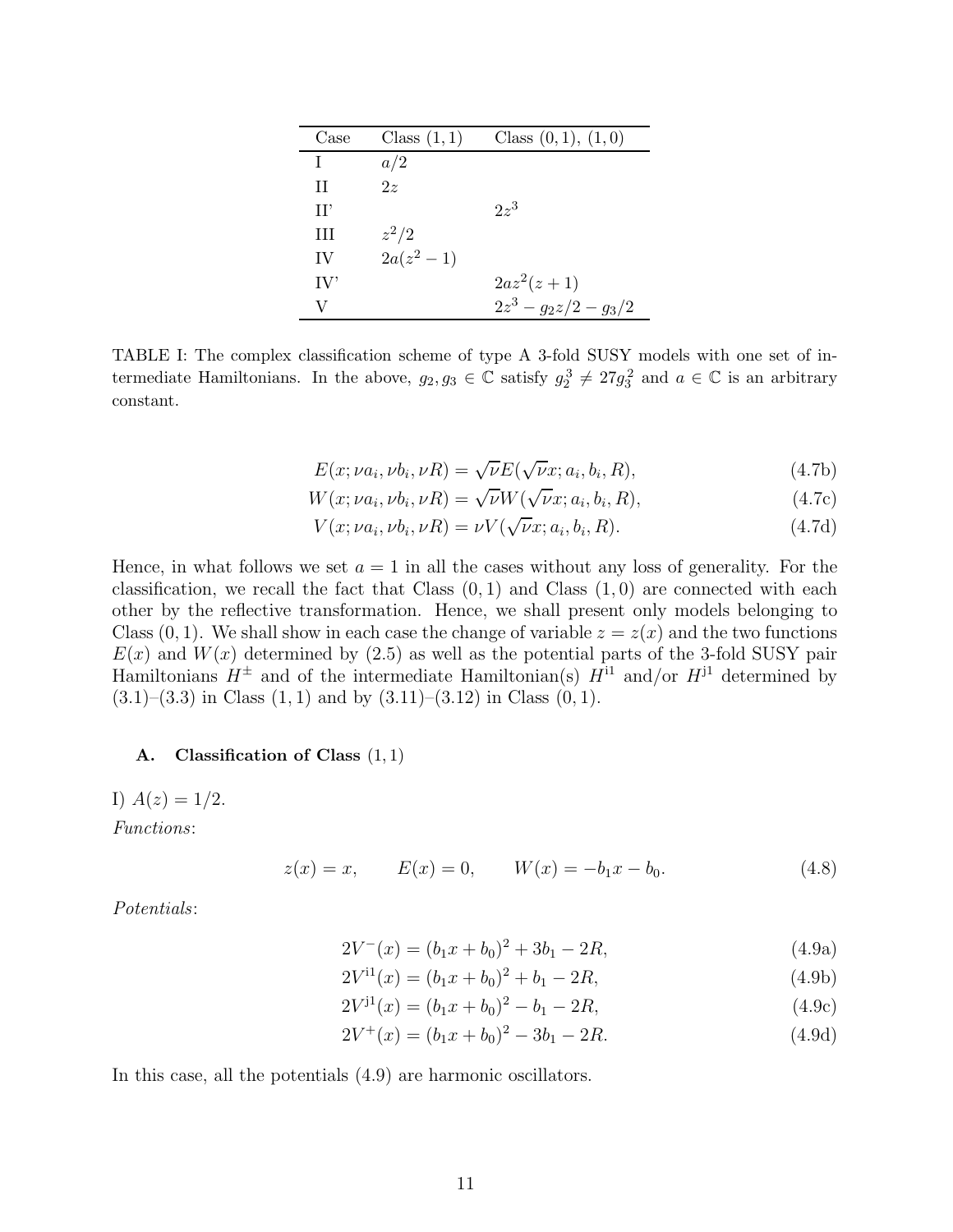II)  $A(z) = 2z$ .

Functions:

$$
z(x) = x^2, \qquad E(x) = \frac{1}{x}, \qquad W(x) = -\frac{b_1}{2}x - \frac{b_0}{2x}.
$$
 (4.10)

Potentials:

$$
V^{-}(x) = \frac{b_1^2}{8}x^2 + \frac{(b_0 - 2)(b_0 - 4)}{8x^2} + \frac{b_1(b_0 + 3)}{4} - R,\tag{4.11a}
$$

$$
V^{i1}(x) = \frac{b_1^2}{8}x^2 + \frac{b_0(b_0 - 2)}{8x^2} + \frac{b_1(b_0 + 1)}{4} - R,\tag{4.11b}
$$

$$
V^{j1}(x) = \frac{b_1^2}{8}x^2 + \frac{b_0(b_0 + 2)}{8x^2} + \frac{b_1(b_0 - 1)}{4} - R,\tag{4.11c}
$$

$$
V^{+}(x) = \frac{b_1^2}{8}x^2 + \frac{(b_0 + 2)(b_0 + 4)}{8x^2} + \frac{b_1(b_0 - 3)}{4} - R.
$$
 (4.11d)

In this case, all the potentials  $(4.11)$  are radial harmonic oscillators with centrifugal potentials.

III)  $A(z) = z^2/2$ .

Functions:

$$
z(x) = e^x
$$
,  $E(x) = 1$ ,  $W(x) = -b_1 - b_0 e^{-x}$ . (4.12)

Potentials:

$$
2V^{-}(x) = b_0(2b_1 - 3)e^{-x} + b_0^2 e^{-2x} - 2\bar{R},
$$
\n(4.13a)

$$
2V^{i1}(x) = b_0(2b_1 - 1)e^{-x} + b_0^2 e^{-2x} - 2\bar{R},
$$
\n(4.13b)

$$
2V^{j1}(x) = b_0(2b_1 + 1)e^{-x} + b_0^2 e^{-2x} - 2\bar{R},
$$
\n(4.13c)

$$
2V^{+}(x) = b_0(2b_1 + 3)e^{-x} + b_0^2 e^{-2x} - 2\bar{R},
$$
\n(4.13d)

where  $\overline{R} = R - b_1^2/2 - 1/3$  is a constant. In this case, all the potentials (4.13) are Morse potentials.

IV)  $A(z) = 2(z^2 - 1)$ .

Functions:

$$
z(x) = \cosh 2x, \qquad E(x) = \frac{2\cosh 2x}{\sinh 2x}, \qquad W(x) = -\frac{b_1 \cosh 2x + b_0}{2\sinh 2x}.\tag{4.14}
$$

Potentials:

$$
V^{-}(x) = \frac{2b_0(b_1 - 6)\cosh 2x + b_0^2 + (b_1 - 4)(b_1 - 8)}{8\sinh^2 2x} - \bar{R},
$$
\n(4.15a)

$$
V^{i1}(x) = \frac{2b_0(b_1 - 2)\cosh 2x + b_0^2 + b_1(b_1 - 4)}{8\sinh^2 2x} - \bar{R},
$$
\n(4.15b)

$$
V^{j1}(x) = \frac{2b_0(b_1+2)\cosh 2x + b_0^2 + b_1(b_1+4)}{8\sinh^2 2x} - \bar{R},
$$
\n(4.15c)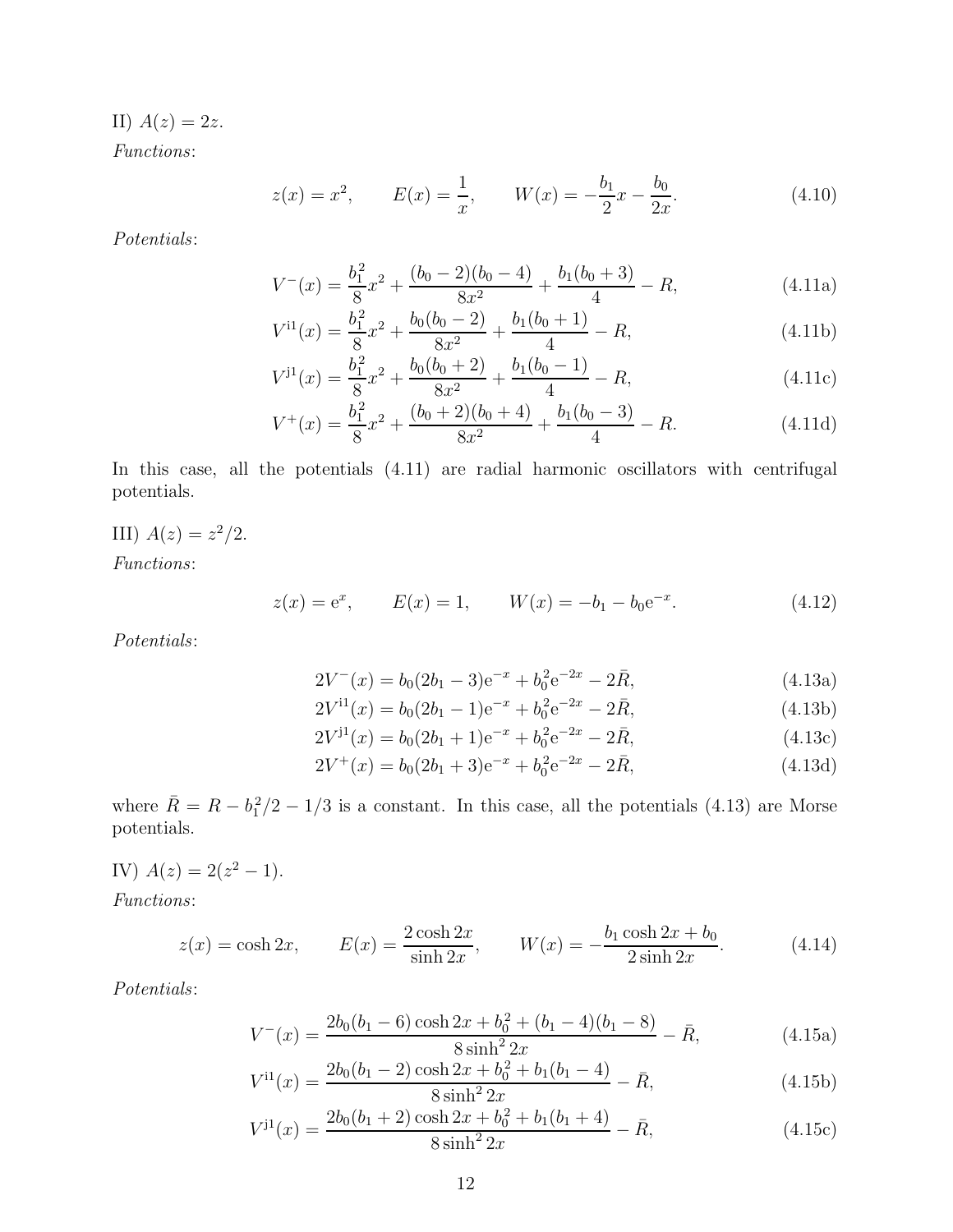$$
V^{+}(x) = \frac{2b_0(b_1+6)\cosh 2x + b_0^2 + (b_1+4)(b_1+8)}{8\sinh^2 2x} - \bar{R},
$$
\n(4.15d)

where  $\bar{R} = R - b_1^2/8 - 4/3$  is a constant. In this case, all the potentials (4.15) are Pöschl– Teller potentials. We note that a system of Scarf potentials can be obtained by the choice  $A(z) = 2(z^2 + 1)$  which is connected with the representative  $A(z) = 2(z^2 - 1)$  by the combination of a complex linear transformation (4.4) and a scale transformation (4.7).

It is interesting to observe that all the potentials given by  $(4.9)$ ,  $(4.11)$ ,  $(4.13)$ , and  $(4.15)$ are shape invariant as can be easily checked by some obvious scaling of parameters [15]. It bears mention that the schemes of SUSY quantum mechanics [15–18] are consistent with the factorization method [19], intertwining relationships [20], and the shape invariance condition [21]. The latter was first utilized by Gendenshtein [21] to track down solvable potentials. To be shape invariant the partner potentials while sharing a similar coordinate dependence can at most differ in the presence of some parameters as precisely has happened in the potentials above.

# **B.** Classification of Class  $(0, 1)$

II')  $A(z) = 2z^3$ .

Functions:

$$
z(x) = \frac{1}{x^2}, \qquad E(x) = -\frac{3}{x}, \qquad W(x) = -\frac{1}{2x} + \frac{b_1}{2}x + \frac{b_0}{2}x^3. \tag{4.16}
$$

Potentials:

$$
V^{-}(x) = \frac{b_0^2}{8}x^6 + \frac{b_1b_0}{4}x^4 + \frac{b_1^2 - 20b_0}{8}x^2 + \frac{3}{8x^2} - b_1 - R,\tag{4.17a}
$$

$$
V^{j1}(x) = \frac{b_0^2}{8}x^6 + \frac{b_1b_0}{4}x^4 + \frac{b_1^2 + 8b_0}{8}x^2 + \frac{35}{8x^2} - R,\tag{4.17b}
$$

$$
V^{+}(x) = \frac{b_0^2}{8}x^6 + \frac{b_1b_0}{4}x^4 + \frac{b_1^2 + 16b_0}{8}x^2 + \frac{15}{8x^2} + \frac{b_1}{2} - R.
$$
 (4.17c)

In this case, all the potentials (4.17) are well-known quasi-solvable sextic anharmonic oscillators [22].

IV') 
$$
A(z) = 2z^2(z+1)
$$
.

Functions:

$$
z(x) = \frac{1}{\sinh^2 x}, \quad E(x) = -\frac{3 + 2\sinh^2 x}{\sinh x \cosh x}, \quad W(x) = \frac{b_0 \sinh^4 x + b_1 \sinh^2 x - 1}{2\sinh x \cosh x}.
$$
 (4.18)

Potentials:

$$
V^{-}(x) = \frac{b_0^2}{8} \cosh^4 x + \frac{(2b_1 - 3b_0 - 12)b_0}{8} \cosh^2 x - \frac{(b_1 - b_0 + 3)(b_1 - b_0 + 5)}{8 \cosh^2 x} + \frac{3}{8 \sinh^2 x} + \frac{b_0}{2} - \bar{R},
$$
 (4.19a)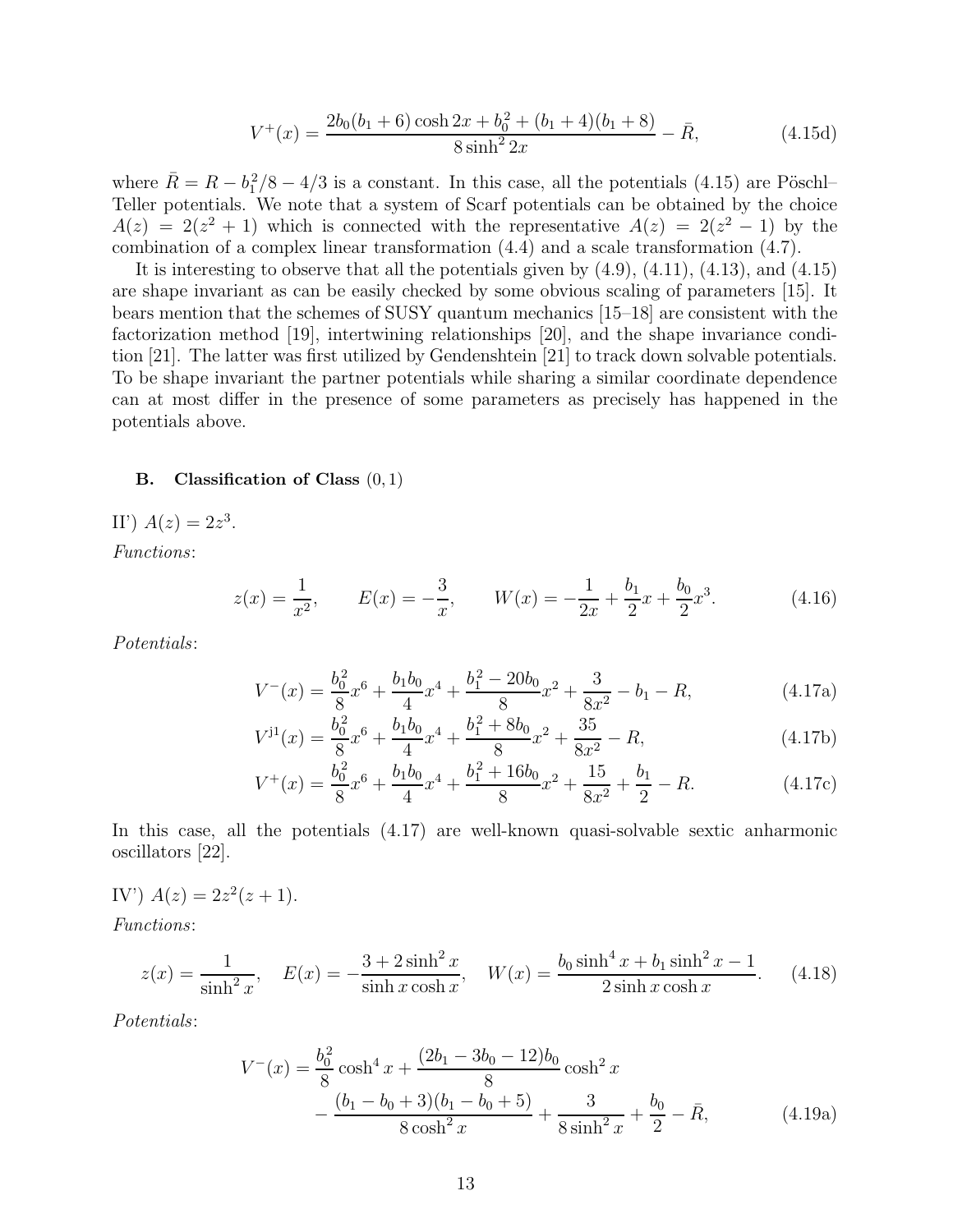$$
V^{j1}(x) = \frac{b_0^2}{8} \cosh^4 x + \frac{(2b_1 - 3b_0 + 4)b_0}{8} \cosh^2 x - \frac{(b_1 - b_0 - 1)(b_1 - b_0 + 1)}{8 \cosh^2 x} + \frac{35}{8 \sinh^2 x} - \frac{b_0}{2} - \bar{R},
$$
 (4.19b)  

$$
V^+(x) = \frac{b_0^2}{8} \cosh^4 x + \frac{(2b_1 - 3b_0 + 12)b_0}{8} \cosh^2 x - \frac{(b_1 - b_0 - 3)(b_1 - b_0 - 1)}{8 \cosh^2 x} + \frac{15}{8 \sinh^2 x} - b_0 - \bar{R},
$$
 (4.19c)

where  $\bar{R} = R - (b_1 - b_0)(b_1 - 3b_0)/8 - 4/3$  is a constant. In this case, all the potentials  $(4.19)$  are quasi-solvable deformed Pöschl–Teller or Scarf potentials [23].

V)  $A(z) = 2z^3 - g_2z/2 - g_3/2.$ Functions:

$$
z(x) = \wp(x), \qquad E(x) = \frac{\wp''(x)}{\wp'(x)}, \qquad W(x) = \frac{\wp(x)^2 - b_1 \wp(x) - b_0}{\wp'(x)}.\tag{4.20}
$$

Potentials:

$$
V^{-}(x) = \frac{b_1 \wp(x) + \bar{b}_0}{2\wp'(x)^2} \left[ b_1 \wp(x) + \bar{b}_0 - \frac{10}{3} \wp''(x) \right] - \frac{8}{9} \wp(x) + \frac{91}{18} \wp(2x) + \frac{3b_1}{2} - R, \quad (4.21a)
$$

$$
V^{j1}(x) = \frac{b_1 \wp(x) + \bar{b}_0}{2\wp'(x)^2} \left[ b_1 \wp(x) + \bar{b}_0 + \frac{2}{3} \wp''(x) \right] + \frac{40}{9} \wp(x) - \frac{5}{18} \wp(2x) - \frac{b_1}{2} - R,\qquad(4.21b)
$$

$$
V^{+}(x) = \frac{b_1 \wp(x) + \bar{b}_0}{2\wp'(x)^2} \left[ b_1 \wp(x) + \bar{b}_0 + \frac{8}{3} \wp''(x) \right] + \frac{10}{9} \wp(x) + \frac{55}{18} \wp(2x) - \frac{3b_1}{2} - R. \tag{4.21c}
$$

In the above,  $\wp(x)$  is the Weierstrass elliptic function and  $\bar{b}_0 = b_0 - g_2/12$  is another parameter. The first term of each the potential is a rational function of  $\wp(x)$  by the formulas  $\wp'(x)^2 = 4\wp(x)^3 - g_2\wp(x) - g_3$  and  $\wp''(x) = 6\wp(x)^2 - g_2/2$ . In this case, all the potentials  $(4.21)$  are quasi-solvable one-body elliptic BC type Inozemtsev potentials (cf., Ref. [24] and the references cited therein).

## V. DIFFERENT SETS OF INTERMEDIATE HAMILTONIANS

In this section, we shall study under what conditions a type A 3-fold SUSY system can have more than one sets of intermediate Hamiltonians. The latter possibility originates from the fact that each factor of a type A  $\mathcal N$ -fold supercharge in a factorized form is not invariant under a subset of the  $GL(2,\mathbb{C})$  transformations although any type A N-fold supercharge as a whole is invariant under all the  $GL(2,\mathbb{C})$  transformations [6]. For the  $\mathcal{N}=3$  case, we easily check the latter fact directly from the definition (2.2) and the transformation formulas  $(2.12)$ :

$$
P_{31}^{\pm}[\hat{W}, \hat{E}] = P_{31}^{\pm}[W, E] + \frac{2\gamma z'}{\gamma z - \alpha}, \quad P_{33}^{\pm}[\hat{W}, \hat{E}] = P_{33}^{\pm}[W, E] - \frac{2\gamma z'}{\gamma z - \alpha}.
$$
 (5.1)

Hence, the factors  $P_{31}^{\pm}$  and  $P_{33}^{\pm}$  in  $P_{3}^{\pm}$  are in fact not invariant under any  $GL(2,\mathbb{C})$  transformation with  $\gamma \neq 0$ . It means in particular that intermediate Hamiltonians  $H^{11}$  and/or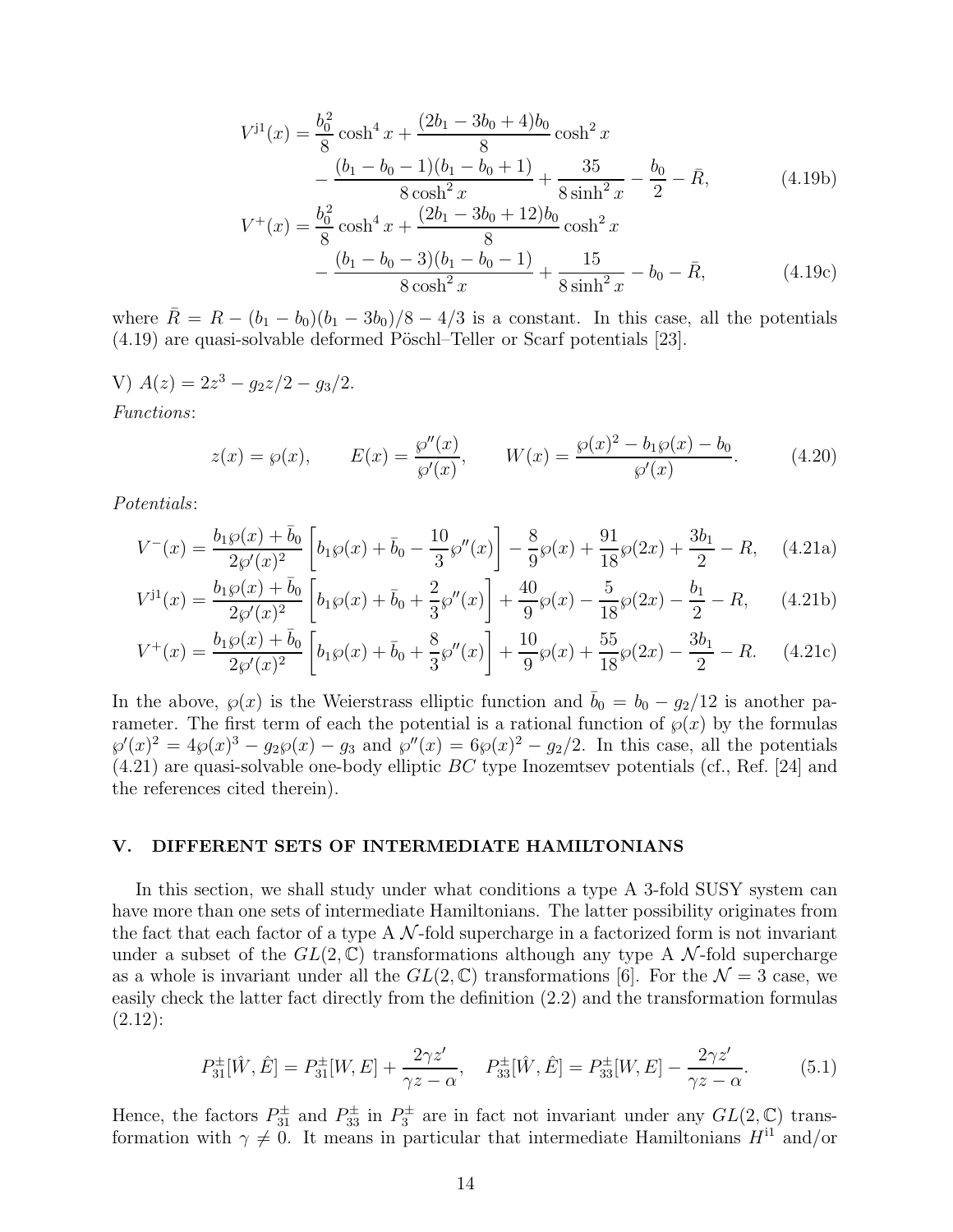$H^{j1}$  defined by the relations (2.19), (2.20), or (2.21) could not be invariant under any transformation with  $\gamma \neq 0$ , even if they exist after the transformation. In fact, the existence of intermediate Hamiltonians after a transformation is not guaranteed automatically since the conditions for the existence (4.1) or (4.2) are not preserved under any  $GL(2,\mathbb{C})$  transformation with  $\gamma \neq 0$  as was already discussed in Section IV. Therefore, another different set of intermediate Hamiltonians exists if there is a  $GL(2,\mathbb{C})$  transformation with  $\gamma \neq 0$ for which the transformed parameters  $\hat{a}_i$  and  $b_i$  given by (2.10) and (2.11) also satisfy the existence conditions (4.1) or (4.2). Furthermore, if there exist simultaneously such  $n(> 1)$  $GL(2,\mathbb{C})$  transformations characterized by the sets  $\{\alpha_i,\beta_i,\gamma_i,\delta_i\}_{i=1}^n$  satisfying  $\gamma_i \neq 0$  and  $\alpha_i/\gamma_i \neq \alpha_j/\gamma_j$  for all  $i \neq j$ , then the corresponding n sets of intermediate Hamiltonians are different from each other since the formula  $(2.12)$  tells us that the deformation is characterized by the one parameter  $\alpha/\gamma$ . We shall hereafter say that two  $GL(2,\mathbb{C})$  transformations with  $\gamma_i, \gamma_j \neq 0$  are inequivalent if  $\alpha_i/\gamma_i \neq \alpha_j/\gamma_j$ .

In the classification of the systems which admit one set of intermediate Hamiltonians in Section IV, we considered the two different classes, namely, Class  $(1, 1)$  where an intermediate Hamiltonian exists at each of the two intermediate positions in the factorized type A 3-fold supercharge and Class (0, 1) where an intermediate Hamiltonian exists only at one intermediate position. And any system belonging to Class  $(1,0)$  can be obtained from the corresponding system belonging to Class  $(0, 1)$  by the reflective transformation  $W(x) \to -W(x)$ . Accordingly, we can consider a type A 3-fold SUSY system which admits simultaneously m different sets of intermediate Hamiltonians  $\{H^{ik}, H^{jk}\}_{k=1}^m$  of Class  $(1, 1)$ and *n* different sets of an intermediate Hamiltonian  ${H^{jk}}_{k=m+1}^{m+n}$  of Class  $(0, 1)$ . We shall call such a class of systems Class  $(m, m+n)$  with an obvious implication of the terminology. It is evident that any system which admits simultaneously  $m$  different sets of intermediate Hamiltonians  $\{H^{ik}, H^{jk}\}_{k=1}^m$  of Class  $(1, 1)$  and n different sets of an intermediate Hamiltonian  ${H^{ik}}_{k=m+1}^{m+n}$  of Class  $(1,0)$ , which would be called to belong Class  $(m+n, m)$ , can be obtained from the corresponding system belonging to Class  $(m, m + n)$  by the reflective transformation (with the obvious accompaniment of the interchanges  $H^{jk} \leftrightarrow H^{ik}$  for  $k > 1$ ). To investigate each class systematically, we first note that any system which belongs to Class  $(m, m+n)$  with  $m, n > 0$  always belongs to Class  $(1, 1)$  since the conditions for Class  $(1, 1)$ is stricter than for Class  $(0, 1)$ . In other words, an arbitrary system in Class  $(m, m+n)$  with  $m > 0$  is a special case of one of the four systems in Class  $(1, 1)$  classified in Section IV A and thus is always solvable in particular. Hence, only Class  $(0, n)$  with  $n > 1$ , which is an abbreviation for Class  $(0, 0 + n)$ , can have a quasi-solvable system which must be a special case of one of the three systems in Class (0, 1) classified in Section IV B.

In addition to these classes, there could exist *hybrid* classes. That is, there is the possibility that a type A 3-fold SUSY system admits simultaneously different sets of intermediate Hamiltonians some of which belong to Class (0, 1) and the others of which belong to Class  $(1, 0)$ . These systems, if exist, could belong to neither Class  $(m, m + n)$  nor Class  $(0, n)$ since Class  $(0, 1)$  and Class  $(1, 0)$  are, as already mentioned, connected by the reflective transformation but not by any  $GL(2,\mathbb{C})$  transformation. We can thus consider a class of systems belonging to Class  $(m, m + n)$  which admit simultaneously l additional different sets of intermediate Hamiltonians  ${H^{ik}}_{k=m+1}^{m+l}$  of Class (1,0). We shall call such a class of systems Class  $(m+l, m+n)$ . We can assume  $n \geq l$  without any loss of generality since the reflective transformation interchanges Class  $(m + n, m + l)$  and Class  $(m + l, m + n)$ . By following an argument similar to in the last paragraph, we shall separate the hybrid classes in two, the one is Class  $(m + l, m + n)$  with  $m, l, n > 0$  which is a special case of Class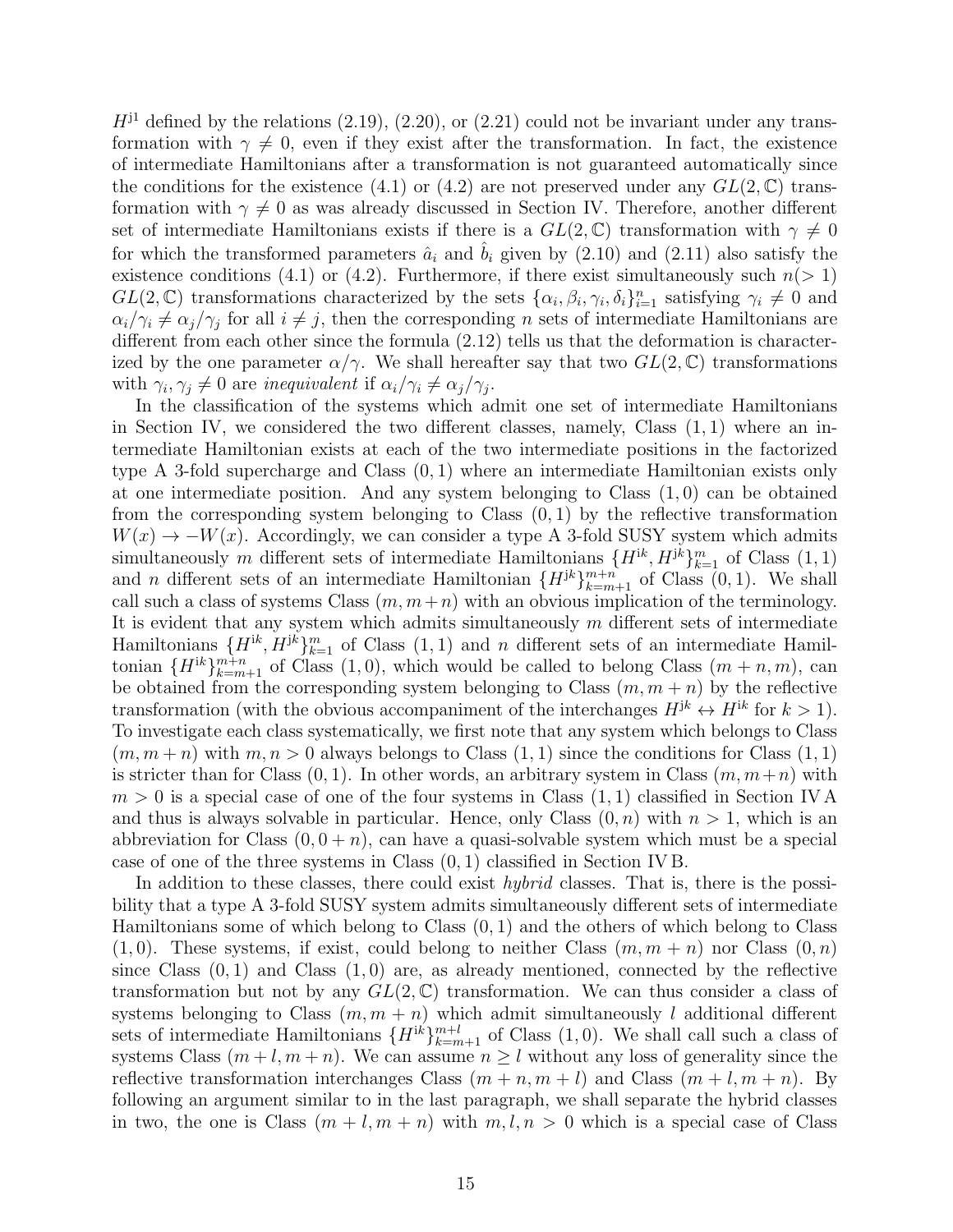$(m, m + n)$  with  $m, n > 0$  and the other is Class  $(l; n)$ , which is an abbreviation for Class  $(0 + l, 0 + n)$ , with  $n \ge l \ge 1$  and is a special case of Class  $(0, n)$  with  $n \ge 1$ .

In the subsequent sections, we shall study Class  $(m, m + n)$  with  $m, n > 0$  and Class  $(0, n)$  with  $n \geq 1$  separately.

#### A. Conditions for Class  $(m, m+n)$  with  $m, n > 0$

The necessary and sufficient conditions for the existence of a set of intermediate Hamiltonians of Class  $(1, 1)$  are given by  $(4.1)$ . A system in Class  $(1, 1)$  also belongs to Class  $(m, m + n)$  if there exist simultaneously n inequivalent  $GL(2, \mathbb{C})$  transformations for which the conditions (4.2) for Class  $(0, 1)$  are satisfied by the transformed coefficients  $\hat{a}_i$  $(i = 0, \ldots, 4)$  and  $\hat{b}_i$   $(i = 0, 1, 2)$ , that is,

$$
\hat{a}_4 = \hat{a}_3 + 2\hat{b}_2 = 0 \quad (\hat{a}_3\hat{b}_2 \neq 0), \tag{5.2}
$$

and in addition if there exist simultaneously  $m-1$  additional inequivalent  $GL(2,\mathbb{C})$  transformations for which the conditions (4.1) for Class  $(1,1)$  are satisfied by  $\hat{a}_i$  and  $\hat{b}_i$ , that is,

$$
\hat{a}_4 = \hat{a}_3 = \hat{b}_2 = 0. \tag{5.3}
$$

From the transformation formulas (2.10) and (2.11), we see that when the condition (4.1) is satisfied, the transformed coefficients  $\hat{a}_4$ ,  $\hat{a}_3$ , and  $\hat{b}_2$  respectively read

$$
\Delta^2 \hat{a}_4 = \alpha^2 \gamma^2 a_2 + \alpha \gamma^3 a_1 + \gamma^4 a_0,\tag{5.4a}
$$

$$
\Delta^2 \hat{a}_3 = 2\alpha \gamma (\alpha \delta + \beta \gamma) a_2 + \gamma^2 (3\alpha \delta + \beta \gamma) a_1 + 4\gamma^3 \delta a_0, \tag{5.4b}
$$

$$
\Delta \hat{b}_2 = \alpha \gamma b_1 + \gamma^2 b_0. \tag{5.4c}
$$

Hence, except for the trivial case  $\gamma = 0$ , the conditions (5.2) are satisfied if and only if

$$
\alpha^2 a_2 + \alpha \gamma a_1 + \gamma^2 a_0 = 0, \qquad 2\alpha a_2 + \gamma a_1 - 2\alpha b_1 - 2\gamma b_0 = 0,\tag{5.5}
$$

with  $\hat{a}_3 \hat{b}_2 \neq 0$ , and the conditions (5.3) are satisfied if and only if

$$
\alpha^2 a_2 + \alpha \gamma a_1 + \gamma^2 a_0 = 0, \qquad 2\alpha a_2 + \gamma a_1 = 0, \qquad \alpha b_1 + \gamma b_0 = 0. \tag{5.6}
$$

In addition, a system of Class  $(m, m+n)$  also belongs to Class  $(m+l, m+n)$  if there exist simultaneously additional l inequivalent  $GL(2,\mathbb{C})$  transformations for which the transformed coefficients  $\hat{a}_i$  and  $\hat{b}_i$  satisfy the conditions (4.3) for Class (1,0), namely,

$$
\hat{a}_4 = \hat{a}_3 - 2\hat{b}_2 = 0 \quad (\hat{a}_3\hat{b}_2 \neq 0). \tag{5.7}
$$

By the transformation formulas (5.4), they are satisfied if and only if (with  $\hat{a}_3 \hat{b}_2 \neq 0$ )

$$
\alpha^2 a_2 + \alpha \gamma a_1 + \gamma^2 a_0 = 0, \qquad 2\alpha a_2 + \gamma a_1 + 2\alpha b_1 + 2\gamma b_0 = 0. \tag{5.8}
$$

In Section VIA, we shall investigate the conditions  $(5.5)$ ,  $(5.6)$ , and  $(5.8)$  in each case separately.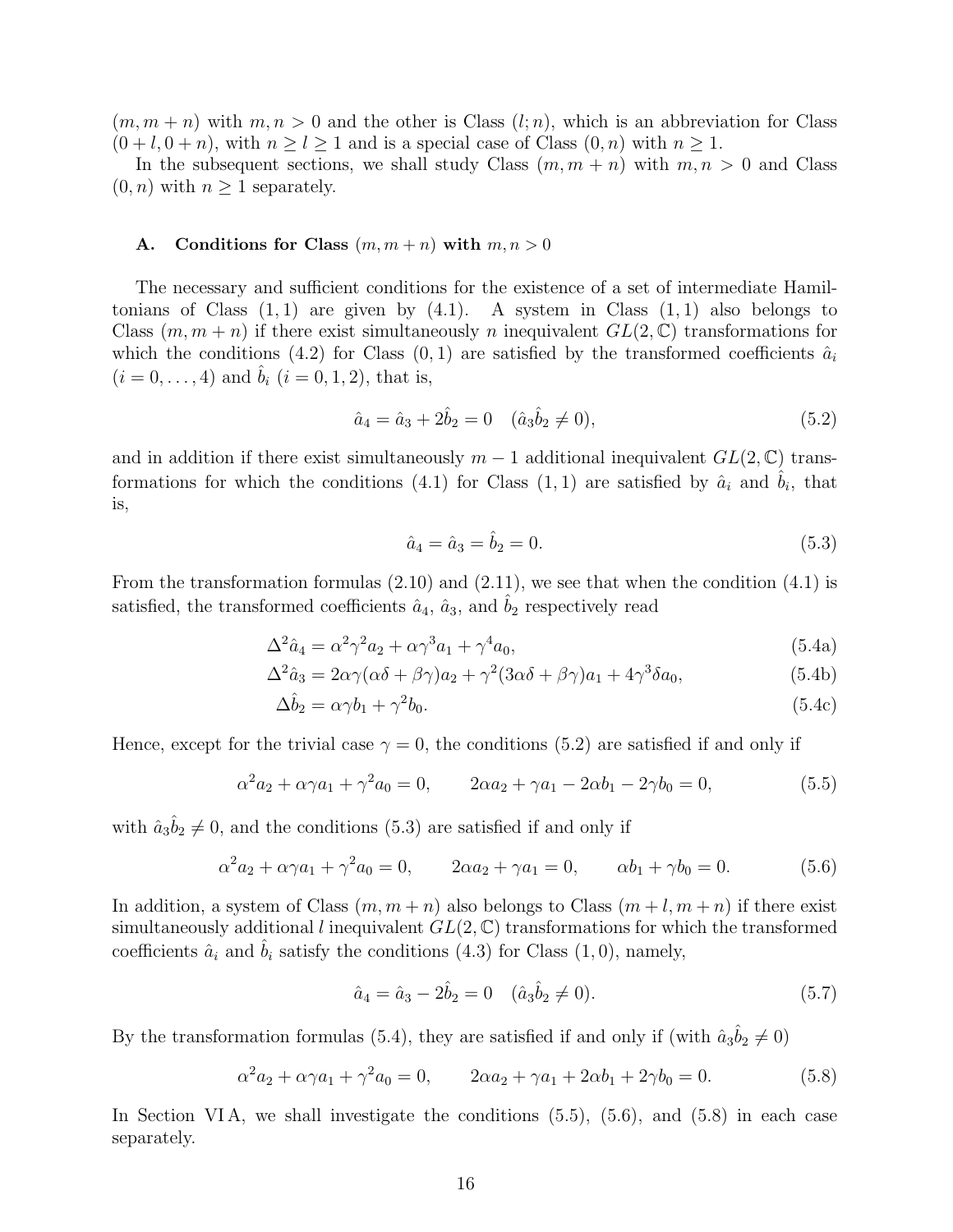#### B. Conditions for Class  $(0, n)$  with  $n > 1$

The necessary and sufficient conditions for the existence of an intermediate Hamiltonian of Class  $(0, 1)$  are given by  $(4.2)$ . A system in Class  $(0, 1)$  also belongs to Class  $(0, n)$  if there exist simultaneously  $n-1$  inequivalent  $GL(2,\mathbb{C})$  transformations for which the transformed coefficients  $\hat{a}_i$  and  $\hat{b}_i$  satisfy the condition for Class  $(0, 1)$ , namely, Eq. (5.2). From the transformation formulas  $(2.10)$  and  $(2.11)$ , we see that when the condition  $(4.2)$  is satisfied, the transformed coefficients  $\hat{a}_4$ ,  $\hat{a}_3$ , and  $b_2$  respectively read

$$
\Delta^2 \hat{a}_4 = \alpha^3 \gamma a_3 + \alpha^2 \gamma^2 a_2 + \alpha \gamma^3 a_1 + \gamma^4 a_0,\tag{5.9a}
$$

$$
\Delta^2 \hat{a}_3 = \alpha^2 (\alpha \delta + 3\beta \gamma) a_3 + 2\alpha \gamma (\alpha \delta + \beta \gamma) a_2 + \gamma^2 (3\alpha \delta + \beta \gamma) a_1 + 4\gamma^3 \delta a_0, \tag{5.9b}
$$

$$
\Delta \hat{b}_2 = -\alpha^2 a_3/2 + \alpha \gamma b_1 + \gamma^2 b_0. \tag{5.9c}
$$

Hence, we obtain

$$
\Delta^{2}(\hat{a}_{3} + 2\hat{b}_{2}) = 4\alpha^{2}\beta\gamma a_{3} + 2\alpha\gamma(\alpha\delta + \beta\gamma)a_{2} + \gamma^{2}(3\alpha\delta + \beta\gamma)a_{1} + 4\gamma^{3}\delta a_{0}
$$

$$
+ 2\Delta\alpha\gamma b_{1} + 2\Delta\gamma^{2}b_{0}. \tag{5.10}
$$

Therefore, the condition (5.2) is satisfied, except for the trivial case  $\gamma = 0$ , if and only if

$$
\alpha^3 a_3 + \alpha^2 \gamma a_2 + \alpha \gamma^2 a_1 + \gamma^3 a_0 = 0, \qquad (5.11a)
$$

$$
4\alpha^2 a_3 + 2\alpha \gamma a_2 + \gamma^2 a_1 - 2\alpha \gamma b_1 - 2\gamma^2 b_0 = 0,
$$
\n(5.11b)

with  $\hat{a}_3 \hat{b}_2 \neq 0$ . The second condition is derived by the elimination of  $a_0$ . On the other hand, a system in Class  $(0, n)$  also belongs to Class  $(l; n)$  if there exist simultaneously l additional inequivalent  $GL(2, \mathbb{C})$  transformations for which the transformed coefficients  $\hat{a}_i$  and  $b_i$  satisfy the conditions for Class  $(1, 0)$ , namely, Eq.  $(5.7)$ . By the transformation formulas  $(5.9)$  they are satisfied if and only if (with  $\hat{a}_3 \hat{b}_2 \gamma \neq 0$ )

$$
\alpha^3 a_3 + \alpha^2 \gamma a_2 + \alpha \gamma^2 a_1 + \gamma^3 a_0 = 0, \qquad (5.12a)
$$

$$
2\alpha^2 a_3 + 2\alpha\gamma a_2 + \gamma^2 a_1 + 2\alpha\gamma b_1 + 2\gamma^2 b_0 = 0.
$$
 (5.12b)

In Section VIB, we shall investigate the conditions  $(5.11)$  and  $(5.12)$  in each case separately.

# VI. CLASSIFICATION: CASES OF MORE THAN ONE SETS

Now that we have derived the existence conditions for another different set of intermediate Hamiltonians in a general form, we are in a position to proceed a detailed analysis for each case classified in Section IV. In what follows, we first investigate the systems which belong to Class  $(m, m+n)$  with  $m, n > 0$  and next the ones which belong to Class  $(0, n)$  with  $n > 1$ . All the former models are not only quasi-solvable but also solvable since they are special cases of Class (1, 1). On the other hand, all the latter models are merely quasi-solvable since we have excluded either cases of  $a_3 = b_2 = 0$  or of  $\hat{a}_3 = \hat{b}_2 = 0$  in Class  $(0, n)$ .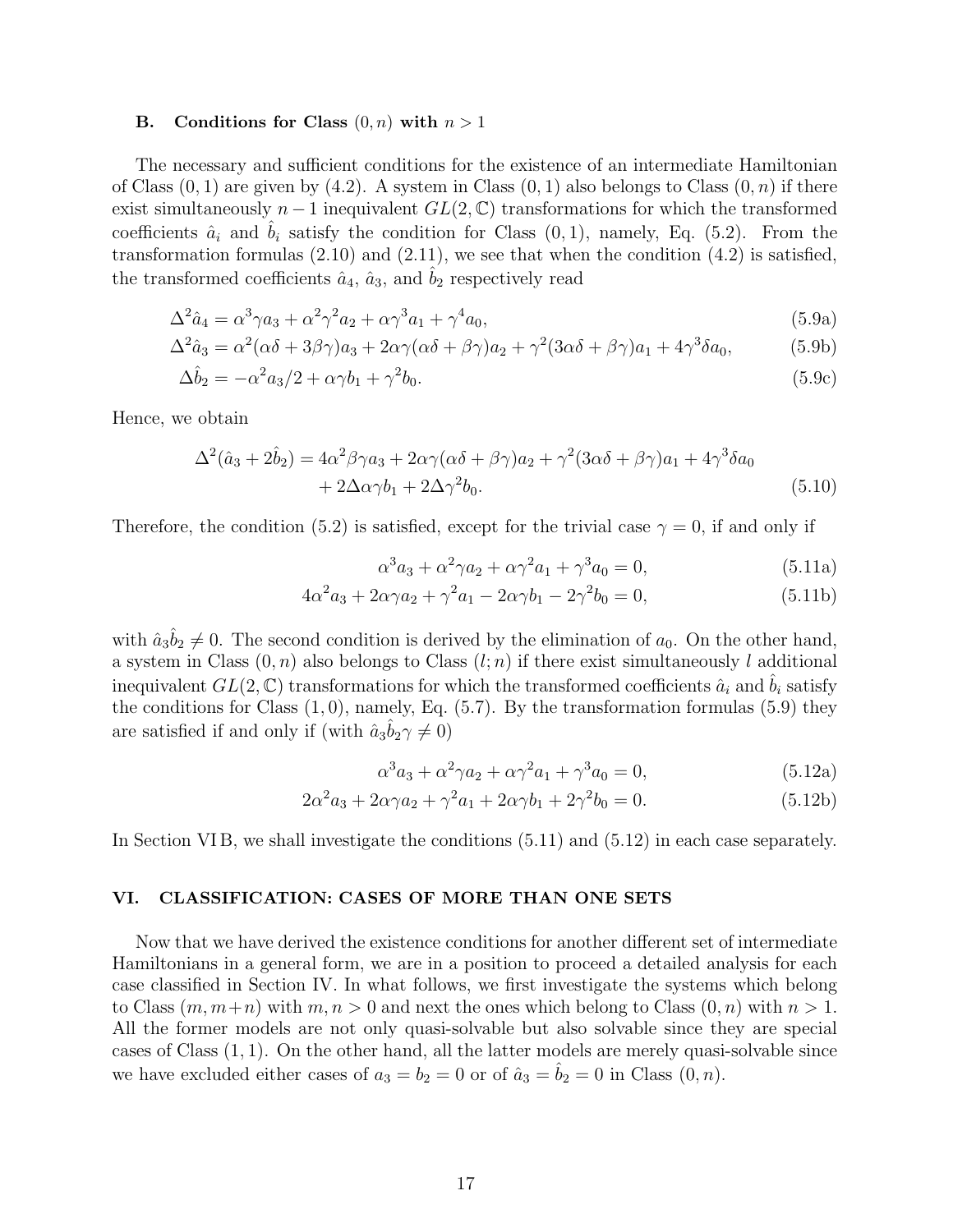# A. Classification of Class  $(m, m+n)$  with  $m, n > 0$

I)  $A(z) = 1/2$ :

In this case, both the conditions (5.5) and (5.6) only have a trivial solution  $\gamma = 0$ . Thus, the system admits no different sets of intermediate Hamiltonians.

II) 
$$
A(z) = 2z
$$
:

In this case, the conditions (5.6) only have a trivial solution but the conditions (5.5) have one set of non-trivial solutions

$$
\alpha = 0
$$
,  $b_0 = 1$  with  $\hat{a}_3 = -2\hat{b}_2 = 2\gamma/\beta (\neq 0)$ . (6.1)

Thus, the system admits another set of an intermediate Hamiltonian of Class (0, 1) and belongs to Class  $(1, 2)$ , which is an abbreviation for Class  $(1, 1 + 1)$ . On the other hand, the conditions (5.8) also have one set of non-trivial solutions

$$
\alpha = 0
$$
,  $b_0 = -1$  with  $\hat{a}_3 = 2\hat{b}_2 = 2\gamma/\beta (\neq 0)$ . (6.2)

However, the latter  $GL(2,\mathbb{C})$  transformation  $\alpha = 0$  is equivalent to the one in (6.1), and the latter solution  $b_0 = -1$  is not compatible with  $b_0 = 1$  in (6.1). Hence, the system does not admit a realization of Class  $(1 + 1, 1 + 1)$ .

Functions:

$$
z(x) = x^2, \quad E(x) = \frac{1}{x}, \quad \hat{E}(x) = -\frac{3}{x}, \quad W(x) = \hat{W}(x) = -\frac{b_1}{2}x - \frac{1}{2x}.
$$
 (6.3)

Potentials:

$$
V^{-}(x) = \frac{b_1^2}{8}x^2 + \frac{3}{8x^2} + b_1 - R,\tag{6.4a}
$$

$$
V^{11}(x) = \frac{b_1^2}{8}x^2 - \frac{1}{8x^2} + \frac{b_1}{2} - R, \qquad V^{11}(x) = \frac{b_1^2}{8}x^2 + \frac{3}{8x^2} - R,\tag{6.4b}
$$

$$
V^{j2}(x) = \frac{b_1^2}{8}x^2 + \frac{35}{8x^2} - R,\tag{6.4c}
$$

$$
V^{+}(x) = \frac{b_1^2}{8}x^2 + \frac{15}{8x^2} - \frac{b_1}{2} - R.
$$
\n(6.4d)

It is interesting to note that the formulas (3.1) and (3.2) are not valid with  $\hat{E}(x)$  and  $\hat{W}(x)$ given in (6.3); the potential term  $V^{i2}(x)$ , for instance, calculated by (3.1) and calculated by (3.2) do not coincide with each other. Hence, the system admits only  $H^{j2}$  but not  $H^{i2}$  as the second set of intermediate Hamiltonians. All the potentials (6.4) including the newly appeared intermediate one  $V^{j2}(x)$  in (6.4c) belong to the class of radial harmonic oscillators with a *particular* angular momentum.

III)  $A(z) = z^2/2$ :

In this case, only the conditions (5.6) have one set of non-trivial solutions

$$
\alpha = 0, \quad b_0 = 0 \quad \text{with} \quad \hat{a}_3 = \hat{b}_2 = 0.
$$
\n(6.5)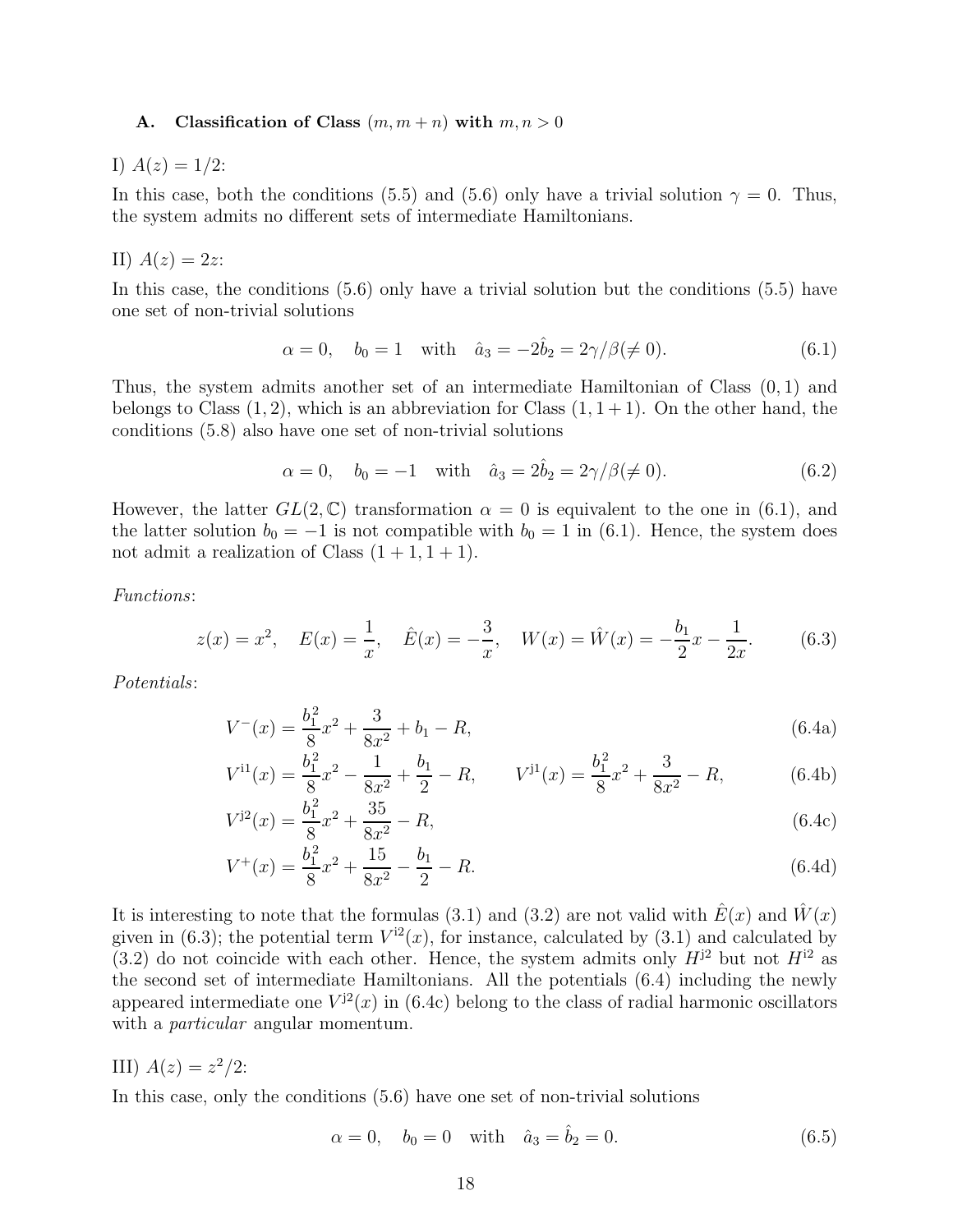Thus, the system admits another set of intermediate Hamiltonians of Class (1, 1) and belongs to Class (2, 2). However, when the conditions (6.5) are satisfied, then  $E(x) = -\hat{E}(x) = 1$ and  $W(x) = W(x) = -b_1$  so that all the potentials are just an identical constant. Hence, this case is nothing more than a trivial system.

IV) 
$$
A(z) = 2(z^2 - 1)
$$
:

In this case, the conditions (5.6) only have a trivial solution but the conditions (5.5) have two sets of non-trivial solutions

$$
\alpha = \pm \gamma
$$
,  $b_0 = \mp b_1 \pm 2$  with  $\hat{a}_3 = -2\hat{b}_2 = -4\gamma/(\delta \mp \beta)(\neq 0)$ . (6.6)

Thus, the system admits another set of intermediate Hamiltonians of Class (0, 1) corresponding to each of the solutions and belongs to Class  $(1, 2)$ . In addition, the system with the specific values of parameters  $b_1 = 2$  and  $b_0 = 0$  admits the two different solutions simultaneously and thus can have additional two different sets of intermediate Hamiltonians of Class  $(0, 1)$  corresponding to the two solutions. In the latter case, the system belongs to Class  $(1, 3)$ . On the other hand, the conditions  $(5.8)$  also have two sets of non-trivial solutions

$$
\alpha = \pm \gamma
$$
,  $b_0 = \mp b_1 \mp 2$  with  $\hat{a}_3 = 2\hat{b}_2 = -4\gamma/(\delta \mp \beta)(\neq 0)$ . (6.7)

They are compatible with (6.6) if and only if  $b_1 = 0$  and  $b_0 \pm 2$  with the inequivalent transformations, namely,  $\alpha = \pm \gamma$  for the former and  $\alpha = \mp \gamma$  for the latter. In these particular two cases, the system belongs to Class  $(1 + 1, 1 + 1)$ .

IV-1) Class  $(1, 2)$ 

Parameters:

$$
b_0 = \mp (b_1 - 2), \quad \hat{a}_3 = -2\hat{b}_2 = -\frac{4\gamma}{\delta \mp \beta}, \quad \hat{a}_2 = \frac{2(\beta \pm 5\delta)}{\beta \mp \delta}, \quad \hat{b}_1 = -b_1 + \frac{4\delta}{\delta \mp \beta}.
$$
 (6.8)

Functions:

$$
z(x) = \cosh 2x, \qquad W(x) = \hat{W}(x) = -\frac{b_1 \cosh 2x + b_0}{2 \sinh 2x},
$$
  
\n
$$
E(x) = \frac{2 \cosh 2x}{\sinh 2x}, \qquad \hat{E}(x) = \frac{2 \cosh 2x}{\sinh 2x} - \frac{4 \sinh 2x}{\cosh 2x \mp 1}.
$$
\n(6.9)

Potentials:

$$
V^{-}(x) = \frac{\mp (b_1 - 2)(b_1 - 6)\cosh 2x + b_1^2 - 8b_1 + 18}{4\sinh^2 2x} - \bar{R},
$$
\n(6.10a)

$$
V^{i1}(x) = \frac{\mp (b_1 - 2)^2 \cosh 2x + b_1^2 - 4b_1 + 2}{4 \sinh^2 2x} - \bar{R},
$$
\n(6.10b)

$$
V^{j1}(x) = \frac{\pm (b_1^2 - 4)\cosh 2x + b_1^2 + 2}{4\sinh^2 2x} - \bar{R},
$$
\n(6.10c)

$$
V^{j2}(x) = \frac{\mp (b_1^2 - 4)\cosh 2x + b_1^2 + 2}{4\sinh^2 2x} \pm \frac{8}{\cosh 2x \mp 1} - \bar{R},\tag{6.10d}
$$

$$
V^{+}(x) = \frac{\mp (b_1 - 2)(b_1 + 6)\cosh 2x + b_1^2 + 4b_1 + 18}{4\sinh^2 2x} - \bar{R},
$$
(6.10e)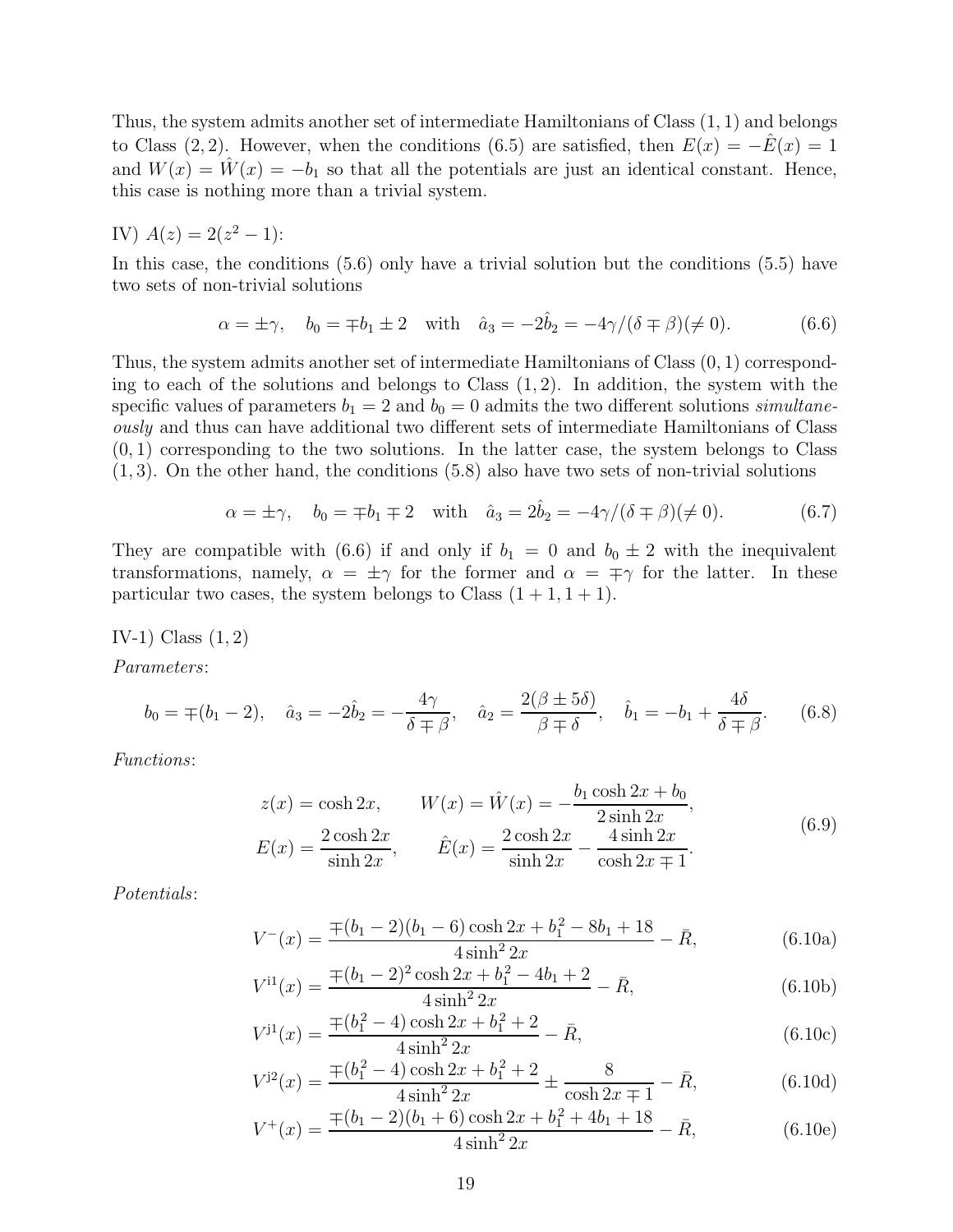where  $\overline{R} = R - \frac{b_1^2}{8} - \frac{4}{3}$  is a constant. The formulas (3.1) and (3.2) are again not valid with  $\hat{E}(x)$  and  $\hat{W}(x)$  given in (6.9) and thus the system admits only  $H^{j2}$  but not  $H^{i2}$  as the second set of intermediate Hamiltonians. All the potentials (6.10) but the newly appeared intermediate one  $V^{j2}(x)$  in (6.10d) belong to the class of Pöschl–Teller potential with only one free parameter. The deformation term in (6.10d) is reminiscent of the generalized Pöschl–Teller potentials constructed in Ref. [4]. It is worth noting that the deformed potential (6.10d) is connected with the other shape-invariant potentials by the intertwining relations (2.20) and thus is almost isospectral to them and is in particular solvable.

# IV-2) Class  $(1, 3)$

Parameters:

$$
b_1 = 2, \quad \hat{a}_3 = -2\hat{b}_2 = -\frac{4\gamma}{\delta - \beta}, \quad \hat{a}_2 = \frac{2(\beta + 5\delta)}{\beta - \delta}, \quad \hat{b}_1 = \frac{2(\delta + \beta)}{\delta - \beta},
$$
  
\n
$$
b_0 = 0, \quad \hat{\hat{a}}_3 = -2\hat{b}_2 = -\frac{4\gamma}{\delta + \beta}, \quad \hat{\hat{a}}_2 = \frac{2(\beta - 5\delta)}{\beta + \delta}, \quad \hat{\hat{b}}_1 = \frac{2(\delta - \beta)}{\delta + \beta}.
$$
\n(6.11)

Functions:

$$
z(x) = \cosh 2x, \quad E(x) = \frac{2 \cosh 2x}{\sinh 2x}, \quad W(x) = \hat{W}(x) = \hat{W}(x) = -\frac{\cosh 2x}{\sinh 2x},
$$
  

$$
\hat{E}(x) = \frac{2 \cosh 2x}{\sinh 2x} - \frac{4 \sinh 2x}{\cosh 2x - 1}, \qquad \hat{E}(x) = \frac{2 \cosh 2x}{\sinh 2x} - \frac{4 \sinh 2x}{\cosh 2x + 1}.
$$
(6.12)

Potentials:

$$
V^{-}(x) = \frac{3}{2\sinh^{2} 2x} - \bar{R},
$$
\n(6.13a)

$$
V^{11}(x) = -\frac{1}{2\sinh^2 2x} - \bar{R}, \qquad V^{11}(x) = \frac{3}{2\sinh^2 2x} - \bar{R}, \qquad (6.13b)
$$

$$
V^{j2}(x) = \frac{3}{2\sinh^2 2x} + \frac{8}{\cosh 2x - 1} - \bar{R},\tag{6.13c}
$$

$$
V^{j3}(x) = \frac{3}{2\sinh^2 2x} - \frac{8}{\cosh 2x + 1} - \bar{R},\tag{6.13d}
$$

$$
V^{+}(x) = \frac{15}{2\sinh^{2} 2x} - \bar{R},
$$
\n(6.13e)

where  $\bar{R} = R - 11/6$  is a constant. There are essentially no free parameters in this case.

IV-3) Class  $(1 + 1, 1 + 1)$ 

Parameters:

$$
b_1 = 0, \quad \hat{a}_3 = -2\hat{b}_2 = -\frac{4\gamma}{\delta \mp \beta}, \quad \hat{a}_2 = \frac{2(\beta \pm 5\delta)}{\beta \mp \delta}, \quad \hat{b}_1 = \frac{4\delta}{\delta \mp \beta},
$$
  

$$
b_0 = \pm 2, \quad \hat{\hat{a}}_3 = 2\hat{b}_2 = -\frac{4\gamma}{\delta \pm \beta}, \quad \hat{\hat{a}}_2 = \frac{2(\beta \mp 5\delta)}{\beta \pm \delta}, \quad \hat{\hat{b}}_1 = \frac{4\delta}{\delta \pm \beta}.
$$
  
(6.14)

Functions:

$$
z(x) = \cosh 2x, \quad E(x) = \frac{2 \cosh 2x}{\sinh 2x}, \quad W(x) = \hat{W}(x) = \hat{W}(x) = \mp \frac{1}{\sinh 2x},
$$
  

$$
\hat{E}(x) = \frac{2 \cosh 2x}{\sinh 2x} - \frac{4 \sinh 2x}{\cosh 2x \mp 1}, \qquad \hat{E}(x) = \frac{2 \cosh 2x}{\sinh 2x} - \frac{4 \sinh 2x}{\cosh 2x \pm 1}.
$$
 (6.15)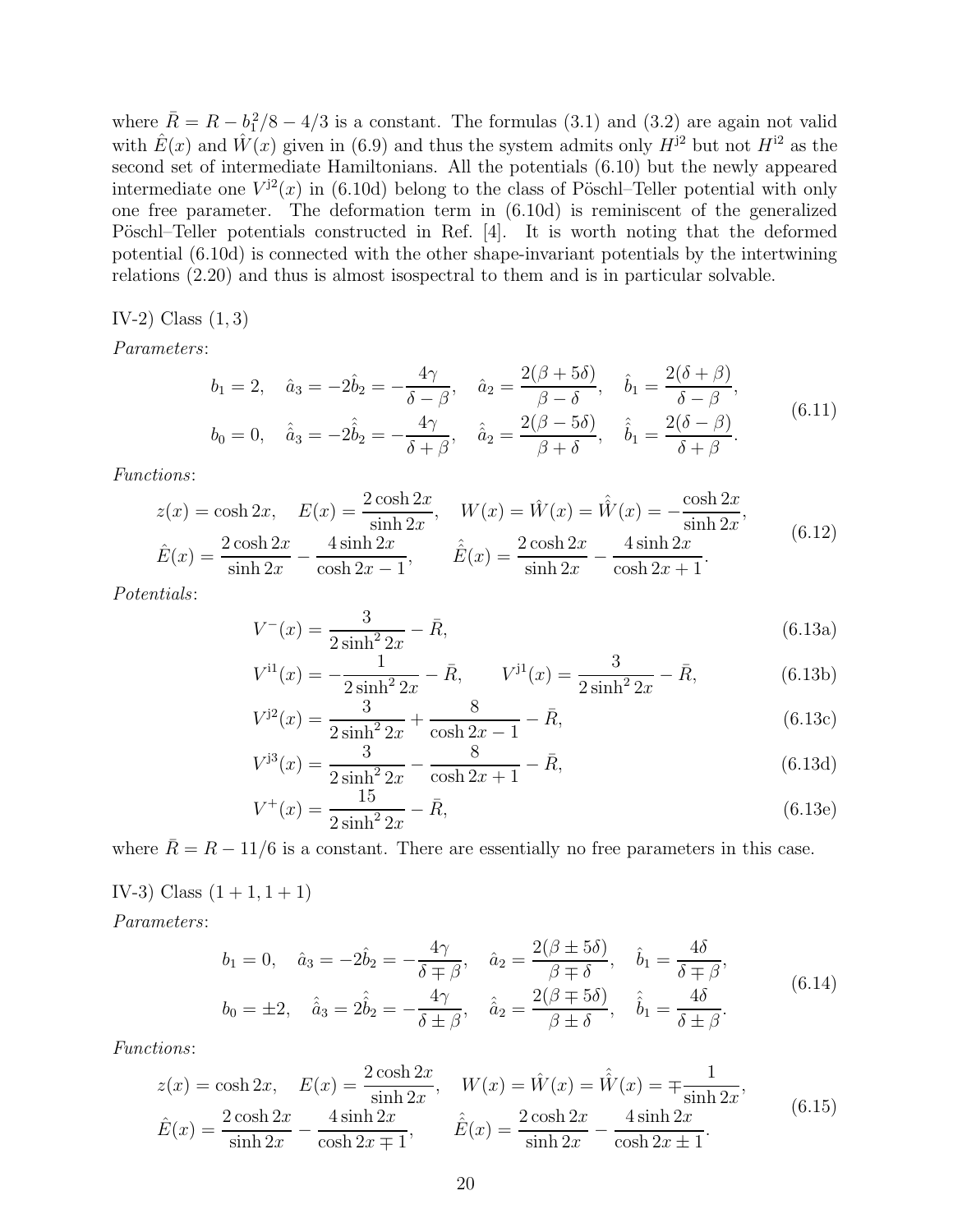Potentials:

$$
V^{-}(x) = \frac{\mp 6 \cosh 2x + 9}{2 \sinh^{2} 2x} - \bar{R},
$$
\n(6.16a)

$$
V^{i1}(x) = -\frac{\pm 2\cosh 2x + 1}{2\sinh^2 2x} - \bar{R}, \qquad V^{j1}(x) = \frac{\pm 2\cosh 2x + 1}{2\sinh^2 2x} - \bar{R}, \tag{6.16b}
$$

$$
V^{i2}(x) = \frac{\pm 2\cosh 2x + 1}{2\sinh^2 2x} \pm \frac{8}{\cosh 2x \pm 1} - \bar{R},
$$
\n(6.16c)

$$
V^{j2}(x) = \frac{\pm 2\cosh 2x + 1}{2\sinh^2 2x} \pm \frac{8}{\cosh 2x + 1} - \bar{R},\tag{6.16d}
$$

$$
V^{+}(x) = \frac{\pm 6 \cosh 2x + 9}{2 \sinh^{2} 2x} - \bar{R},
$$
\n(6.16e)

where  $\bar{R} = R - 4/3$  is a constant. As in the previous case, there are essentially no free parameters in this case.

## B. Classification of Class  $(0, n)$  with  $n > 1$

II')  $A(z) = 2z^3$ :

In this case, the conditions (5.11) have one set of non-trivial solutions  $\alpha = b_0 = 0$  but with  $\hat{a}_3 = \hat{b}_2 = 0$  which should be excluded. In fact, the system corresponding to the latter solutions is identical with the one in the case II, which belongs to Class  $(1, 2)$ , already found in the previous section, Eqs. (6.4).

IV') 
$$
A(z) = 2z^2(z+1)
$$
:

In this case, the conditions (5.11) have two sets of non-trivial solutions, the one is

$$
\alpha = -\gamma
$$
,  $b_1 = b_0 - 2$  with  $\hat{a}_3 = -2\hat{b}_2 = 2\gamma/(\beta + \delta)(\neq 0)$ , (6.17)

but the other is

$$
\alpha = b_0 = 0
$$
 with  $\hat{a}_3 = \hat{b}_2 = 0$ , (6.18)

and thus should be discarded. Indeed, the choice of the latter solution simply leads to the system of Class  $(1, 2)$ , and together with the former solution  $(6.17)$ , to the system of Class  $(1, 3)$  which are identical with the systems  $(6.10)$  and  $(6.13)$  respectively in the case IV already found in the previous section. Hence, only the solution (6.17) leads to a new system which belongs to Class  $(0, 2)$ .

On the other hand, the conditions (5.12) also have two sets of non-trivial solutions, the one is identical with (6.18) to be discarded while the other is

$$
\alpha = -\gamma
$$
,  $b_1 = b_0$  with  $\hat{a}_3 = 2\hat{b}_2 = 2\gamma/(\beta + \delta)(\neq 0)$ . (6.19)

Hence, the Class  $(0, 1)$  system  $(4.19)$  admits an intermediate Hamiltonian of Class  $(1, 0)$  and thus belongs to Class  $(1, 1)$ . However, the  $GL(2, \mathbb{C})$  transformation  $\alpha = -\gamma$ of the latter solution is equivalent to the one in (6.17). Hence, the system does not admit a realization of Class  $(1, 2)$ . We note that the choice of the two solutions  $(6.18)$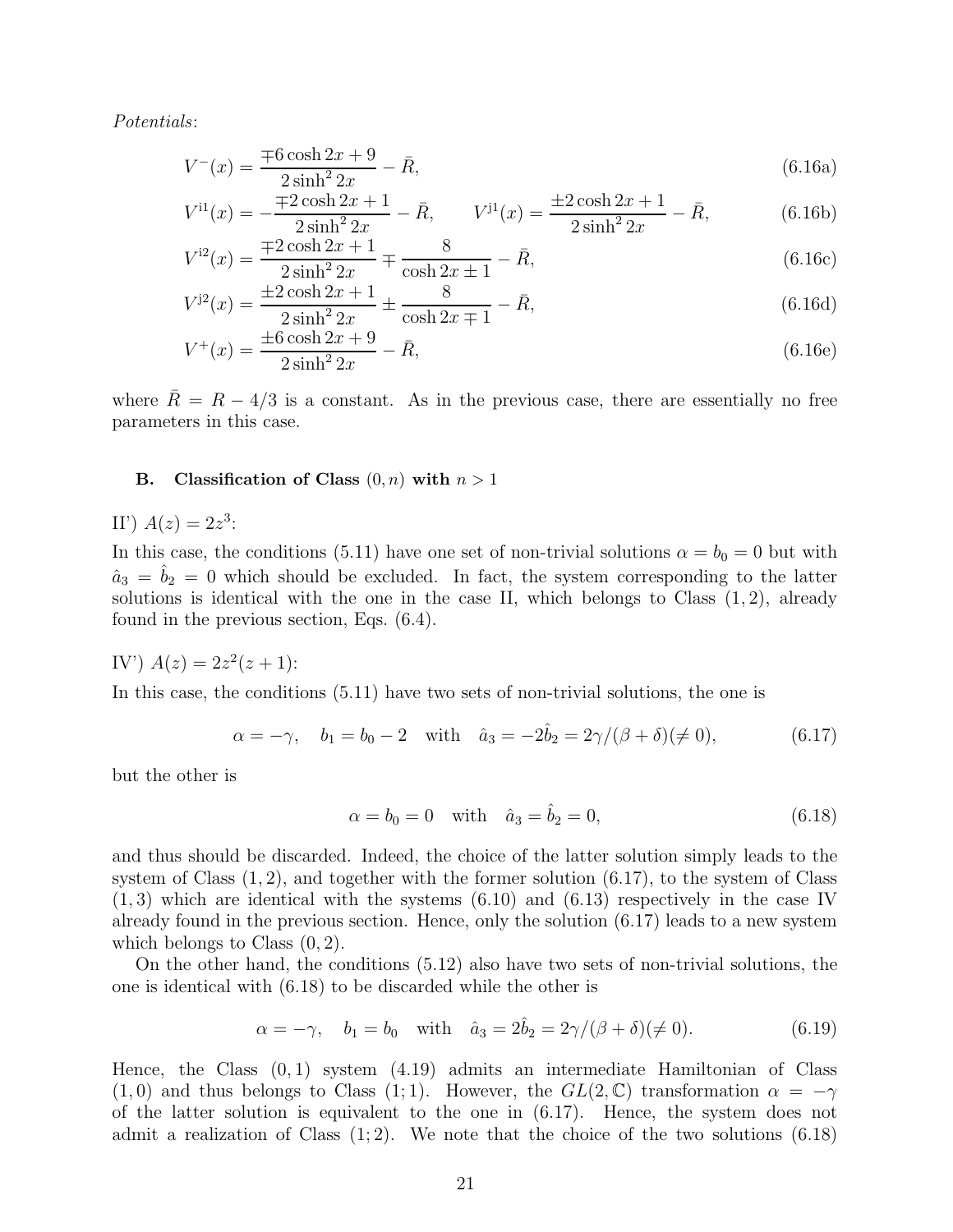and  $(6.19)$  leads to the system of Class  $(1+1, 1+1)$  which is identical with the system  $(6.16)$ .

IV'-1) Class  $(0, 2)$ 

Parameters:

$$
b_1 = b_0 - 2
$$
,  $\hat{a}_3 = -2\hat{b}_2 = \frac{2\gamma}{\beta + \delta}$ ,  $\hat{a}_2 = \frac{2(\delta - 2\beta)}{\delta + \beta}$ ,  $\hat{b}_1 = -b_0 - \frac{2\delta}{\beta + \delta}$ . (6.20)

Functions:

$$
z(x) = \frac{1}{\sinh^2 x}, \quad W(x) = \hat{W}(x) = \frac{b_0 \sinh^2 x \cosh^2 x - 2 \sinh^2 x - 1}{2 \sinh x \cosh x},
$$
  
\n
$$
E(x) = -\frac{3 + 2 \sinh^2 x}{\sinh x \cosh x}, \qquad \hat{E}(x) = \frac{1 - 2 \sinh^2 x}{\sinh x \cosh x}.
$$
\n(6.21)

Potentials:

$$
V^{-}(x) = \frac{b_0^2}{8} \cosh^4 x - \frac{(b_0 + 16)b_0}{8} \cosh^2 x - \frac{3}{8 \cosh^2 x} + \frac{3}{8 \sinh^2 x} + \frac{11}{6} + b_0 - R,\tag{6.22a}
$$

$$
V^{j1}(x) = \frac{b_0^2}{8}\cosh^4 x - \frac{b_0^2}{8}\cosh^2 x - \frac{3}{8\cosh^2 x} + \frac{35}{8\sinh^2 x} + \frac{11}{6} - R,\tag{6.22b}
$$

$$
V^{j2}(x) = \frac{b_0^2}{8}\cosh^4 x - \frac{b_0^2}{8}\cosh^2 x - \frac{35}{8\cosh^2 x} + \frac{3}{8\sinh^2 x} + \frac{11}{6} - R,\tag{6.22c}
$$

$$
V^{+}(x) = \frac{b_0^2}{8}\cosh^4 x - \frac{(b_0 - 8)b_0}{8}\cosh^2 x - \frac{15}{8\cosh^2 x} + \frac{15}{8\sinh^2 x} + \frac{11}{6} - \frac{b_0}{2} - R. \tag{6.22d}
$$

# IV'-2) Class  $(1; 1)$

Parameters:

$$
b_1 = b_0
$$
,  $\hat{a}_3 = 2\hat{b}_2 = \frac{2\gamma}{\beta + \delta}$ ,  $\hat{a}_2 = \frac{2(\delta - 2\beta)}{\delta + \beta}$ ,  $\hat{b}_1 = -b_0 - \frac{2\beta}{\beta + \delta}$ . (6.23)

Functions:

$$
z(x) = \frac{1}{\sinh^2 x}, \quad W(x) = \hat{W}(x) = \frac{b_0 \sinh^2 x \cosh^2 x - 1}{2 \sinh x \cosh x},
$$
  
\n
$$
E(x) = -\frac{3 + 2 \sinh^2 x}{\sinh x \cosh x}, \qquad \hat{E}(x) = \frac{1 - 2 \sinh^2 x}{\sinh x \cosh x}.
$$
\n(6.24)

Potentials:

$$
V^{-}(x) = \frac{b_0^2}{8} \cosh^4 x - \frac{(b_0 + 12)b_0}{8} \cosh^2 x - \frac{15}{8 \cosh^2 x} + \frac{3}{8 \sinh^2 x} + \frac{4}{3} + \frac{b_0}{2} - R,\quad(6.25a)
$$
  
\n
$$
V^{-1}(x) = \frac{b_0^2}{8} \cosh^4 x - \frac{(b_0 - 4)b_0}{8 \cosh^2 x} - \frac{1}{1} + \frac{3}{8 \sinh^2 x} + \frac{4}{3} + \frac{b_0}{2} - R,\quad(6.25a)
$$

$$
V^{j1}(x) = \frac{b_0^2}{8}\cosh^4 x - \frac{(b_0 - 4)b_0}{8}\cosh^2 x + \frac{1}{8\cosh^2 x} + \frac{35}{8\sinh^2 x} + \frac{4}{3} - \frac{b_0}{2} - R,\qquad(6.25b)
$$
  

$$
V^{j1}(x) = \frac{b_0^2}{8}\cosh^4 x - \frac{(b_0 + 4)b_0}{8\cosh^2 x} - \frac{35}{8\sinh^2 x} + \frac{4}{3} - \frac{b_0}{2} - R,\qquad(6.25b)
$$

$$
V^{11}(x) = \frac{b_0^2}{8}\cosh^4 x - \frac{(b_0 + 4)b_0}{8}\cosh^2 x - \frac{35}{8\cosh^2 x} - \frac{1}{8\sinh^2 x} + \frac{4}{3} - R,\tag{6.25c}
$$

$$
V^{+}(x) = \frac{b_0^2}{8}\cosh^4 x - \frac{(b_0 - 12)b_0}{8}\cosh^2 x - \frac{3}{8\cosh^2 x} + \frac{15}{8\sinh^2 x} + \frac{4}{3} - b_0 - R. \tag{6.25d}
$$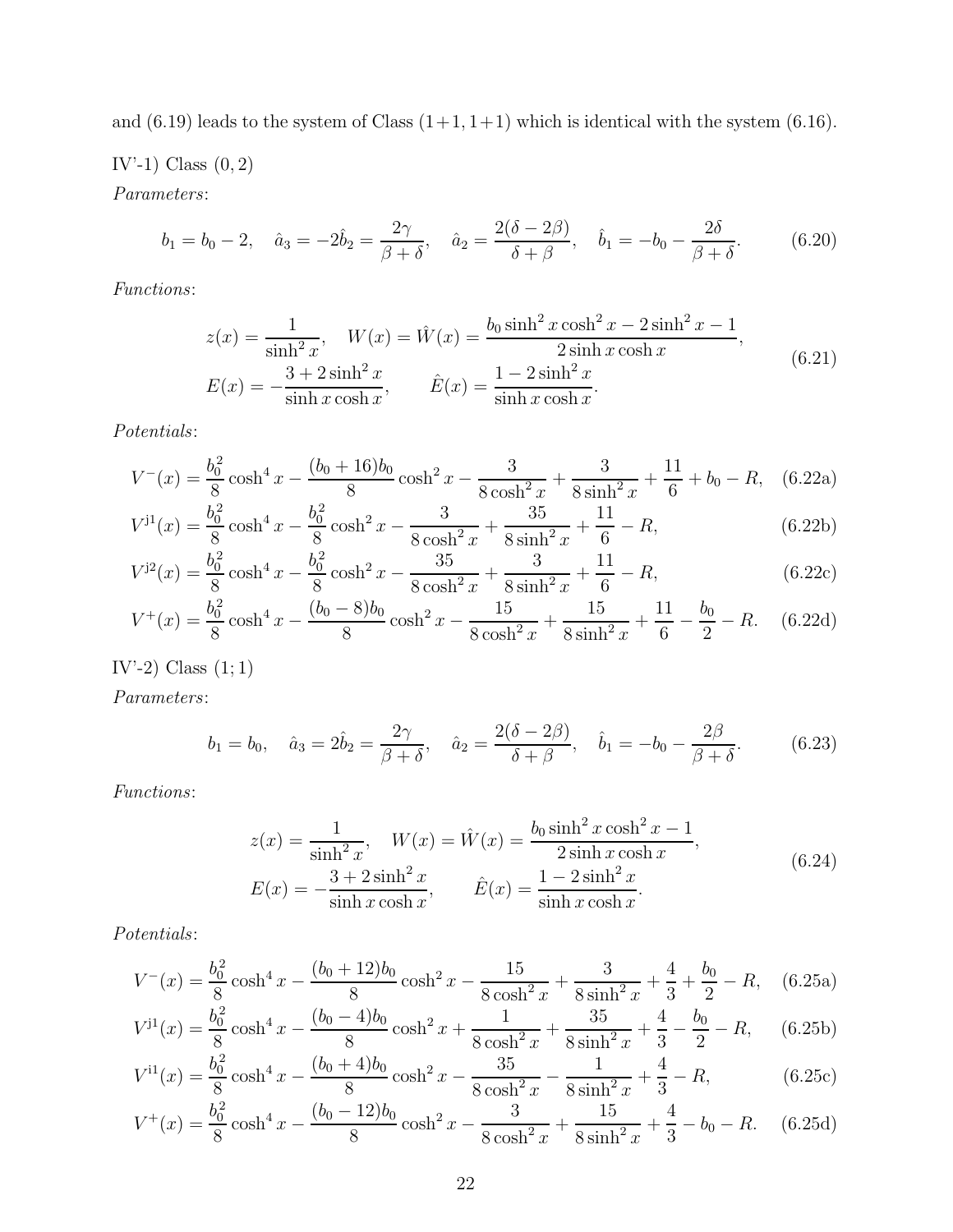V)  $A(z) = 2z^3 - g_2z/2 - g_3/2$ :

In this case, the conditions (5.11) have three sets of non-trivial solutions

$$
\alpha = e_i \gamma
$$
,  $b_0 = -e_i b_1 + 4e_i^2 - \frac{g_2}{4}$  with  $\hat{a}_3 = -2\hat{b}_2 = \frac{\wp''(\omega_i)\gamma}{\beta - e_i \delta} \neq 0$ , (6.26)

where each  $e_i = \wp(\omega_i)$   $(i = 1, 2, 3)$  is the value of the Weierstrass elliptic function at the half of the fundamental period  $2\omega_i$  which satisfies the third-degree algebraic equation

$$
4e_i^3 - g_2e_i - g_3 = 0. \t\t(6.27)
$$

Thus, the system admits another set of intermediate Hamiltonians of Class (0, 1) corresponding to each of the solutions and in those cases the system belongs to Class  $(0, 2)$ . In addition, the system with the specific values of parameters  $b_1 = 4(e_i + e_j)$  and  $b_0 = -(e_i + e_j)^2 - 3e_i e_j$  $(i \neq j)$  admits the two different solutions simultaneously and thus can have additional two different sets of intermediate Hamiltonians of Class (0, 1) corresponding to the two solutions. In the latter case, the system belongs to Class (0, 3). We note, however, that the three different solutions are incompatible simultaneously and hence any Class  $(0, n)$  with  $n > 3$  cannot be realized. On the other hand, the conditions  $(5.12)$  also have three sets of non-trivial solutions

$$
\alpha = e_i \gamma
$$
,  $b_0 = -e_i b_1 - 2e_i^2 + \frac{g_2}{4}$  with  $\hat{a}_3 = 2\hat{b}_2 = \frac{\wp''(\omega_i)\gamma}{\beta - e_i \delta} (\neq 0)$ . (6.28)

Hence, the Class (0, 1) system (4.21) also admits an intermediate Hamiltonian of Class  $(1, 0)$  and thus belongs to Class  $(1, 1)$ . In addition, a choice of one solution  $\alpha = e_i \gamma$  in  $(6.26)$ and another  $\alpha = e_j \gamma$   $(j \neq i)$  in (6.28) is compatible with  $b_1 = 2e_i$  and  $b_0 = e_i^2 - e_i e_j - e_j^2$ . In the latter case, the system possesses two additional intermediate Hamiltonians the one belongs to Class  $(0, 1)$  and the other to Class  $(1, 0)$ , and thus it is a member of Class  $(1, 2)$ . However, a choice of three solutions, e.g., two  $\alpha = e_i \gamma, e_j \gamma$  in (6.26) and one  $\alpha = e_k \gamma$  in  $(6.28)$  with  $i \neq j \neq k \neq i$ , conflict with the assumption of non-degeneracy  $g_2^3 \neq 27g_3^2$  (for the latter example,  $e_i = -2e_j$  must hold). Therefore, the hybrid classes such as Class (1, 3) and Class (2; 2) cannot be realized anymore.

 $V-1$ ) Class  $(0, 2)$ 

Parameters:

$$
b_0 = -e_i b_1 + 4e_i^2 - \frac{g_2}{4}, \qquad \hat{b}_1 = -b_1 + \frac{4e_i^2 \beta - (12e_i^3 + g_3)\delta}{2e_i(\beta - e_i \delta)},
$$
  

$$
\hat{a}_3 = -2\hat{b}_2 = \frac{\wp''(\omega_i)\gamma}{\beta - e_i \delta}, \qquad \hat{a}_2 = 3\frac{4e_i^2 \beta^2 + g_3\beta\delta - (4e_i^3 + g_3)e_i\delta^2}{2e_i(\beta - e_i \delta)^2}.
$$
(6.29)

Functions:

$$
z(x) = \wp(x), \quad W(x) = \hat{W}(x) = \frac{\wp(x)^2 - b_1 \wp(x) - b_0}{\wp'(x)},
$$
  
\n
$$
E(x) = \frac{\wp''(x)}{\wp'(x)}, \qquad \hat{E}(x) = \frac{\wp''(x)}{\wp'(x)} - \frac{2\wp'(x)}{\wp(x) - e_i}.
$$
\n(6.30)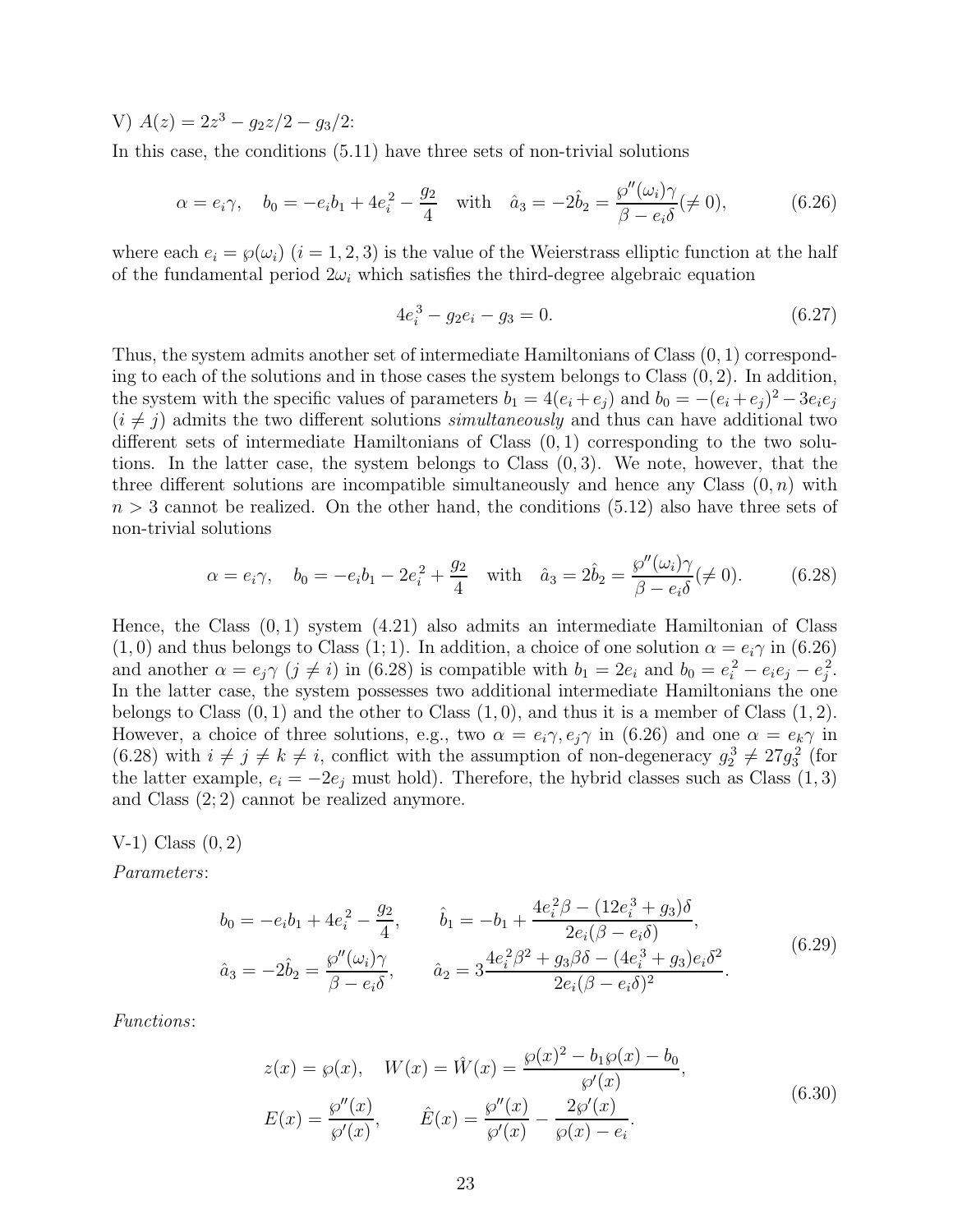Potentials:

$$
V^{-}(x) = \frac{b_1 \wp(x) + \bar{b}_0}{2\wp'(x)^2} \left[ b_1 \wp(x) + \bar{b}_0 - \frac{10}{3} \wp''(x) \right] - \frac{8}{9} \wp(x) + \frac{91}{18} \wp(2x) + \frac{3b_1}{2} - R,\tag{6.31a}
$$

$$
V^{j1}(x) = \frac{b_1 \wp(x) + \bar{b}_0}{2\wp'(x)^2} \left[ b_1 \wp(x) + \bar{b}_0 + \frac{2}{3} \wp''(x) \right] + \frac{40}{9} \wp(x) - \frac{5}{18} \wp(2x) - \frac{b_1}{2} - R,\tag{6.31b}
$$

$$
V^{j2}(x) = \frac{b_1 \wp(x) + \bar{b}_0}{2\wp'(x)^2} \left[ b_1 \wp(x) + \bar{b}_0 + \frac{2}{3} \wp''(x) \right] + \frac{4}{9} \wp(x) - \frac{5}{18} \wp(2x) + \frac{2\wp''(\omega_i)}{\wp(x) - e_i} + 4e_i - \frac{b_1}{2} - R,
$$
(6.31c)

$$
V^{+}(x) = \frac{b_1 \wp(x) + \bar{b}_0}{2\wp'(x)^2} \left[ b_1 \wp(x) + \bar{b}_0 + \frac{8}{3} \wp''(x) \right] + \frac{10}{9} \wp(x) + \frac{55}{18} \wp(2x) - \frac{3b_1}{2} - R, \quad (6.31d)
$$

where  $\bar{b}_0 = b_0 - g_2/12 = -e_i b_1 + 2\wp''(\omega_i)/3$ . The first term of each the potential can be expressed solely in terms of  $\varphi(x)$ . With the latter value of  $\bar{b}_0$ , we have

$$
\frac{b_1 \wp(x) + \bar{b}_0}{2\wp'(x)^2} \left[ b_1 \wp(x) + \bar{b}_0 + C\wp''(x) \right]
$$
\n
$$
= \frac{[3b_1(\wp(x) - e_i) + 2\wp''(\omega_i)]^2}{72 \prod_{l=1}^3 (\wp(x) - e_l)} + \frac{C}{12} \sum_{l=1}^3 \frac{3b_1(\wp(x) - e_i) + 2\wp''(\omega_i)}{\wp(x) - e_l},
$$
\n(6.32)

where and hereafter  $i\neq j\neq k\neq i$   $(i,j,k = 1,2,3).$ 

 $V-2)$  Class  $(0, 3)$ 

*Parameters:*  $\hat{a}_i$  and  $\hat{b}_i$  are the same as (6.29).

$$
b_1 = -4e_k, \quad b_0 = -e_k^2 - 3e_i e_j, \quad \hat{b}_1 = -b_1 + \frac{4e_j^2 \beta - (12e_j^3 + g_3)\delta}{2e_j(\beta - e_j \delta)},
$$

$$
\hat{a}_3 = -2\hat{b}_2 = \frac{\wp''(\omega_j)\gamma}{\beta - e_j \delta}, \qquad \hat{a}_2 = 3\frac{4e_j^2 \beta^2 + g_3\beta\delta - (4e_j^3 + g_3)e_j\delta^2}{2e_j(\beta - e_j \delta)^2}.
$$
(6.33)

Functions:

$$
z(x) = \wp(x), \qquad W(x) = \hat{W}(x) = \hat{W}(x) = \frac{\wp(x)^2 + 4e_k\wp(x) + e_k^2 - 3e_ie_j}{\wp'(x)},
$$
  

$$
E(x) = \frac{\wp''(x)}{\wp'(x)}, \quad \hat{E}(x) = \frac{\wp''(x)}{\wp'(x)} - \frac{2\wp'(x)}{\wp(x) - e_i}, \quad \hat{E}(x) = \frac{\wp''(x)}{\wp'(x)} - \frac{2\wp'(x)}{\wp(x) - e_j}.
$$
(6.34)

Potentials:

$$
V^{-}(x) = \frac{b_1 \wp(x) + \bar{b}_0}{2\wp'(x)^2} \left[ b_1 \wp(x) + \bar{b}_0 - \frac{10}{3} \wp''(x) \right] - \frac{8}{9} \wp(x) + \frac{91}{18} \wp(2x) + \frac{3b_1}{2} - R,\tag{6.35a}
$$

$$
V^{j1}(x) = \frac{b_1 \wp(x) + \bar{b}_0}{2\wp'(x)^2} \left[ b_1 \wp(x) + \bar{b}_0 + \frac{2}{3} \wp''(x) \right] + \frac{40}{9} \wp(x) - \frac{5}{18} \wp(2x) - \frac{b_1}{2} - R,\tag{6.35b}
$$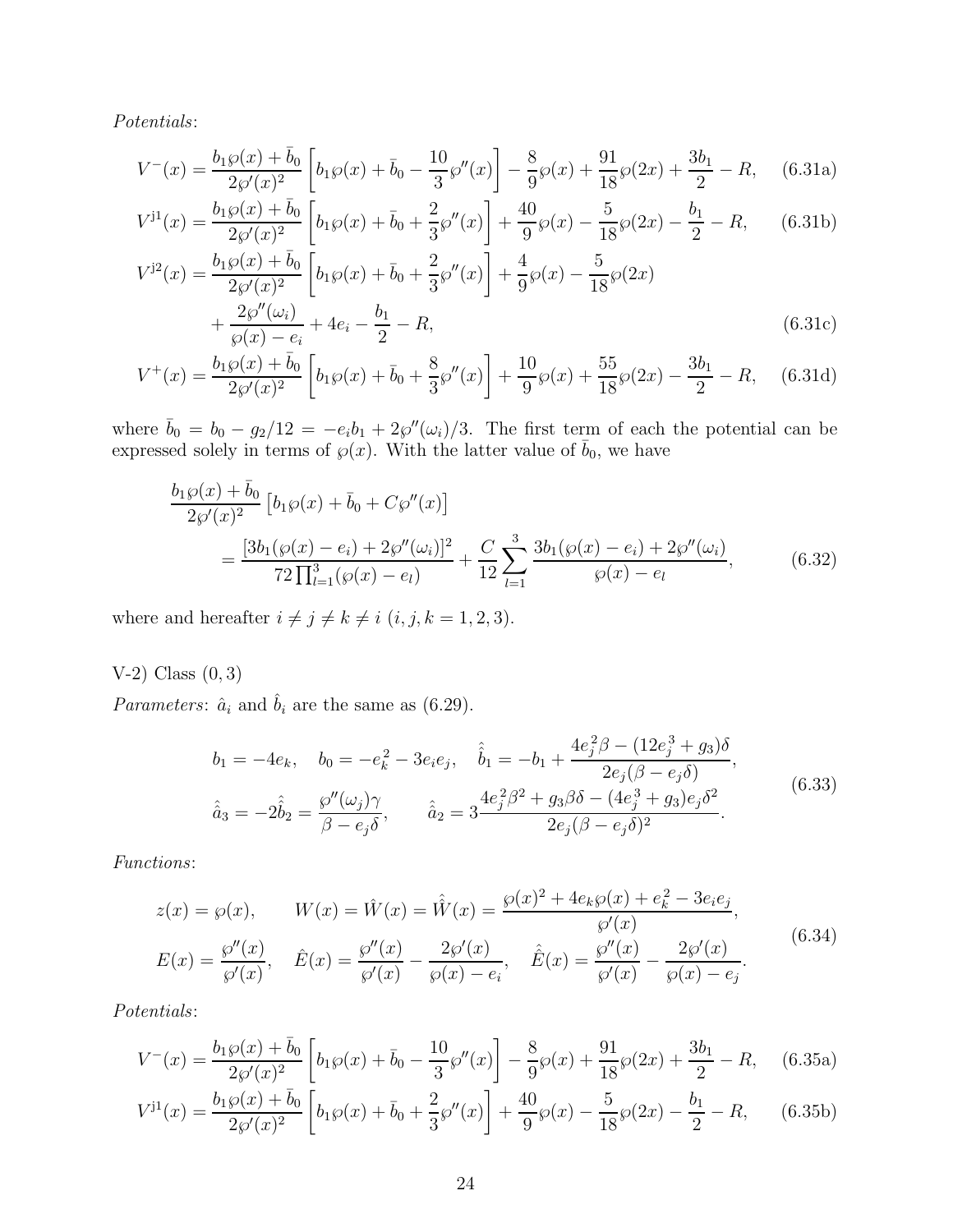$$
V^{j2}(x) = \frac{b_1 \wp(x) + \bar{b}_0}{2\wp'(x)^2} \left[ b_1 \wp(x) + \bar{b}_0 + \frac{2}{3} \wp''(x) \right] + \frac{4}{9} \wp(x) - \frac{5}{18} \wp(2x)
$$
  
+ 
$$
\frac{2\wp''(\omega_i)}{\wp(x) - e_i} + 4e_i - \frac{b_1}{2} - R,
$$
  

$$
V^{j3}(x) = \frac{b_1 \wp(x) + \bar{b}_0}{2\wp'(x)^2} \left[ b_1 \wp(x) + \bar{b}_0 + \frac{2}{3} \wp''(x) \right] + \frac{4}{9} \wp(x) - \frac{5}{18} \wp(2x)
$$
  
+ 
$$
\frac{2\wp''(\omega_j)}{\wp(x) - e_j} + 4e_j - \frac{b_1}{2} - R,
$$
 (6.35d)

$$
V^{+}(x) = \frac{b_1 \wp(x) + \bar{b}_0}{2\wp'(x)^2} \left[ b_1 \wp(x) + \bar{b}_0 + \frac{8}{3} \wp''(x) \right] + \frac{10}{9} \wp(x) + \frac{55}{18} \wp(2x) - \frac{3b_1}{2} - R. \tag{6.35e}
$$

With the values of  $b_1$  and  $b_0$  in (6.33), the first term of each the potential can be expressed solely in terms of  $\wp(x)$  as

$$
\frac{b_1 \wp(x) + \bar{b}_0}{2\wp'(x)^2} \left[ b_1 \wp(x) + \bar{b}_0 + C\wp''(x) \right]
$$
\n
$$
= \frac{2[3e_k \wp(x) + e_k^2 + 2e_i e_j]^2}{9\prod_{l=1}^3 (\wp(x) - e_l)} - \frac{C}{3} \sum_{l=1}^3 \frac{3e_k \wp(x) + e_k^2 + 2e_i e_j}{\wp(x) - e_l}.
$$
\n(6.36)

V-3) Class (1; 1)

Parameters:

$$
b_0 = -e_i b_1 - 2e_i^2 + \frac{g_2}{4}, \qquad \hat{b}_1 = -b_1 + \frac{4e_i^2 \beta + (4e_i^3 + g_3)\delta}{2e_i(\beta - e_i \delta)},
$$
  

$$
\hat{a}_3 = 2\hat{b}_2 = \frac{\wp''(\omega_i)\gamma}{\beta - e_i \delta}, \qquad \hat{a}_2 = 3\frac{4e_i^2 \beta^2 + g_3\beta\delta - (4e_i^3 + g_3)e_i\delta^2}{2e_i(\beta - e_i \delta)^2}.
$$
(6.37)

Functions:

$$
z(x) = \wp(x), \quad W(x) = \hat{W}(x) = \frac{\wp(x)^2 - b_1 \wp(x) - b_0}{\wp'(x)},
$$
  
\n
$$
E(x) = \frac{\wp''(x)}{\wp'(x)}, \qquad \hat{E}(x) = \frac{\wp''(x)}{\wp'(x)} - \frac{2\wp'(x)}{\wp(x) - e_i},
$$
\n(6.38)

Potentials:

$$
V^{-}(x) = \frac{b_1 \wp(x) + \bar{b}_0}{2\wp'(x)^2} \left[ b_1 \wp(x) + \bar{b}_0 - \frac{10}{3} \wp''(x) \right] - \frac{8}{9} \wp(x) + \frac{91}{18} \wp(2x) + \frac{3b_1}{2} - R, \quad (6.39a)
$$
  
\n
$$
V^{i1}(x) = \frac{b_1 \wp(x) + \bar{b}_0}{2\wp'(x)^2} \left[ b_1 \wp(x) + \bar{b}_0 - \frac{4}{3} \wp''(x) \right] - \frac{2}{9} \wp(x) + \frac{7}{18} \wp(2x)
$$
  
\n
$$
+ \frac{2\wp''(\omega_i)}{\wp(x) - e_i} + 4e_i + \frac{b_1}{2} - R,
$$
  
\n
$$
(6.39b)
$$

$$
V^{j1}(x) = \frac{b_1 \wp(x) + \bar{b}_0}{2\wp'(x)^2} \left[ b_1 \wp(x) + \bar{b}_0 + \frac{2}{3} \wp''(x) \right] + \frac{40}{9} \wp(x) - \frac{5}{18} \wp(2x) - \frac{b_1}{2} - R,\tag{6.39c}
$$

$$
V^{+}(x) = \frac{b_1 \wp(x) + \bar{b}_0}{2\wp'(x)^2} \left[ b_1 \wp(x) + \bar{b}_0 + \frac{8}{3} \wp''(x) \right] + \frac{10}{9} \wp(x) + \frac{55}{18} \wp(2x) - \frac{3b_1}{2} - R, \quad (6.39d)
$$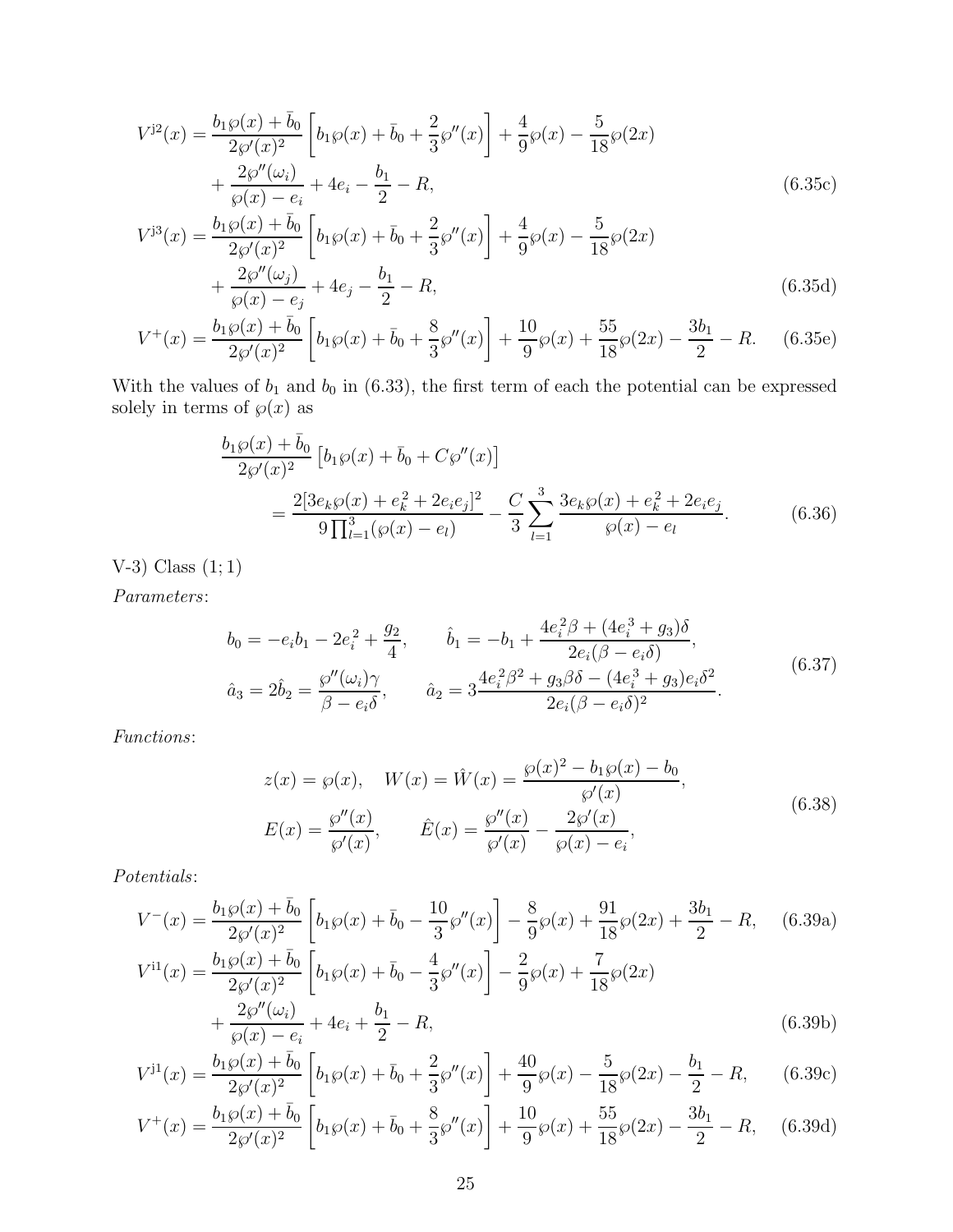where  $\bar{b}_0 = b_0 - g_2/12 = -e_i b_1 - g''(\omega_i)/3$ . The first term of each the potential can be expressed solely in terms of  $\wp(x)$ . With the latter value of  $\bar{b}_0$ , we have

$$
\frac{b_1 \wp(x) + \bar{b}_0}{2\wp'(x)^2} \left[ b_1 \wp(x) + \bar{b}_0 + C\wp''(x) \right]
$$
\n
$$
= \frac{[3b_1(\wp(x) - e_i) - \wp''(\omega_i)]^2}{72 \prod_{l=1}^3 (\wp(x) - e_l)} + \frac{C}{12} \sum_{l=1}^3 \frac{3b_1(\wp(x) - e_i) - \wp''(\omega_i)}{\wp(x) - e_l}.
$$
\n(6.40)

 $V-4)$  Class  $(1; 2)$ 

*Parameters:*  $\hat{a}_i$  and  $\hat{b}_i$  are the same as (6.29).

$$
b_1 = 2e_i, \quad b_0 = e_i^2 + e_j e_k, \quad \hat{b}_1 = -b_1 + \frac{4e_j^2 \beta + (4e_j^3 + g_3)\delta}{2e_j(\beta - e_j \delta)},
$$

$$
\hat{a}_3 = 2\hat{b}_2 = \frac{\wp''(\omega_j)\gamma}{\beta - e_j \delta}, \qquad \hat{a}_2 = 3\frac{4e_j^2 \beta^2 + g_3\beta\delta - (4e_j^3 + g_3)e_j\delta^2}{2e_j(\beta - e_j \delta)^2}.
$$
(6.41)

Functions:

$$
z(x) = \wp(x), \qquad W(x) = \hat{W}(x) = \hat{\hat{W}}(x) = \frac{\wp(x)^2 - 2e_i\wp(x) - e_i^2 - e_j e_k}{\wp'(x)},
$$
  

$$
E(x) = \frac{\wp''(x)}{\wp'(x)}, \quad \hat{E}(x) = \frac{\wp''(x)}{\wp'(x)} - \frac{2\wp'(x)}{\wp(x) - e_i}, \quad \hat{E}(x) = \frac{\wp''(x)}{\wp'(x)} - \frac{2\wp'(x)}{\wp(x) - e_j},
$$
(6.42)

Potentials:

$$
V^{-}(x) = \frac{b_1 \wp(x) + \bar{b}_0}{2\wp'(x)^2} \left[ b_1 \wp(x) + \bar{b}_0 - \frac{10}{3} \wp''(x) \right] - \frac{8}{9} \wp(x) + \frac{91}{18} \wp(2x) + \frac{3b_1}{2} - R, \quad (6.43a)
$$
  
\n
$$
V^{i1}(x) = \frac{b_1 \wp(x) + \bar{b}_0}{2\wp'(x)^2} \left[ b_1 \wp(x) + \bar{b}_0 - \frac{4}{3} \wp''(x) \right] - \frac{2}{9} \wp(x) + \frac{7}{18} \wp(2x)
$$
  
\n
$$
+ \frac{2\wp''(\omega_j)}{\wp(x) - e_j} + 4e_j + \frac{b_1}{2} - R,
$$
  
\n
$$
(6.43b)
$$

$$
V^{j1}(x) = \frac{b_1 \wp(x) + \bar{b}_0}{2\wp'(x)^2} \left[ b_1 \wp(x) + \bar{b}_0 + \frac{2}{3} \wp''(x) \right] + \frac{40}{9} \wp(x) - \frac{5}{18} \wp(2x) - \frac{b_1}{2} - R,\qquad(6.43c)
$$
  

$$
V^{j2}(x) = \frac{b_1 \wp(x) + \bar{b}_0}{2\wp'(x)^2} \left[ b_1 \wp(x) + \bar{b}_0 + \frac{2}{3} \wp''(x) \right] + \frac{4}{9} \wp(x) - \frac{5}{18} \wp(2x)
$$

$$
= \frac{2\wp'(x)}{2\wp'(x)^2} \left[ b_1 \wp(x) + b_0 + \frac{1}{3} \wp''(x) \right] + \frac{1}{9} \wp(x) - \frac{1}{18} \wp(2x) + \frac{2\wp''(\omega_i)}{\wp(x) - e_i} + 4e_i - \frac{b_1}{2} - R,
$$
(6.43d)

$$
V^{+}(x) = \frac{b_1 \wp(x) + \bar{b}_0}{2\wp'(x)^2} \left[ b_1 \wp(x) + \bar{b}_0 + \frac{8}{3} \wp''(x) \right] + \frac{10}{9} \wp(x) + \frac{55}{18} \wp(2x) - \frac{3b_1}{2} - R. \tag{6.43e}
$$

With the values of  $b_1$  and  $b_0$  in (6.41), the first term of each the potential can be expressed solely in terms of  $\wp(x)$  as

$$
\frac{b_1\wp(x) + \bar{b}_0}{2\wp'(x)^2} \left[ b_1\wp(x) + \bar{b}_0 + C\wp''(x) \right]
$$
\n
$$
= \frac{[3e_i\wp(x) + e_i^2 + 2e_je_k]^2}{18\prod_{l=1}^3(\wp(x) - e_l)} + \frac{C}{6} \sum_{l=1}^3 \frac{3e_i\wp(x) + e_i^2 + 2e_je_k}{\wp(x) - e_l}.
$$
\n(6.44)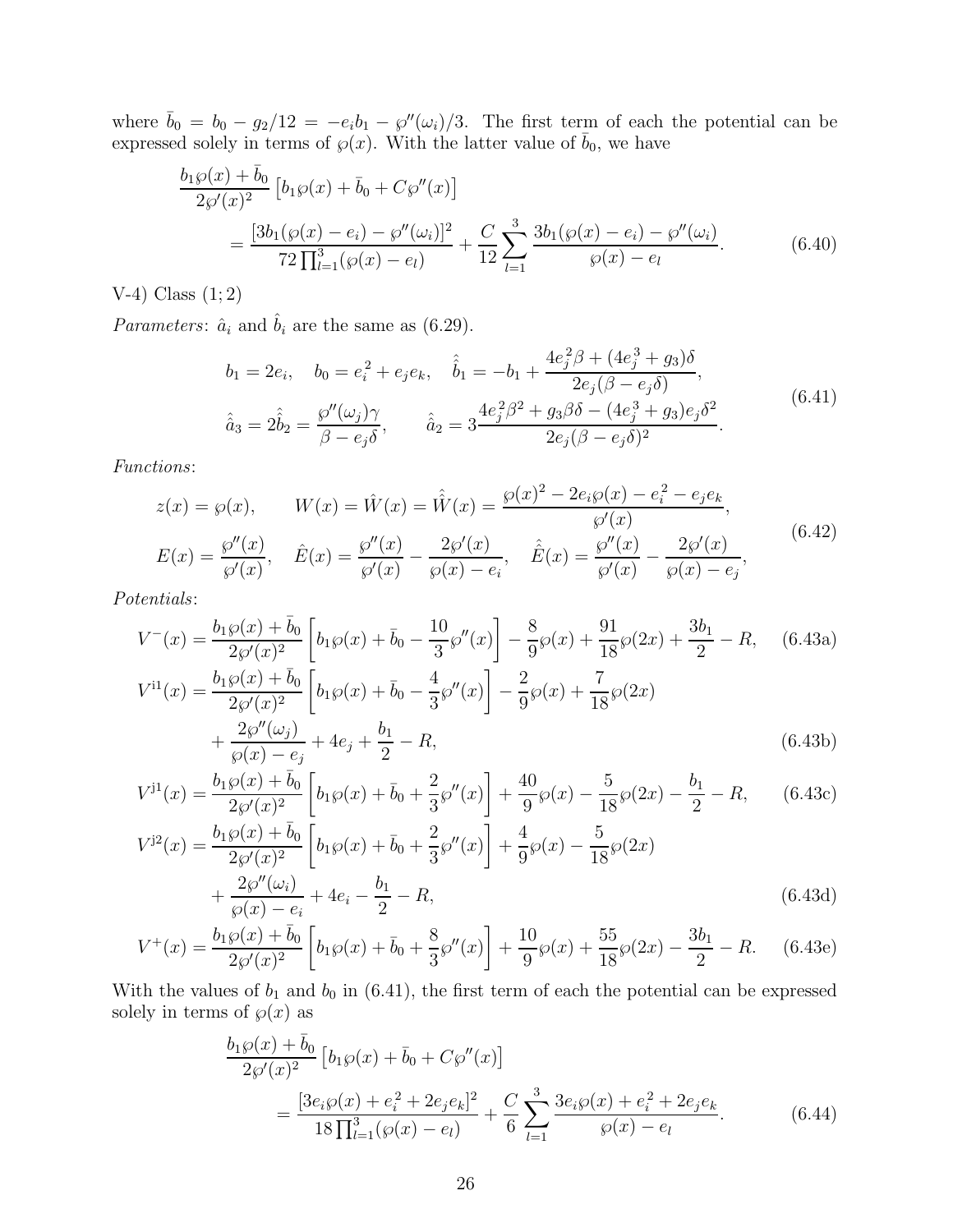#### VII. PARASUPERSYMMETRY AND GENERALIZED SUPERALGEBRAS

In the case of  $\mathcal{N} = 2$ , it was shown [1] that any type A 2-fold SUSY system which has an intermediate Hamiltonian admits a realization of second-order paraSUSY [9] and a generalized 2-fold superalgebra [10]. Thus, it is natural to ask whether an analogous realization is possible in the present  $\mathcal{N} = 3$  case. In what follows, we show that it is indeed the case. More precisely, a type A 3-fold SUSY system of Class (1, 1) admits a realization of third-order paraSUSY [11, 12] and a generalized 3-fold superalgebra found in Ref. [13] while one of Class (0, 1) does only a restricted version of the latter algebra. We shall first discuss the former realization and then the latter.

# A. Parasupersymmetry of Order 3 in Class (1, 1)

Higher-order paraSUSY was introduced in Refs. [11, 12] as a generalization of secondorder one [9]. In the case of third-order, it is characterized by the following algebraic relations:

$$
(\mathbf{Q}_{\mathrm{P}}^{\pm})^3 \neq 0
$$
,  $(\mathbf{Q}_{\mathrm{P}}^{\pm})^4 = 0$ ,  $[\mathbf{Q}_{\mathrm{P}}^{\pm}, \mathbf{H}_{\mathrm{P}}] = 0$ ,  $(7.1a)$ 

$$
(Q_P^{\pm})^3 Q_P^{\mp} + (Q_P^{\pm})^2 Q_P^{\mp} Q_P^{\pm} + Q_P^{\pm} Q_P^{\mp} (Q_P^{\pm})^2 + Q_P^{\mp} (Q_P^{\pm})^3 = 6(Q_P^{\pm})^2 H_P.
$$
 (7.1b)

By the introduction of parafermionic coordinates  $\psi_{\rm p}^{\pm}$  $_{\rm P}^{\pm}$  of order 3 satisfying [13]

$$
(\psi_{\mathcal{P}}^{\pm})^4 = 0, \quad \{\psi_{\mathcal{P}}^-, \psi_{\mathcal{P}}^+\} + \{(\psi_{\mathcal{P}}^-)^3, (\psi_{\mathcal{P}}^+)^3\} = 2I, \quad \{(\psi_{\mathcal{P}}^-)^2, (\psi_{\mathcal{P}}^+)^2\} = I,\tag{7.2}
$$

a quantum mechanical realization of paraSUSY of order 3 is achieved by defining the triple  $(\boldsymbol{H}_{\text{P}},\boldsymbol{Q}_{\text{P}}^{\pm})$  as

$$
\begin{split} \mathbf{H}_{\rm P} &= H_0(\psi_{\rm P}^{-})^3(\psi_{\rm P}^{+})^3 + H_1(\psi_{\rm P}^{+}\psi_{\rm P}^{-} - (\psi_{\rm P}^{+})^2(\psi_{\rm P}^{-})^2) \\ &+ H_2((\psi_{\rm P}^{+})^2(\psi_{\rm P}^{-})^2 - (\psi_{\rm P}^{+})^3(\psi_{\rm P}^{-})^3) + H_3(\psi_{\rm P}^{+})^3(\psi_{\rm P}^{-})^3, \end{split} \tag{7.3a}
$$

$$
\mathbf{Q}_{\rm P}^{-} = Q_1^{-}(\psi_{\rm P}^{-})^3(\psi_{\rm P}^{+})^2 + Q_2^{-}(\psi_{\rm P}^{+}(\psi_{\rm P}^{-})^2 - (\psi_{\rm P}^{+})^2(\psi_{\rm P}^{-})^3) + Q_3^{-}(\psi_{\rm P}^{+})^2(\psi_{\rm P}^{-})^3, \tag{7.3b}
$$

$$
\mathbf{Q}_{\rm P}^+ = Q_1^+ (\psi_{\rm P}^-)^2 (\psi_{\rm P}^+)^3 + Q_2^+ (\psi_{\rm P}^- (\psi_{\rm P}^+)^2 - (\psi_{\rm P}^-)^2 (\psi_{\rm P}^+)^3) + Q_3^+ (\psi_{\rm P}^+)^3 (\psi_{\rm P}^-)^2, \tag{7.3c}
$$

where

$$
H_k = -\frac{1}{2}\frac{d^2}{dx^2} + V_k(x), \qquad Q_k^{\pm} = \pm \frac{d}{dx} + W_k(x). \tag{7.4}
$$

The linear space in which the system  $(H_P, Q_P^{\pm})$  shall be considered is  $\mathfrak{F} \times V_3$  where  $\mathfrak{F}$  is a linear space of complex functions such as  $L^2(\mathbb{R})$  and  $\mathsf{V}_3 = \sum_{k=0}^3 \mathsf{V}_{3}^{(k)}$  $\binom{k}{3}$  is the parafermionic Fock space of order 3 composed of the k-parafermionic subspaces  $\mathsf{V}_3^{(k)}$  $j_3^{(k)}$   $(k = 0, \ldots, 3)$ . Then, the latter system satisfies the third-order paraSUSY algebra (7.1) if and only if [12, 13, 25]

$$
2H_0 = Q_1^- Q_1^+ - 2R_1, \quad 2H_1 = Q_1^+ Q_1^- - 2R_1 = Q_2^- Q_2^+ - 2R_2,\tag{7.5a}
$$

$$
2H_2 = Q_2^+ Q_2^- - 2R_2 = Q_3^- Q_3^+ - 2R_3, \quad 2H_3 = Q_3^+ Q_3^- - 2R_3,\tag{7.5b}
$$

where  $R_k$   $(k = 1, 2, 3)$  are constants satisfying

$$
R_1 + R_2 + R_3 = 0.\t\t(7.6)
$$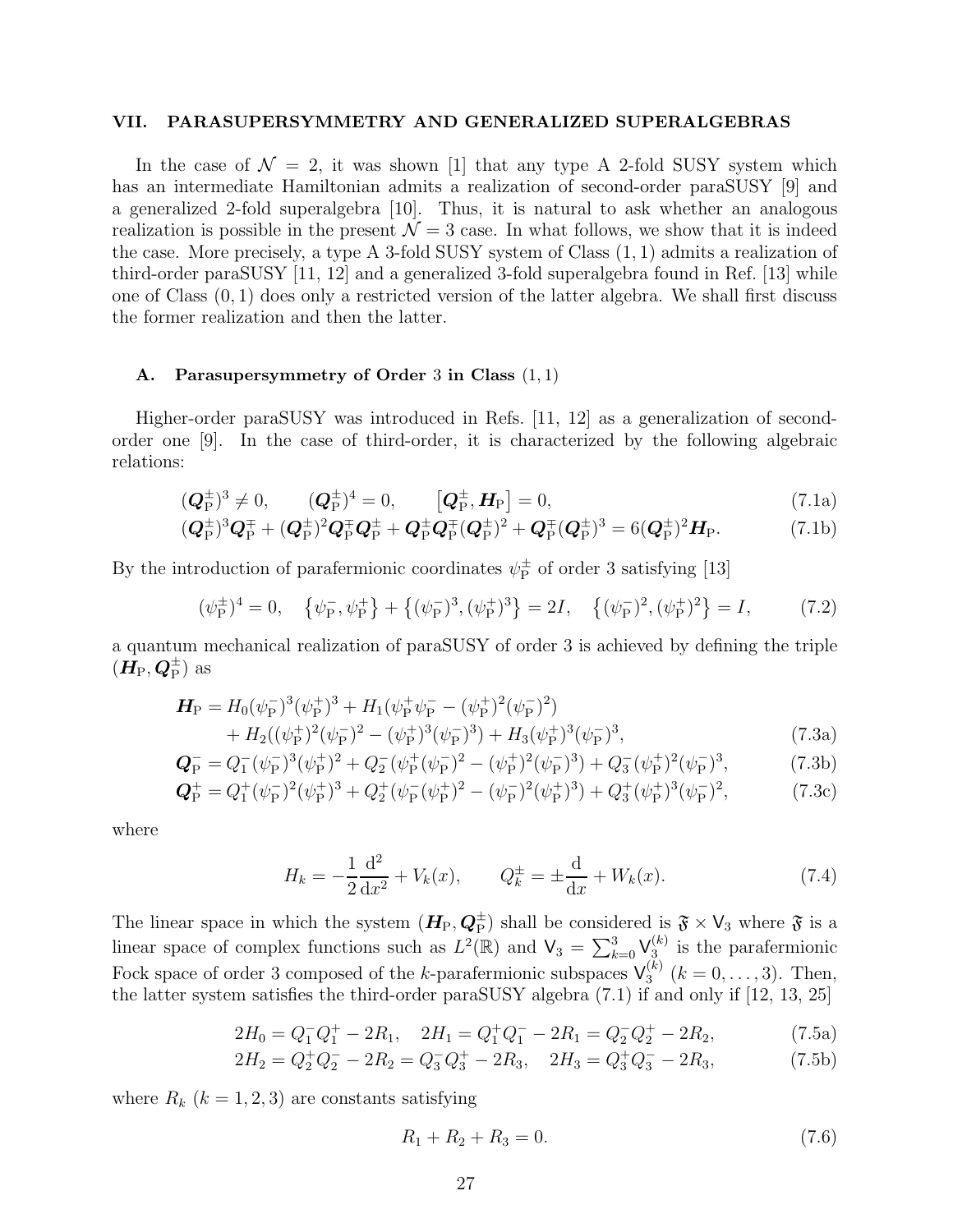Comparing now the paraSUSY conditions  $(7.5)$  with the Class  $(1, 1)$  conditions  $(3.1)$ – $(3.3)$ , we immediately notice that any type A 3-fold SUSY system which belongs to Class  $(1, 1)$ admits a realization of paraSUSY of order 3 by the following identifications:

$$
Q_k^{\pm} = P_{34-k}^{\mp}
$$
,  $R_k = -C_{34-k}$ ,  $H_0 = H^-$ ,  $H_1 = H^{11}$ ,  $H_2 = H^{j1}$ ,  $H_3 = H^+$ . (7.7)

By the formulas (3.7) and the second relation in the above, the constraint (7.6) is expressed in terms of the type A N-fold SUSY parameters as  $R = 0$ , which is identical to the constraint in the  $\mathcal{N}=2$  case (cf., Ref. [1], Section 4).

The realization of third-order paraSUSY via the formulas (7.5) admits another nonlinear relation, Ref. [13], Eq. (4.33). For the present system, it reads by the formulas (3.7) and the second relation in (7.7)

$$
(Q_{\rm P}^{-})^3 (Q_{\rm P}^{+})^3 + \begin{Bmatrix} Q_{\rm P}^{+} (Q_{\rm P}^{-})^3 (Q_{\rm P}^{+})^2 \\ (Q_{\rm P}^{-})^2 (Q_{\rm P}^{+})^3 Q_{\rm P}^{-} \end{Bmatrix} + \begin{Bmatrix} Q_{\rm P}^{-} (Q_{\rm P}^{+})^3 (Q_{\rm P}^{-})^2 \\ (Q_{\rm P}^{+})^2 (Q_{\rm P}^{-})^3 Q_{\rm P}^{+} \end{Bmatrix} + (Q_{\rm P}^{+})^3 (Q_{\rm P}^{-})^3
$$
  
=  $8 \left( \left( H_{\rm P} + R + \frac{a_2}{3} \right)^2 - b_1^2 \right) \left( H_{\rm P} + R - \frac{2a_2}{3} \right).$  (7.8)

We note that this algebraic relation holds irrespective of the paraSUSY constraint  $(7.6)$ . Thus, in this sense the latter algebra (7.8) is more general than the paraSUSY algebra  $(7.1b).$ 

In the subsector with the parafermion number 0 and 3, the nonlinear algebra (7.8) reduces to

$$
\left\{ (\mathbf{Q}_{\mathrm{P}}^{-})^3, (\mathbf{Q}_{\mathrm{P}}^{+})^3 \right\} = 8 \left( \left( \mathbf{H}_{\mathrm{P}} + R + \frac{a_2}{3} \right)^2 - b_1^2 \right) \left( \mathbf{H}_{\mathrm{P}} + R - \frac{2a_2}{3} \right) \Big|_{\mathfrak{F} \times (\mathsf{V}_3^{(0)} + \mathsf{V}_3^{(3)})}. \tag{7.9}
$$

This, together with the relations

$$
[(\mathbf{Q}_{\mathrm{P}}^{\pm})^3, \mathbf{H}_{\mathrm{P}}] = \{(\mathbf{Q}_{\mathrm{P}}^{\pm})^3, (\mathbf{Q}_{\mathrm{P}}^{\pm})^3\} = 0,\tag{7.10}
$$

which follow directly from the third-order paraSUSY relations in  $(7.1a)$  forms a 3-fold superalgebra. We can now easily check that the latter algebra exactly coincides with type A 3-fold superalgebra  $(2.15)$  in Class  $(1, 1)$  by the conditions  $(4.1)$ . Hence, an arbitrary type A 3-fold SUSY system which belongs to Class (1, 1) admits a realization of paraSUSY of order 3 and the generalized type A 3-fold superalgebra (7.8).

# B. Generalized 3-fold Superalgebra in Class  $(0, 1)$  and Class  $(1, 0)$

Contrary to the case of Class  $(1, 1)$ , any system belonging to Class  $(0, 1)$  and  $(1, 0)$ admits neither paraSUSY of order 3 nor quasi-paraSUSY of order  $(3, q)$  [13]. The reason is the lack of a 'shape-invariant' condition at the place where an intermediate Hamiltonian is absent. However, as we shall show shortly, a restricted version of the generalized type A 3-fold superalgebra  $(7.8)$  still holds in each of Class  $(0, 1)$  and Class  $(1, 0)$  with the same parafermionic setting as (7.3) and (7.7). Indeed, substituting the relations (7.7) into the formulas  $(4.21)$ – $(4.26)$  in Ref. [13] and using the intertwining relations  $(2.20)$  and the formula  $(3.18)$  for Class  $(0, 1)$ , and  $(2.21)$  and  $(3.23)$  for Class  $(1, 0)$ , respectively, we see that in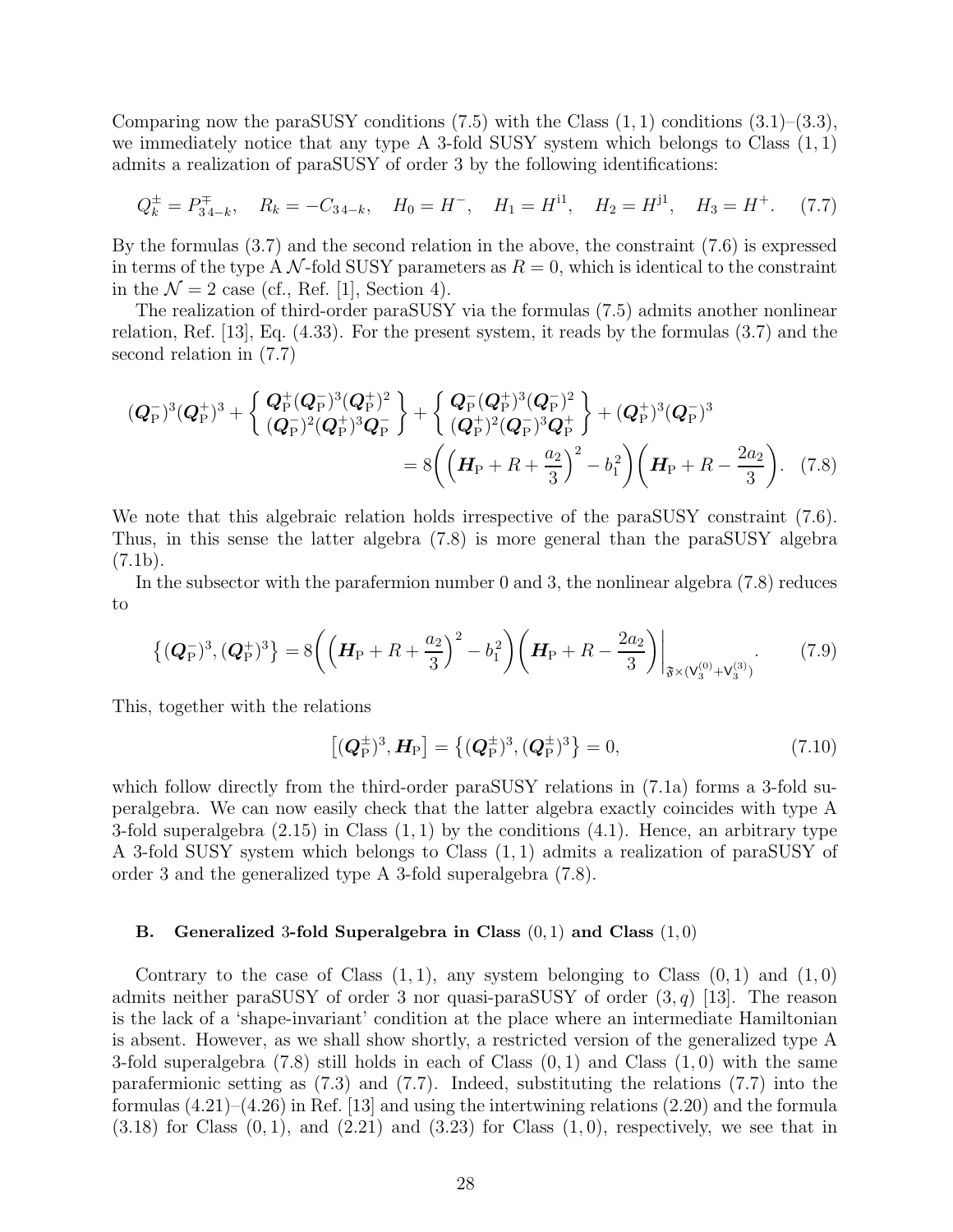the case of Class  $(0, 1)$  the following algebraic relation holds in the subsector with the parafermion number 0, 2, and 3

$$
(Q_{\rm P}^{-})^3 (Q_{\rm P}^{+})^3 + \left\{ \frac{Q_{\rm P}^{-} (Q_{\rm P}^{+})^3 (Q_{\rm P}^{-})^2}{(Q_{\rm P}^{+})^2 (Q_{\rm P}^{-})^3 Q_{\rm P}^{+}} \right\} + (Q_{\rm P}^{+})^3 (Q_{\rm P}^{-})^3
$$
  
=  $8S_2^{(0,1)} (H_{\rm P} + R) \left( H_{\rm P} + R + \frac{a_2}{3} + b_1 \right) \Big|_{\mathfrak{F} \times (V_3^{(0)} + V_3^{(2)} + V_3^{(3)})}.$  (7.11)

and that in the case of Class  $(1,0)$  the algebra which holds in the subsector with the parafermion number 0, 1, and 3 reads

$$
(Q_{\rm P}^{-})^3 (Q_{\rm P}^{+})^3 + \left\{ \frac{Q_{\rm P}^{+}(Q_{\rm P}^{-})^3 (Q_{\rm P}^{+})^2}{(Q_{\rm P}^{-})^2 (Q_{\rm P}^{+})^3 Q_{\rm P}^{-}} \right\} + (Q_{\rm P}^{+})^3 (Q_{\rm P}^{-})^3
$$
  
=  $8S_2^{(1,0)} (H_{\rm P} + R) \left( H_{\rm P} + R + \frac{a_2}{3} - b_1 \right) \Big|_{\mathfrak{F} \times (V_3^{(0)} + V_3^{(1)} + V_3^{(3)})}$ . (7.12)

In the whole parafermionic vector space  $\mathfrak{F} \times V_3$ , however, no algebraic relations like (7.8) hold for Class  $(0, 1)$  and Class  $(1, 0)$ . In fact, for Class  $(0, 1)$  each of the second term in the l.h.s. of (7.8) is calculated in the subsector with the parafermion number 1 as

$$
\begin{aligned} \mathbf{Q}_{\rm P}^+(\mathbf{Q}_{\rm P}^-)^3(\mathbf{Q}_{\rm P}^+)^2 &= 2P_{33}^-P_{33}^+P_{33}^+(H^{j1} - C_{31})P_{32}^-|_{\mathfrak{F} \times \mathsf{V}_3^{(1)}}, \\ (\mathbf{Q}_{\rm P}^-)^2(\mathbf{Q}_{\rm P}^+)^3\mathbf{Q}_{\rm P}^- &= 2P_{32}^+(H^{j1} - C_{31})P_{32}^-P_{33}^-P_{33}^+|_{\mathfrak{F} \times \mathsf{V}_3^{(1)}}, \end{aligned} \tag{7.13}
$$

and cannot be expressed as a polynomial of  $H^{j1}$ . Similarly, for Class  $(1,0)$  each of the third term in the l.h.s. of (7.8) is calculated in the subsector with the parafermion number 2 as

$$
Q_{\rm P}^-(Q_{\rm P}^+)^3(Q_{\rm P}^-)^2 = 2P_{31}^+ P_{31}^- P_{32}^- (H^{11} - C_{33}) P_{32}^+ \big|_{\mathfrak{F} \times \mathsf{V}_3^{(2)}},
$$
  
\n
$$
(Q_{\rm P}^+)^2(Q_{\rm P}^-)^3 Q_{\rm P}^+ = 2P_{32}^- (H^{11} - C_{33}) P_{32}^+ P_{31}^+ P_{31}^- \big|_{\mathfrak{F} \times \mathsf{V}_3^{(2)}},
$$
\n(7.14)

and again cannot be expressed as a polynomial of  $H^{i_1}$ .

We note that both the nonlinear algebras (7.11) and (7.12) are compatible with the type A 3-fold superalgebra (2.15). In fact, it is easy to check that both (7.11) and (7.12) reduce to the anti-commutator of the type A 3-fold superalgebra (2.15b) in the more restricted subsector with the parafermion number 0 and 3 by noting the condition (4.2) for the former Class  $(0, 1)$  and by  $(4.3)$  for the latter Class  $(1, 0)$ .

#### VIII. DISCUSSION AND SUMMARY

In this article, we have fully investigated the necessary and sufficient conditions for a type A 3-fold SUSY system to have one or more sets of intermediate Hamiltonians and then made the complete classification of them by the property of the  $GL(2,\mathbb{C})$  transformations. When only one set of intermediate Hamiltonians is concerned, there are three different patterns in the existence and called Class  $(1, 1)$ , Class  $(0, 1)$ , and Class  $(1, 0)$ , respectively. We have found that all the models which belong to Class  $(1, 1)$  are not only solvable but also shape invariant while the ones which belong to Class  $(0, 1)$  or Class  $(1, 0)$  are just quasi-solvable.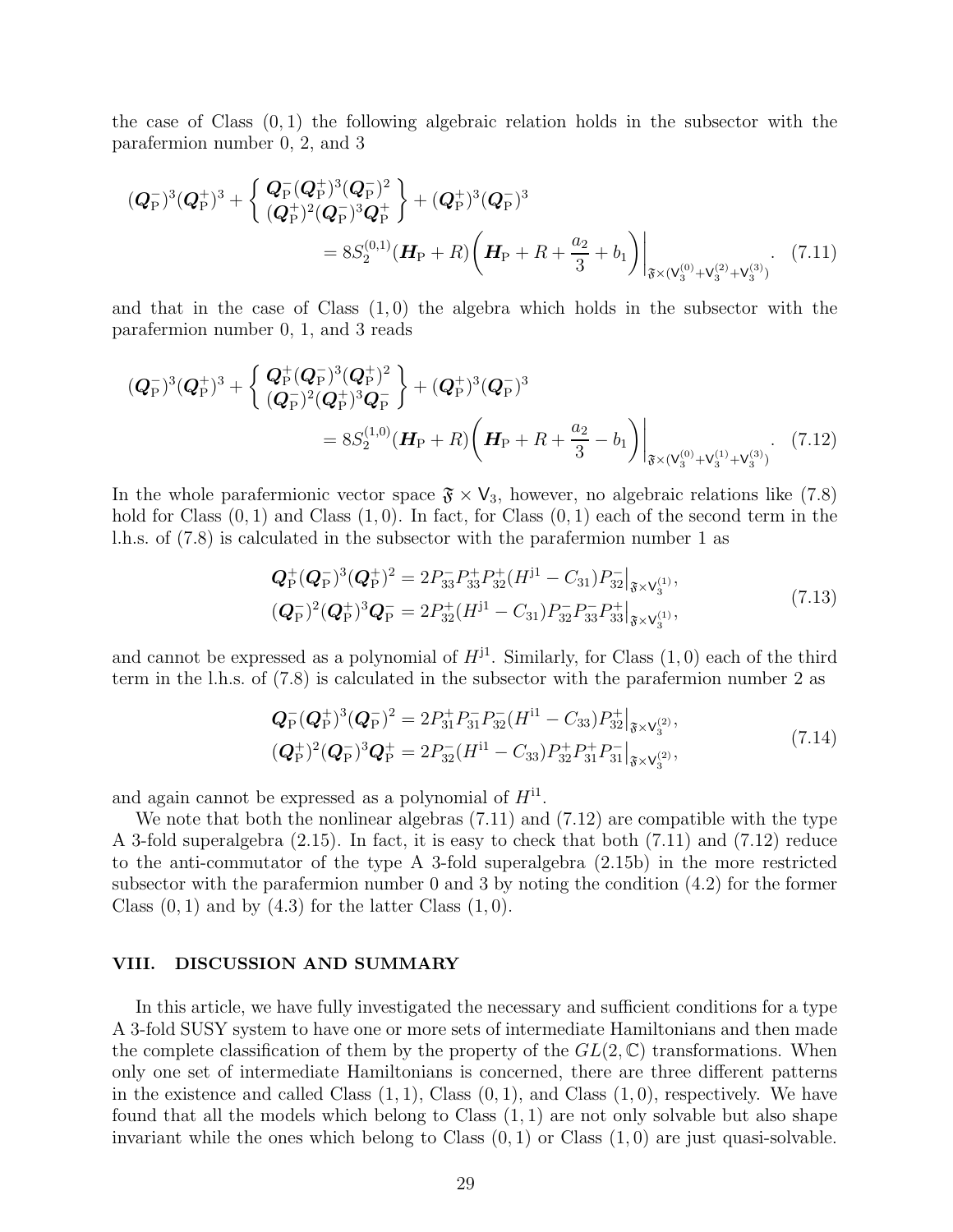| Case | Possible Classes                                                                     |
|------|--------------------------------------------------------------------------------------|
| T    | (1,1)                                                                                |
| Н    | $(1,1) \supset (1,2)$                                                                |
| H'   | (0,1)                                                                                |
| Ш    | (1,1)                                                                                |
| IV   | $(1,1) \supset (1,2) \supset \begin{cases} (1,3) \\ (1+1,1+1) \end{cases}$           |
| IV'  | $(0,1) \supset \begin{cases} (0,2) \\ (1,1) \end{cases}$                             |
|      | $(0,1) \supset \begin{cases} (0,2) \supset (0,3) \\ (1;1) \supset (1;2) \end{cases}$ |

TABLE II: The possible classes of intermediate Hamiltonians for each case of type A 3-fold SUSY models.

When more than one sets of intermediate Hamiltonians are concerned, there emerge various patterns depending on the functional type of each model. In Table II, we summarize the possible classes for each case of type A 3-fold SUSY models.

It is now evident from Table II that the structure of higher-order intertwining operators is much richer than the degree that one can classify them solely by the notion of reducibility introduced in Refs. [7, 8]. It is not only because the requirement of reality is restrictive but also because there are various patterns in the existence of intermediate Hamiltonians. Needless to say, the number of possible patterns drastically increase as the order  $\mathcal N$  of intertwining operators gets higher.

Although we have not assumed in this article the reality of Hamiltonians and thus have analyzed general complex Hamiltonians by employing the  $GL(2,\mathbb{C})$  transformations, it is straightforward to examine and classify real Hamiltonians by the use of the real  $GL(2,\mathbb{R})$ transformations instead of  $GL(2,\mathbb{C})$ . We only show in Table III an example of the real classification scheme for that purpose. Note, however, that some of the possible classes for Case IV and Case V in Table II which can exist in the complex case might be missing in the real case since the solutions to the conditions  $(5.5)$ ,  $(5.6)$ ,  $(5.8)$ ,  $(5.11)$  or  $(5.12)$  are not necessarily real.

The realization of the variant generalized 3-fold superalgebras in Section VII indicates that the parafermionic formulation like (7.3) could provide a more adequate and advantageous framework to formulate  $\mathcal{N}$ -fold SUSY than the conventional fermionic formulation like (2.14). In the conventional approach, the type A 3-fold superalgebra (2.15) cannot characterize nor detect the existence of intermediate Hamiltonians at all. In contrast to it, in the parafermionic approach on the one hand the type A 3-fold superalgebra is always realized in the subsector with the fermion number 0 and 3, and on the other hand the various patterns in the existence of intermediate Hamiltonians are characterized by considering the other subsector with the fermion number 1 and/or 2. In addition, generalized  $\mathcal{N}\text{-fold}$ superalgebra like (7.8) could provide an alternative for defining paraSUSY of order  $\mathcal{N}$ . In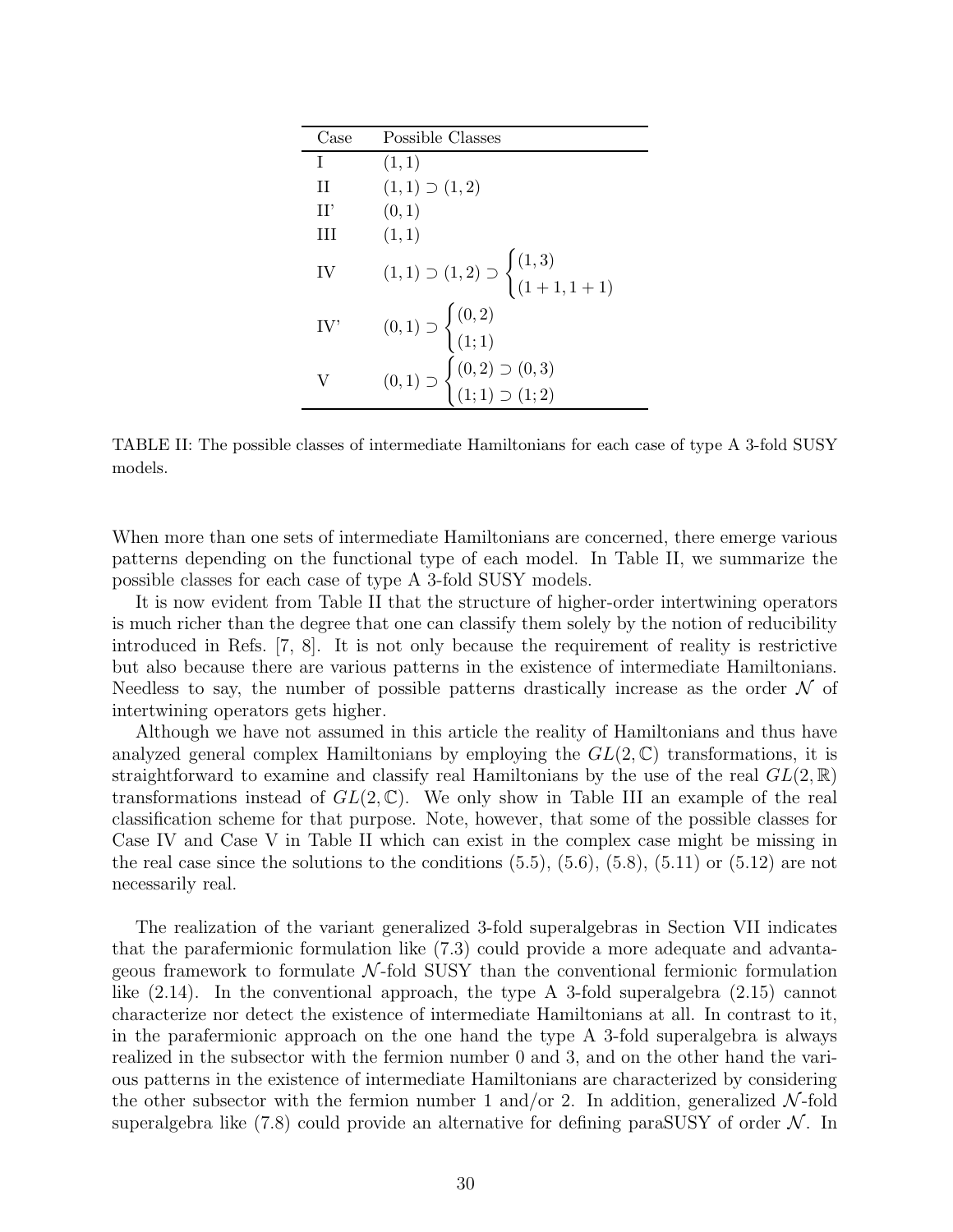| Case                      | Class $(1,1)$   | Class $(0,1)$ , $(1,0)$ |
|---------------------------|-----------------|-------------------------|
| T                         | a/2             |                         |
| H                         | 2z              |                         |
| H'                        |                 | $2z^3$                  |
| Ш                         | $z^2/2$         |                         |
| IV                        | $\pm 2a(z^2-1)$ |                         |
|                           | $\pm 2a(z^2+1)$ |                         |
| $\mathrm{IV}^{\mathrm{}}$ |                 | $2az^2(z+1)$            |
| V                         |                 | $2z(1-z)(1-mz)$         |
|                           |                 | $z(z^2+2(1-2m)z+1)/2$   |

TABLE III: A real classification scheme of type A 3-fold SUSY models with one set of intermediate Hamiltonians. In the above,  $a \in \mathbb{R}$  is an arbitrary constant and  $0 < m < 1$ .

the present  $\mathcal{N} = 3$  case, the conventional defining algebra (7.1b) only produces in essence the additional constraint (7.6) whose physical relevance is unclear. Hence, there seems, at least until now, no physical evidence to claim that which definition is appropriate.

In principle, one can continue to study the  $\mathcal{N} > 3$  cases, but as already mentioned the number of different patterns in the existence of intermediate Hamiltonians drastically increases as  $\mathcal N$  increases. However, the number of different sets of intermediate Hamiltonians would be limited to at most 4 regardless of the number of patterns due to the following reasons. First, the transformation formula  $(2.10)$  which is valid for all  $\mathcal{N} \geq 3$  could produce algebraic equations of at most fourth-degree and thus at most four additional sets of intermediate Hamiltonians would be admissible. But type A  $\mathcal{N}$ -fold SUSY systems for  $\mathcal{N} \geq 3$  have at most three independent free parameters  $b_i$   $(i = 0, 1, 2)$  and thus at most three different solutions among the four would be compatible simultaneously. Hence, at most three *addi*tional sets would be available, which means that the maximum number of different sets is four in total. By a similar argument we conclude that it would be at most 3 if one constraint on the parameters  $b_i$  are inevitable for the existence of one set of intermediate Hamiltonians, as in the present  $\mathcal{N} = 3$  case (4.1)–(4.3), since in this case there are essentially at most two independent free parameters and thus at most two algebraic solutions would be compatible simultaneously. The latter fact is indeed the reason why in the  $\mathcal{N}=3$  case there are at most three different sets and thus are no classes such as Class  $(m, m + n)$  with  $m + n > 3$ , Class  $(m+l, m+n)$  with  $m+l+n>3$ , Class  $(0, n)$  with  $n>3$ , and Class  $(l; n)$  with  $l+n>3$ .

#### Acknowledgments

T. Tanaka's work was partially supported by the National Cheng Kung University under the grant No. HUA:98-03-02-227.

[1] B. Bagchi and T. Tanaka, Ann. Phys. 324 (2009) 2438. arXiv:0905.4330 [hep-th].